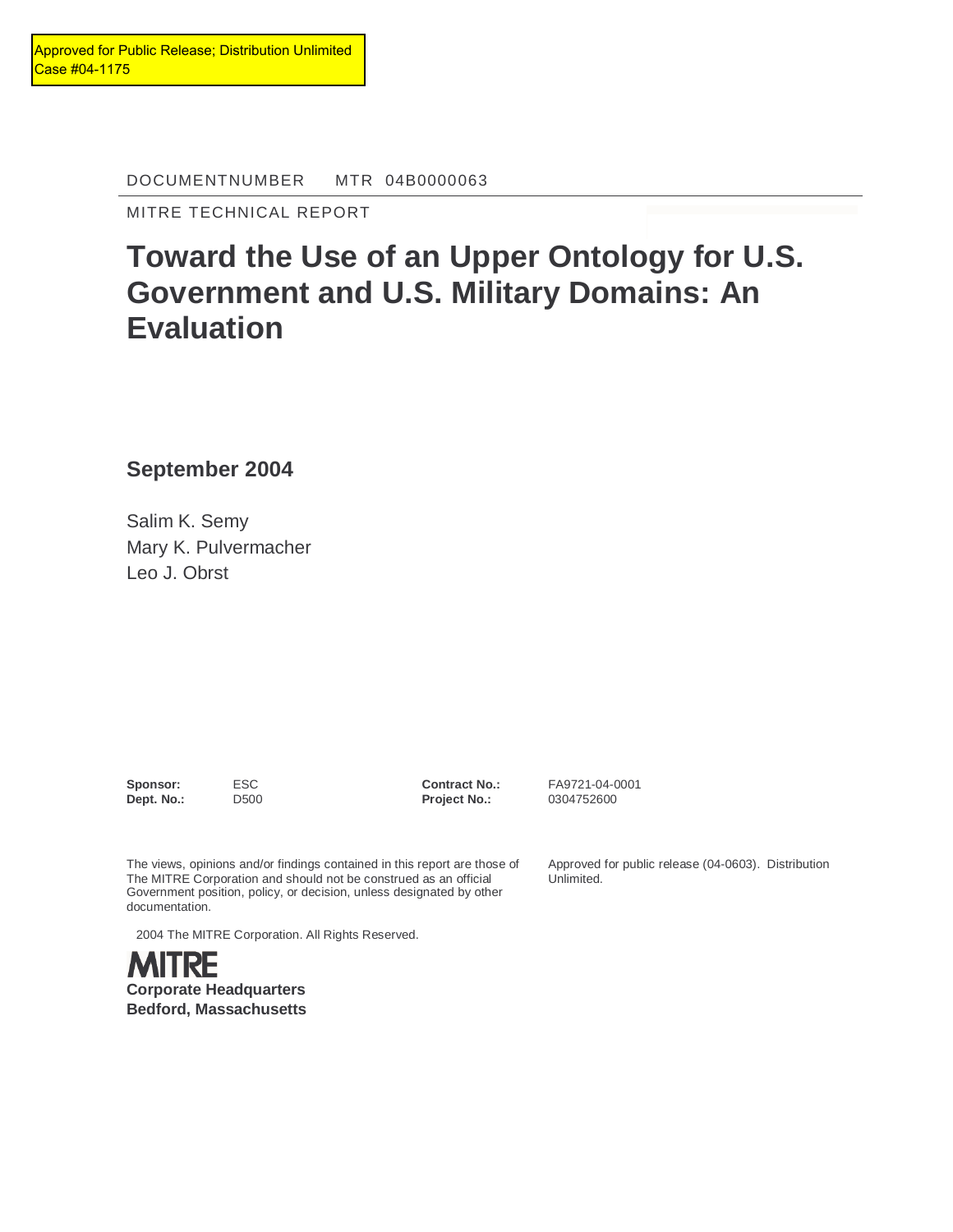| <b>Report Documentation Page</b>                                                                                                                                                                                                                                                                                                                                                                                                                                                                                                                                                                                                                                                                                                                                                                                                                                   |  |                                                                  |                                                     | Form Approved<br>OMB No. 0704-0188               |                                  |
|--------------------------------------------------------------------------------------------------------------------------------------------------------------------------------------------------------------------------------------------------------------------------------------------------------------------------------------------------------------------------------------------------------------------------------------------------------------------------------------------------------------------------------------------------------------------------------------------------------------------------------------------------------------------------------------------------------------------------------------------------------------------------------------------------------------------------------------------------------------------|--|------------------------------------------------------------------|-----------------------------------------------------|--------------------------------------------------|----------------------------------|
| Public reporting burden for the collection of information is estimated to average 1 hour per response, including the time for reviewing instructions, searching existing data sources, gathering and<br>maintaining the data needed, and completing and reviewing the collection of information. Send comments regarding this burden estimate or any other aspect of this collection of information,<br>including suggestions for reducing this burden, to Washington Headquarters Services, Directorate for Information Operations and Reports, 1215 Jefferson Davis Highway, Suite 1204, Arlington<br>VA 22202-4302. Respondents should be aware that notwithstanding any other provision of law, no person shall be subject to a penalty for failing to comply with a collection of information if it<br>does not display a currently valid OMB control number. |  |                                                                  |                                                     |                                                  |                                  |
| <b>1. REPORT DATE</b><br>2. REPORT TYPE<br><b>SEP 2004</b>                                                                                                                                                                                                                                                                                                                                                                                                                                                                                                                                                                                                                                                                                                                                                                                                         |  |                                                                  | <b>3. DATES COVERED</b><br>00-09-2004 to 00-09-2004 |                                                  |                                  |
| <b>4. TITLE AND SUBTITLE</b>                                                                                                                                                                                                                                                                                                                                                                                                                                                                                                                                                                                                                                                                                                                                                                                                                                       |  |                                                                  |                                                     | <b>5a. CONTRACT NUMBER</b>                       |                                  |
|                                                                                                                                                                                                                                                                                                                                                                                                                                                                                                                                                                                                                                                                                                                                                                                                                                                                    |  | Toward the Use of an Upper Ontology for U.S. Government and U.S. |                                                     | 5b. GRANT NUMBER                                 |                                  |
| <b>Military Domains: An Evaluation</b>                                                                                                                                                                                                                                                                                                                                                                                                                                                                                                                                                                                                                                                                                                                                                                                                                             |  |                                                                  |                                                     | 5c. PROGRAM ELEMENT NUMBER                       |                                  |
| 6. AUTHOR(S)                                                                                                                                                                                                                                                                                                                                                                                                                                                                                                                                                                                                                                                                                                                                                                                                                                                       |  |                                                                  |                                                     | <b>5d. PROJECT NUMBER</b>                        |                                  |
|                                                                                                                                                                                                                                                                                                                                                                                                                                                                                                                                                                                                                                                                                                                                                                                                                                                                    |  |                                                                  |                                                     | <b>5e. TASK NUMBER</b>                           |                                  |
|                                                                                                                                                                                                                                                                                                                                                                                                                                                                                                                                                                                                                                                                                                                                                                                                                                                                    |  |                                                                  |                                                     | <b>5f. WORK UNIT NUMBER</b>                      |                                  |
| 7. PERFORMING ORGANIZATION NAME(S) AND ADDRESS(ES)<br>8. PERFORMING ORGANIZATION<br><b>REPORT NUMBER</b><br>MITRE Corporation, 202 Burlington Road, Bedford, MA, 01730-1420                                                                                                                                                                                                                                                                                                                                                                                                                                                                                                                                                                                                                                                                                        |  |                                                                  |                                                     |                                                  |                                  |
| 9. SPONSORING/MONITORING AGENCY NAME(S) AND ADDRESS(ES)                                                                                                                                                                                                                                                                                                                                                                                                                                                                                                                                                                                                                                                                                                                                                                                                            |  |                                                                  |                                                     |                                                  | 10. SPONSOR/MONITOR'S ACRONYM(S) |
|                                                                                                                                                                                                                                                                                                                                                                                                                                                                                                                                                                                                                                                                                                                                                                                                                                                                    |  |                                                                  |                                                     | <b>11. SPONSOR/MONITOR'S REPORT</b><br>NUMBER(S) |                                  |
| 12. DISTRIBUTION/AVAILABILITY STATEMENT<br>Approved for public release; distribution unlimited                                                                                                                                                                                                                                                                                                                                                                                                                                                                                                                                                                                                                                                                                                                                                                     |  |                                                                  |                                                     |                                                  |                                  |
| <b>13. SUPPLEMENTARY NOTES</b><br>The original document contains color images.                                                                                                                                                                                                                                                                                                                                                                                                                                                                                                                                                                                                                                                                                                                                                                                     |  |                                                                  |                                                     |                                                  |                                  |
| 14. ABSTRACT                                                                                                                                                                                                                                                                                                                                                                                                                                                                                                                                                                                                                                                                                                                                                                                                                                                       |  |                                                                  |                                                     |                                                  |                                  |
| <b>15. SUBJECT TERMS</b>                                                                                                                                                                                                                                                                                                                                                                                                                                                                                                                                                                                                                                                                                                                                                                                                                                           |  |                                                                  |                                                     |                                                  |                                  |
| 16. SECURITY CLASSIFICATION OF:<br>17. LIMITATION OF<br>18. NUMBER<br>19a. NAME OF                                                                                                                                                                                                                                                                                                                                                                                                                                                                                                                                                                                                                                                                                                                                                                                 |  |                                                                  |                                                     |                                                  |                                  |
| <b>ABSTRACT</b><br>a. REPORT<br>b. ABSTRACT<br>c. THIS PAGE<br>unclassified<br>unclassified<br>unclassified                                                                                                                                                                                                                                                                                                                                                                                                                                                                                                                                                                                                                                                                                                                                                        |  |                                                                  | OF PAGES<br>42                                      | <b>RESPONSIBLE PERSON</b>                        |                                  |

**Standard Form 298 (Rev. 8-98)**<br>Prescribed by ANSI Std Z39-18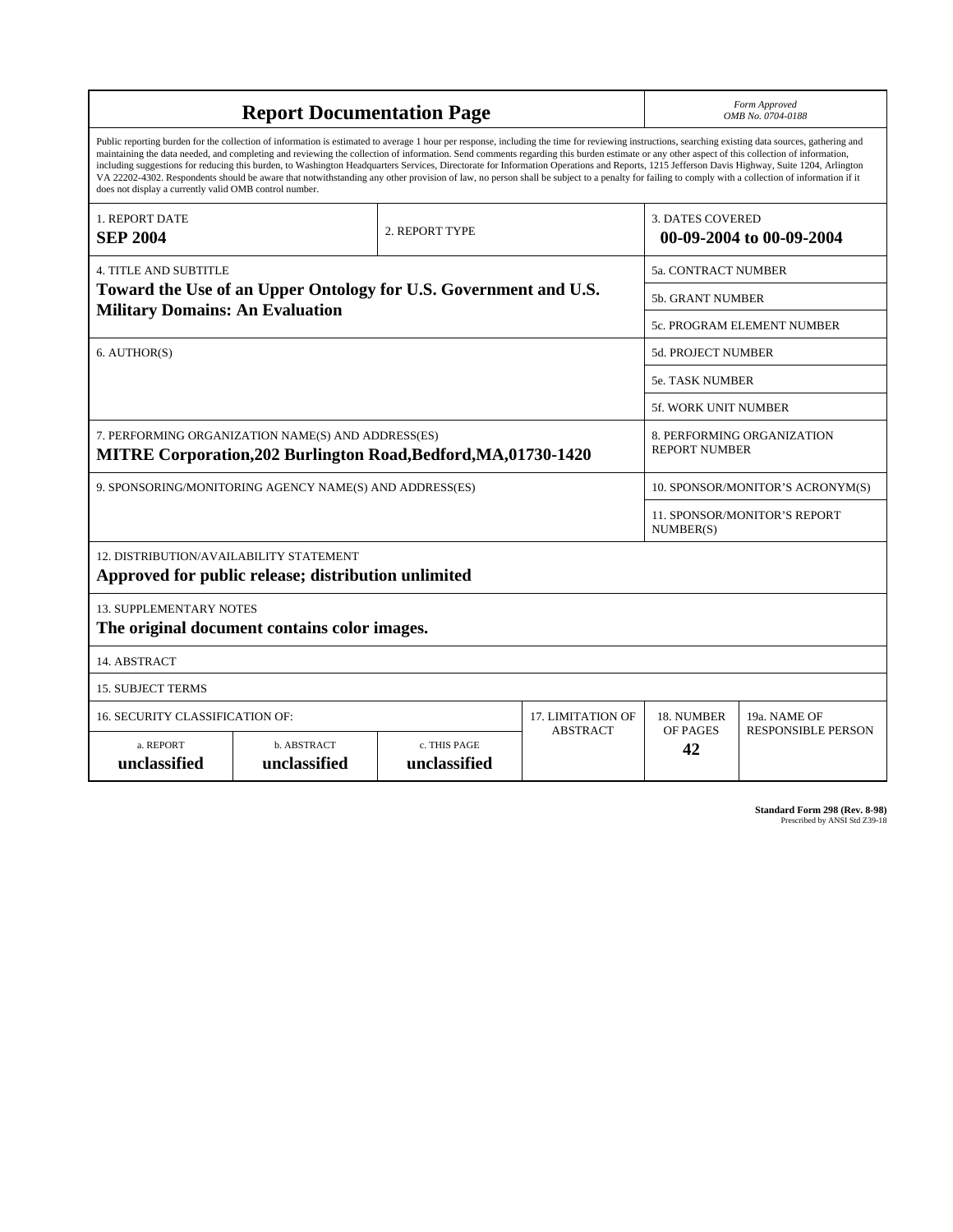MITRE Department Approval

Mary K. Pulvermacher Senior Principal Staff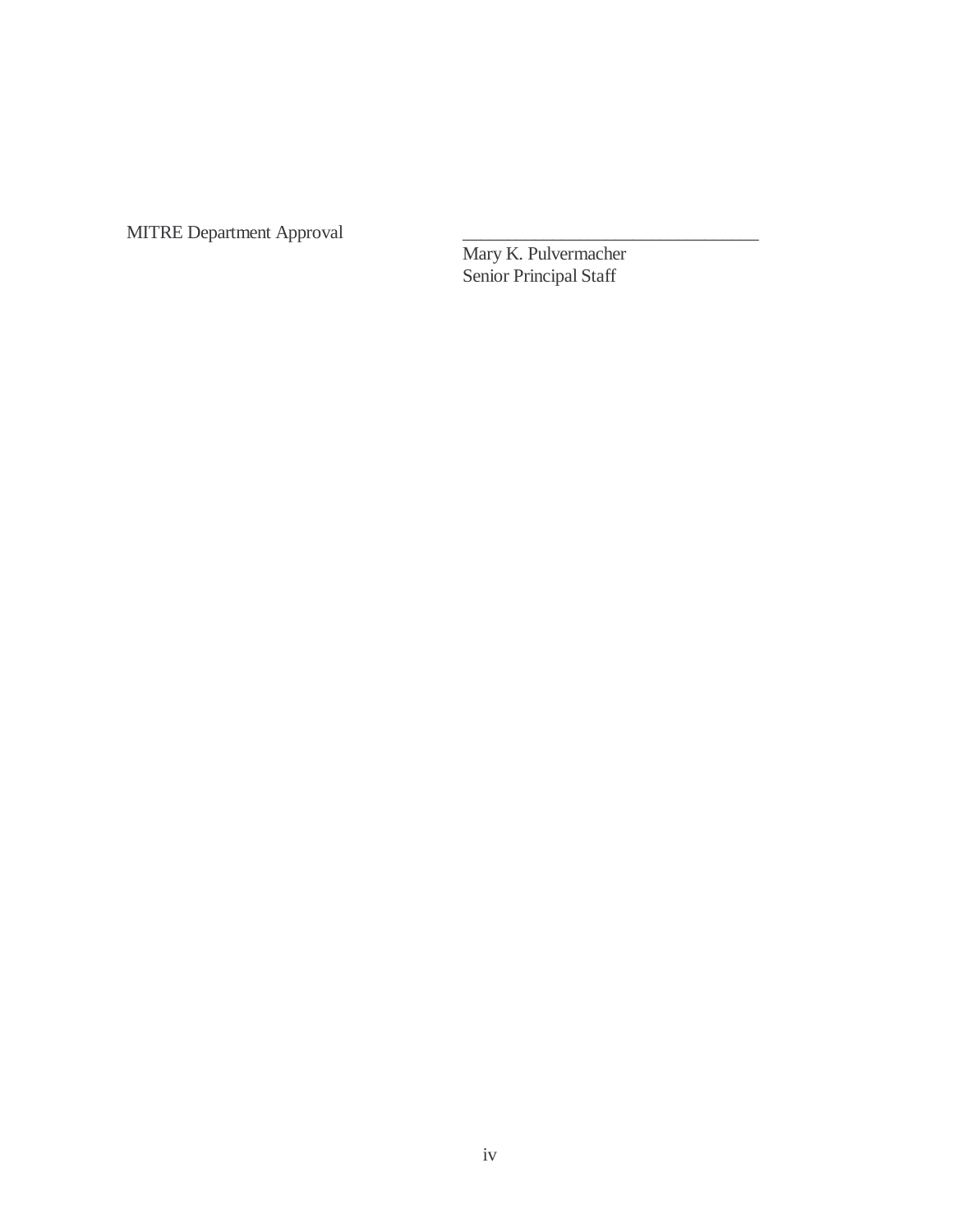# **Abstract**

Momentum is gaining to develop a Semantic Web to allow people and machines to share the meaning (semantics) of data and ultimately of applications. Key to the vision of a Semantic Web is the ability to capture data and application semantics in ontologies and map these ontologies together via related concepts. One approach for mapping disparate ontologies is to use a standard upper ontology. In determining how Semantic Web technologies might be applied to United States (U.S.) Government domains, we consider whether the use of standard upper ontologies makes sense in these environments. This paper attempts to examine current candidate standard upper ontologies and assess their applicability for a U.S. Government or U.S. Military domain. We evaluate the state of the art and applicability of upper ontologies through the lens of potential application in these domains. The evaluation includes consideration of the ontology purpose, ontological content decisions, licensing restrictions, structural differences, and maturity. We conclude with some recommendations and predictions.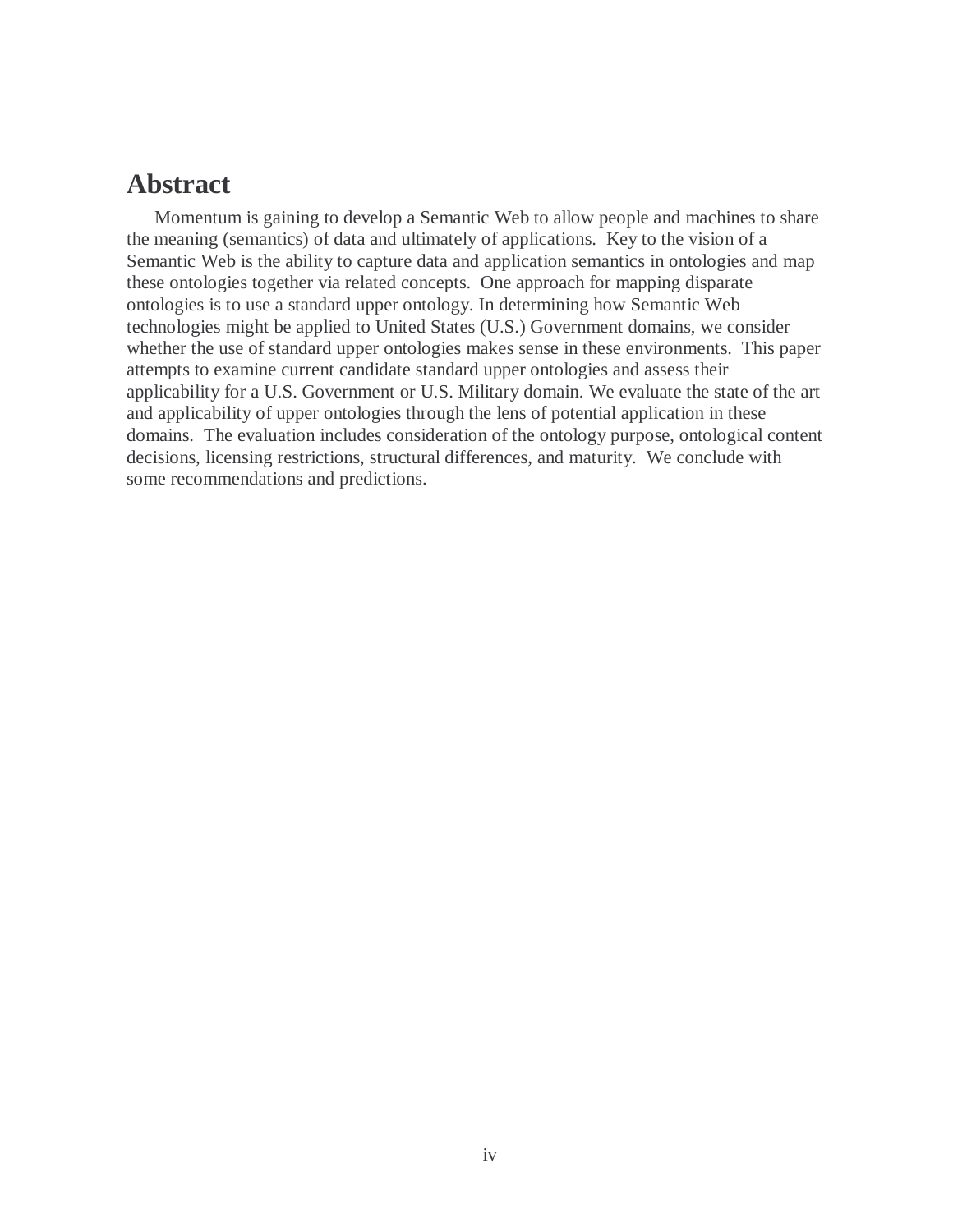# **Table of Contents**

| <b>Introduction</b><br>1            |                                                                 |          |
|-------------------------------------|-----------------------------------------------------------------|----------|
| <b>Background</b><br>$\overline{2}$ |                                                                 | $2 - 2$  |
| 2.1                                 | What is an Upper Ontology?                                      | $2 - 2$  |
| 2.1.1                               | <b>Upper Ontology Definition</b>                                | $2 - 2$  |
| 2.1.2                               | Upper Ontology versus Mid-level Ontology                        | $2 - 3$  |
| 2.1.3                               | <b>Upper Ontology versus Domain Ontology</b>                    | $2 - 3$  |
| 2.2                                 | Why Do We Care About Upper Ontology?                            | $2 - 3$  |
| 2.2.1                               | How Upper Ontologies May Help                                   | $2 - 3$  |
| 2.2.2                               | A Software Engineer Analogy                                     | $2 - 4$  |
| 3 <sup>1</sup>                      | <b>Major Representation and Ontological Choices</b>             | $3 - 5$  |
| 3.1                                 | Knowledge Representation Language                               | $3 - 5$  |
| 3.2                                 | <b>Ontological Choices</b>                                      | $3 - 6$  |
| 3.2.1                               | Descriptive vs. Revisionary                                     | $3 - 7$  |
| 3.2.2                               | Multiplicative vs. Reductionist                                 | $3 - 7$  |
| 3.2.3                               | Universals, Particulars, Sets, Possible Worlds                  | $3 - 8$  |
| 3.2.4                               | <b>Endurants and Perdurants</b>                                 | $3-9$    |
| 3.3                                 | <b>Ontological Choices: Conclusion</b>                          | $3-10$   |
| $\blacktriangleleft$                | <b>Upper Ontology Initiatives</b>                               | $4 - 1$  |
| 4.1                                 | <b>SUMO</b>                                                     | $4 - 1$  |
| 4.2                                 | <b>Upper Cyc Ontology</b>                                       | $4 - 3$  |
| 4.3                                 | <b>Information Flow Framework</b>                               | $4 - 4$  |
| 4.4                                 | <b>DOLCE</b>                                                    | $4 - 5$  |
| 4.5                                 | Other Upper Ontologies                                          | $4 - 6$  |
| 5                                   | <b>Ontological Choices: Military and Government Perspective</b> | $5 - 7$  |
| 6                                   | <b>Upper Ontology Evaluation</b>                                | $6 - 10$ |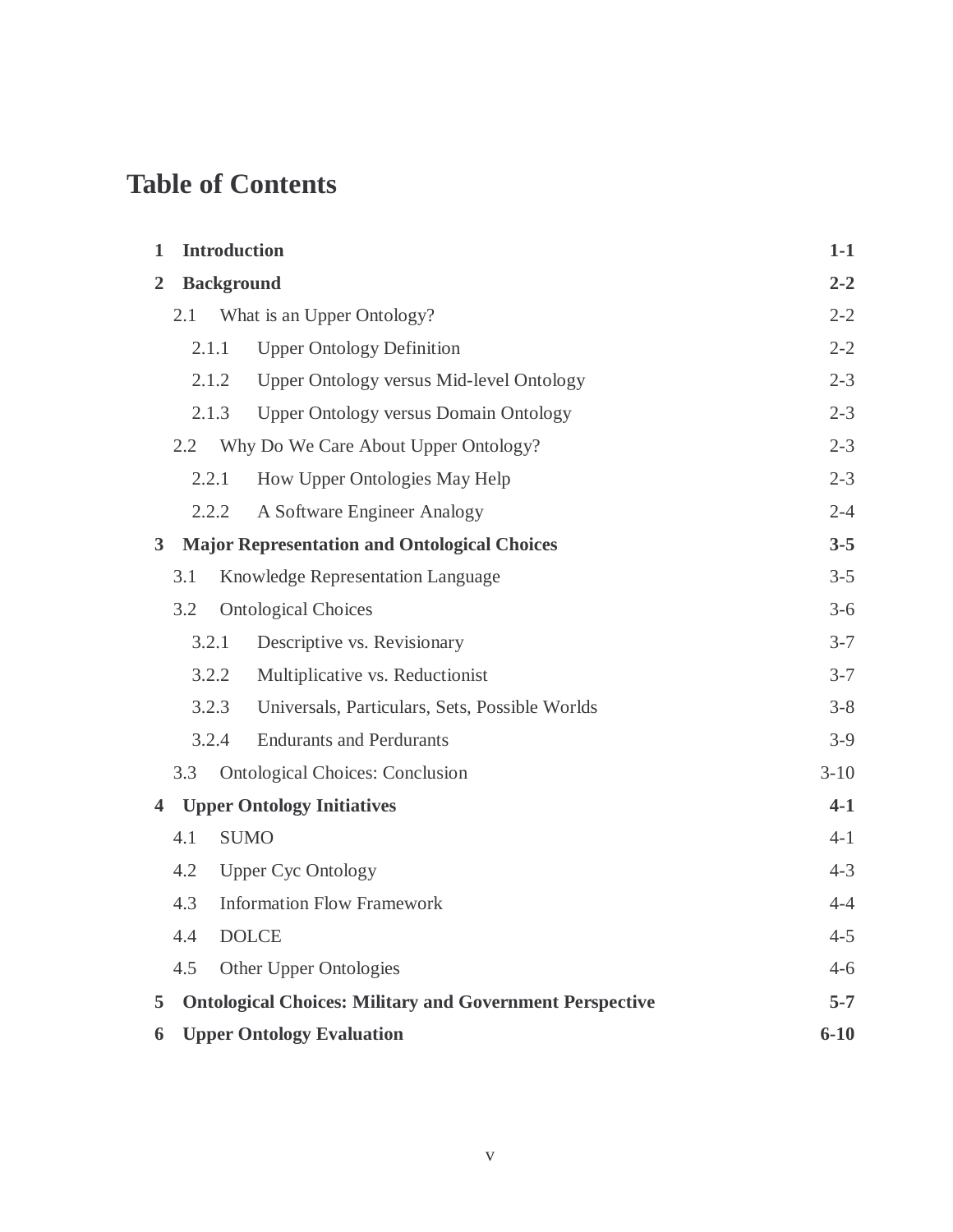|   | 6.1                                     | <b>Assessment Criteria</b>                    | $6 - 10$ |  |  |
|---|-----------------------------------------|-----------------------------------------------|----------|--|--|
|   | 6.1.1                                   | Licensing                                     | $6 - 10$ |  |  |
|   | 6.1.2                                   | Structure                                     | $6 - 10$ |  |  |
|   | 6.1.3                                   | Maturity                                      | $6 - 11$ |  |  |
|   | 6.1.4                                   | Miscellaneous                                 | $6 - 11$ |  |  |
|   | 6.2                                     | Candidate standard upper ontology assessments | $6 - 11$ |  |  |
|   | 6.2.1                                   | <b>SUMO</b>                                   | $6 - 11$ |  |  |
|   | 6.2.2                                   | <b>Upper Cyc Ontology</b>                     | $6 - 12$ |  |  |
|   | 6.2.3                                   | <b>DOLCE</b>                                  | $6 - 13$ |  |  |
| 7 | <b>Conclusions</b>                      |                                               | $7 - 15$ |  |  |
| 8 | <b>Predictions</b>                      |                                               | $8-1$    |  |  |
| 9 | <b>Future Direction</b><br>$\mathbf{1}$ |                                               |          |  |  |
|   | $20 - 1$<br><b>10 References</b>        |                                               |          |  |  |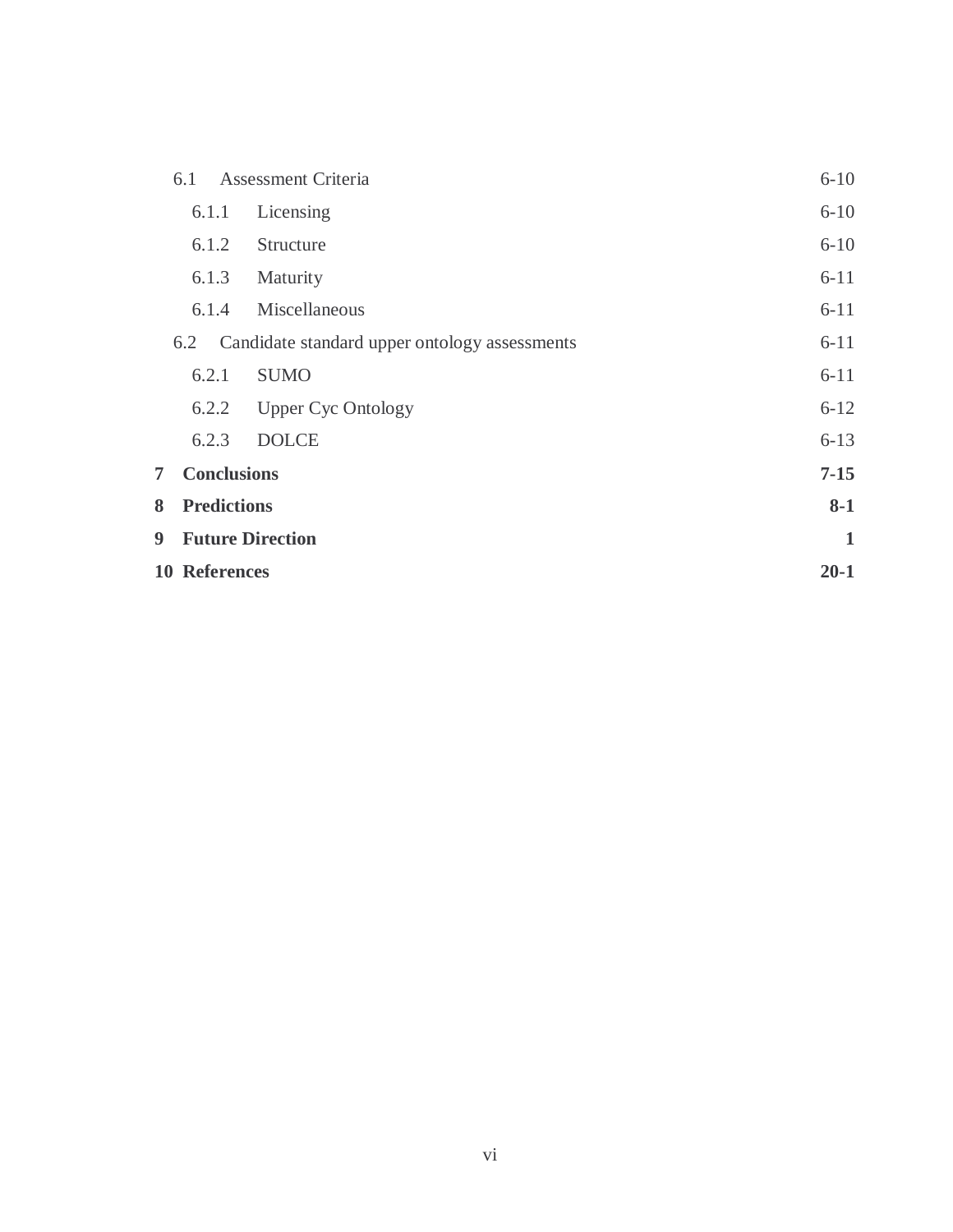# **List of Figures**

# **List of Tables**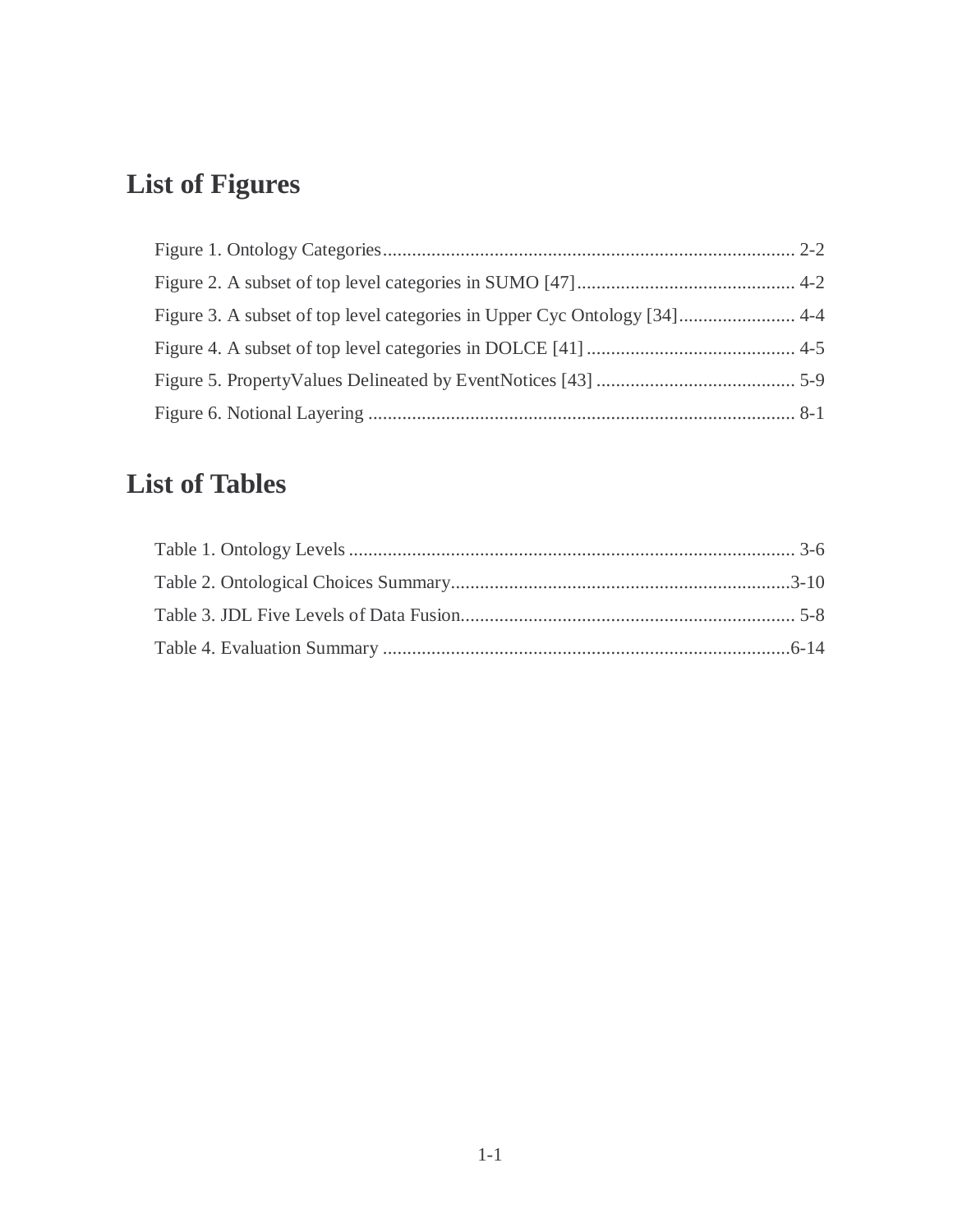# **1 Introduction**

Commercial and government organizations are moving toward the use of Web technologies, leading to unprecedented levels of data exchange. However, exchanging data does not mean that the data is understood. There still exists a strong need to help people and machines to understand the meaning, or semantics, of the data and ultimately applications. Momentum is gaining to develop a Semantic Web to allow people and machines to share these data and application semantics. Key to the vision of a Semantic Web is the ability to capture data semantics in ontologies and link these ontologies to interconnect related concepts. One approach touted for linking ontologies is to use a standard upper ontology. There are several efforts to develop standard upper ontologies to facilitate mutual understanding. There are however differing opinions on the viability of an upper ontology standard. For example, Colomb [12] states that it "is extremely doubtful that these universal ontologies can be used as the basis for ontologies supporting interoperating information systems because information systems are largely concerned with institutional facts, which are enormously variable. Institutional facts depend heavily on context and background". Proponents of the approach believe that such context and background can be encoded within a neutral upper ontology, and differences of language and knowledge separated from issues of ontology. A more extensive discussion of this debate can be found at [75]

As we examine how Semantic Web technologies could be applied to United States (U.S.) Government domains, we question whether the use of standard upper ontologies makes sense in these environments. The objective of this effort is to examine current candidate standard upper ontologies and assess their applicability in a U.S. Government or U.S. Military domain. Other examinations and comparisons of upper ontologies exist [6][20]. We evaluate the state of the art and potential applicability of upper ontologies from the point of view of using an upper ontology in a U.S. Government application. Our evaluation includes consideration of the purpose for which the ontology was built, ontology licensing restrictions, structural differences and maturity. We also discuss the impact of ontological choices, although this is not part of our evaluation.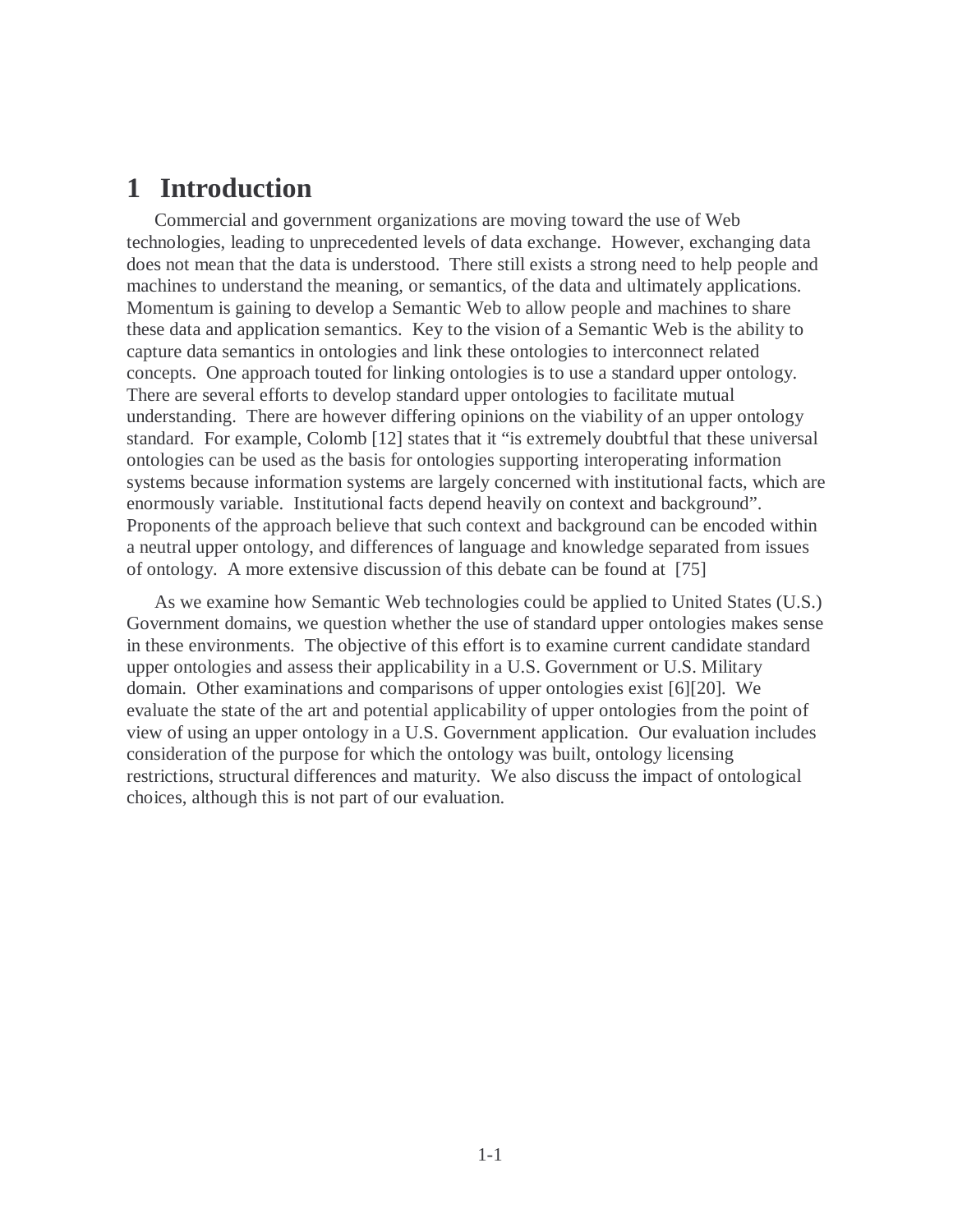# **2 Background**

### **2.1 What is an Upper Ontology?**

Ontologies may exist at many levels of abstraction. We group ontologies into three broad categories of upper, mid-level and domain ontologies. In this section we define what we mean by an upper ontology and characterize the differences between these three levels. Figure 1 is a graphical depiction of these notional levels along with some sample concepts that may be found at each level.



**Figure 1. Ontology Categories** 

#### **2.1.1 Upper Ontology Definition**

An upper ontology, as defined by [53], is a high-level, domain-independent ontology, providing a framework by which disparate systems may utilize a common knowledge base and from which more domain-specific ontologies may be derived. The concepts expressed in such an ontology are intended to be basic and universal concepts to ensure generality and expressivity for a wide area of domains. An upper ontology is often characterized as representing common sense concepts, i.e. those that are basic for human understanding of the world [50]. Thus, an upper ontology is limited to concepts that are meta, generic, abstract and philosophical [65]. Standard upper ontologies are also sometimes referred to as foundational ontologies [52] or universal ontologies [12].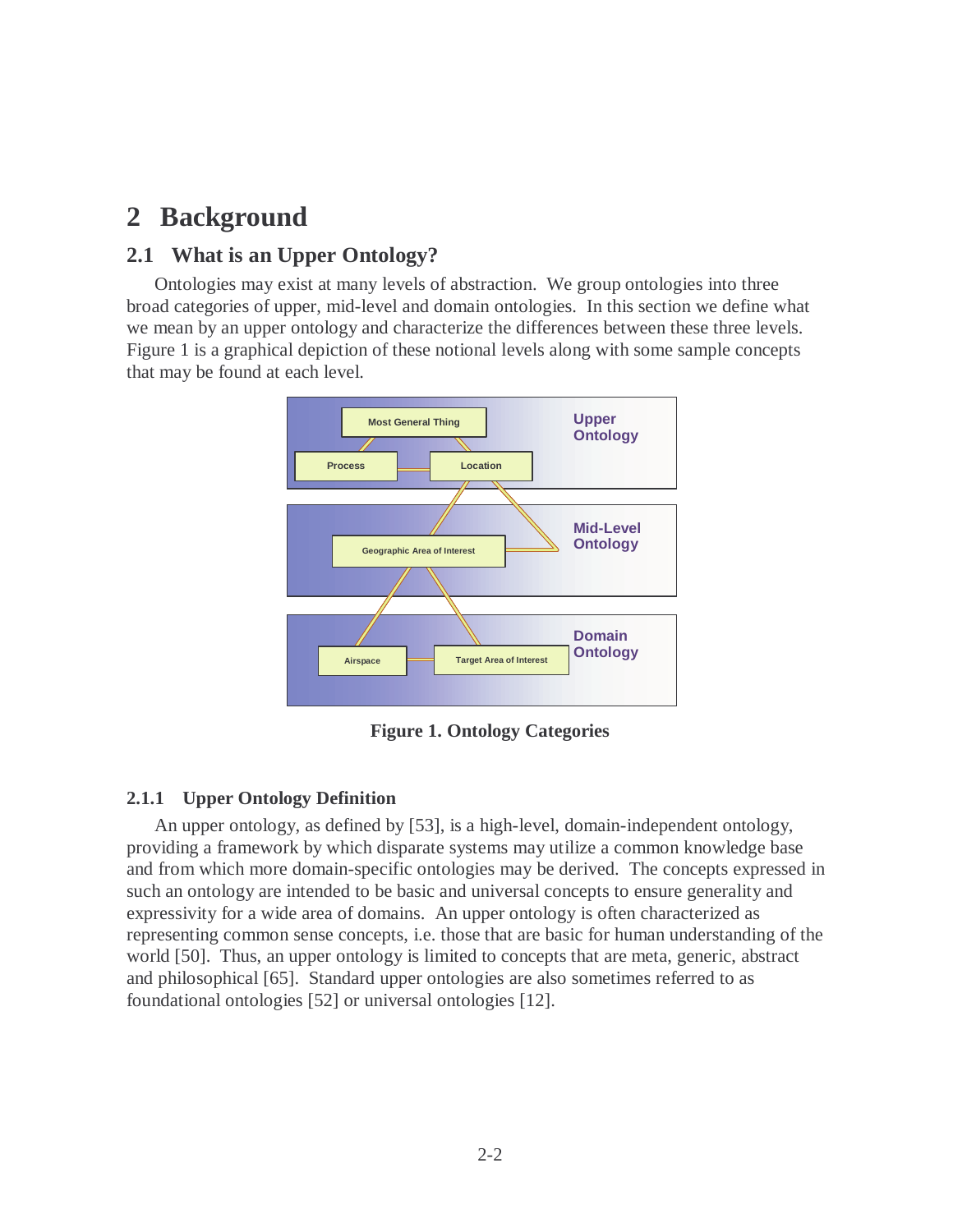#### **2.1.2 Upper Ontology versus Mid-level Ontology**

A mid-level ontology serves as a bridge between abstract concepts defined in the upper ontology and low-level domain specific concepts specified in a domain ontology. While ontologies may be mapped to one another at any level, the mid-level and upper ontologies are intended to provide a mechanism to make this mapping of concepts across domains easier. Mid-level ontologies may provide more concrete representations of abstract concepts found in the upper ontology. This ontology category also encompasses the set of ontologies that represent commonly used concepts, such as Time and Location. These commonly used ontologies are sometimes referred to as utility ontologies.

#### **2.1.3 Upper Ontology versus Domain Ontology**

A domain ontology specifies concepts particular to a domain of interest and represents those concepts and their relationships from a domain specific perspective. While the same concept may exist in multiple domains, the representations may widely vary due to the differing domain contexts and assumptions. Domain ontologies may be composed by importing mid-level ontologies. They may also extend concepts defined in mid-level or upper ontologies. Reusing well established ontologies in the development of a domain ontology allows one to take advantage of the semantic richness of the relevant concepts and logic already built into the reused ontology. The intended use of upper ontologies is for key concepts expressed in a domain ontology to be derived from, or mapped to, concepts in an upper-level ontology. Mid-level ontologies may be used in the mapping as well. In this way ontologies may provide a web of meaning with semantic decomposition of concepts. Using common mid-level and upper ontologies is intended to ease the process of integrating or mapping domain ontologies.

### **2.2 Why Do We Care About Upper Ontology?**

#### **2.2.1 How Upper Ontologies May Help**

Today's World Wide Web (WWW) is geared toward presenting information to humans. The Semantic Web is an evolution of the WWW that is intended to capture the meaning of data (i.e., data semantics) precisely enough that a software application can interpret them. A key element of the Semantic Web is the use of ontologies to define concepts and their relationships. With ontologies supplying the context of data, information retrieval and search engines can exploit this contextual information to perform semantic searches based on the meaning of the concept, rather than syntactic searches of a given text string. In this way, one could discriminate between horses and cars which both have the same label of "mustang." Rich semantics captured in ontologies also provide the ability to combine simple facts together to infer new facts, and to deduce new generic knowledge in the form of proven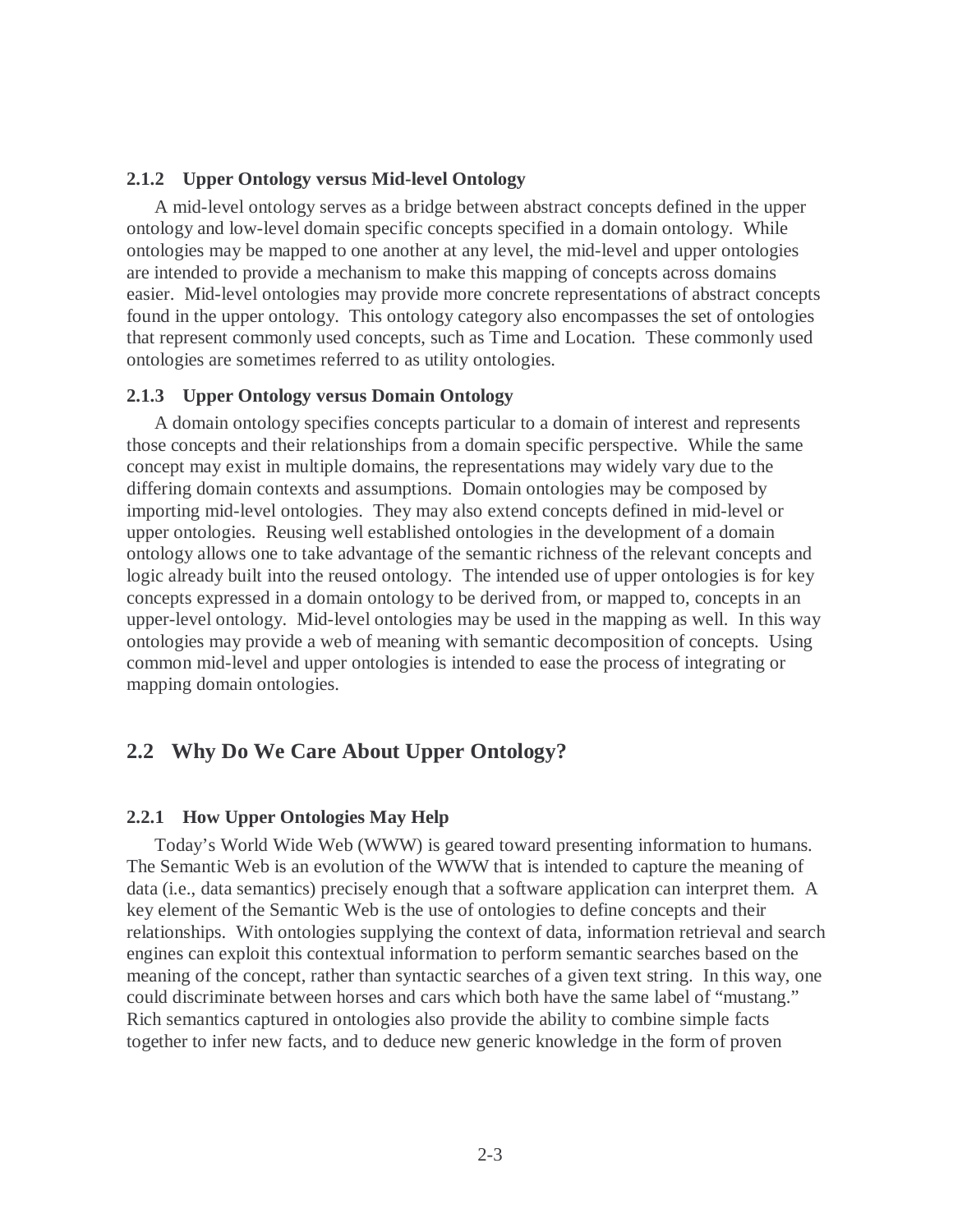theorems that is only implicit in the ontologies. With data and applications mapped to ontologies, inference engines could be used to improve the discovery and understanding of data as well as the discovery and composition of applications like Web services. Furthermore, ontologies may be used to represent the semantics of applications and services directly, much as UML object and conceptual models do today for specific systems and enterprises, though these do so incompletely, inconsistently, and unsoundly, without explicit use by the applications of these models at either system-generation time or run-time. Upper ontologies are intended to define foundational concepts used in both mid-level and domain ontologies. In theory, the mapping between domain ontologies becomes easier if the ontologies to be mapped are derived from a standard upper ontology.

Two approaches exist for the use of upper ontologies: top-down and bottom-up. In a topdown approach one uses the upper ontology as the foundation for deriving concepts in the domain ontology. In this way, the domain ontology designer takes advantage of the knowledge and experience already built into the upper ontology. Furthermore, use of the upper ontology provides a theoretical framework on which to build. In a bottom-up approach, the ontology designer maps a new or existing domain ontology to the upper ontology. This approach also capitalizes on the knowledge built into the upper ontology but one would expect the mapping to be more challenging, as inconsistencies may exist between the domain and upper ontology. Some upper ontologies utilize a combination of these two approaches.

#### **2.2.2 A Software Engineer Analogy**

Let's use a software engineering analogy to describe the value of using standard upper and mid-level ontologies. Mid-level ontologies can be seen as analogous to software libraries. Early high level programming languages evolved to contain software libraries of commonly used functions. High quality software libraries allowed programmers to reuse the knowledge and experience built into the software library and freed them to concentrate on domain specific issues. As software libraries evolved, programming tasks became easier. Programmers do not need to understand the detailed implementation of libraries in order to use them. Similarly, mid-level ontologies can evolve to act as ontological utilities. With the existence of such ontologies, ontology designers can compose their domain ontologies using these utility ontologies and inherit the concepts and inferencing capabilities provided by them. Just as software libraries make programming tasks easier, so too would the availability of high quality, commonly used utility ontologies make ontology development easier. Further, concepts in the utility ontology could be mapped to concepts in an upper ontology without the need for users of the utility ontology to be aware of these mappings.

Because it is early in the Semantic Web evolution (OWL became a World Wide Web Consortium recommendation in Feb'04) few utility ontologies exist. However, they are emerging, as evidenced by the DARPA funded effort to create a standard time ontology [14].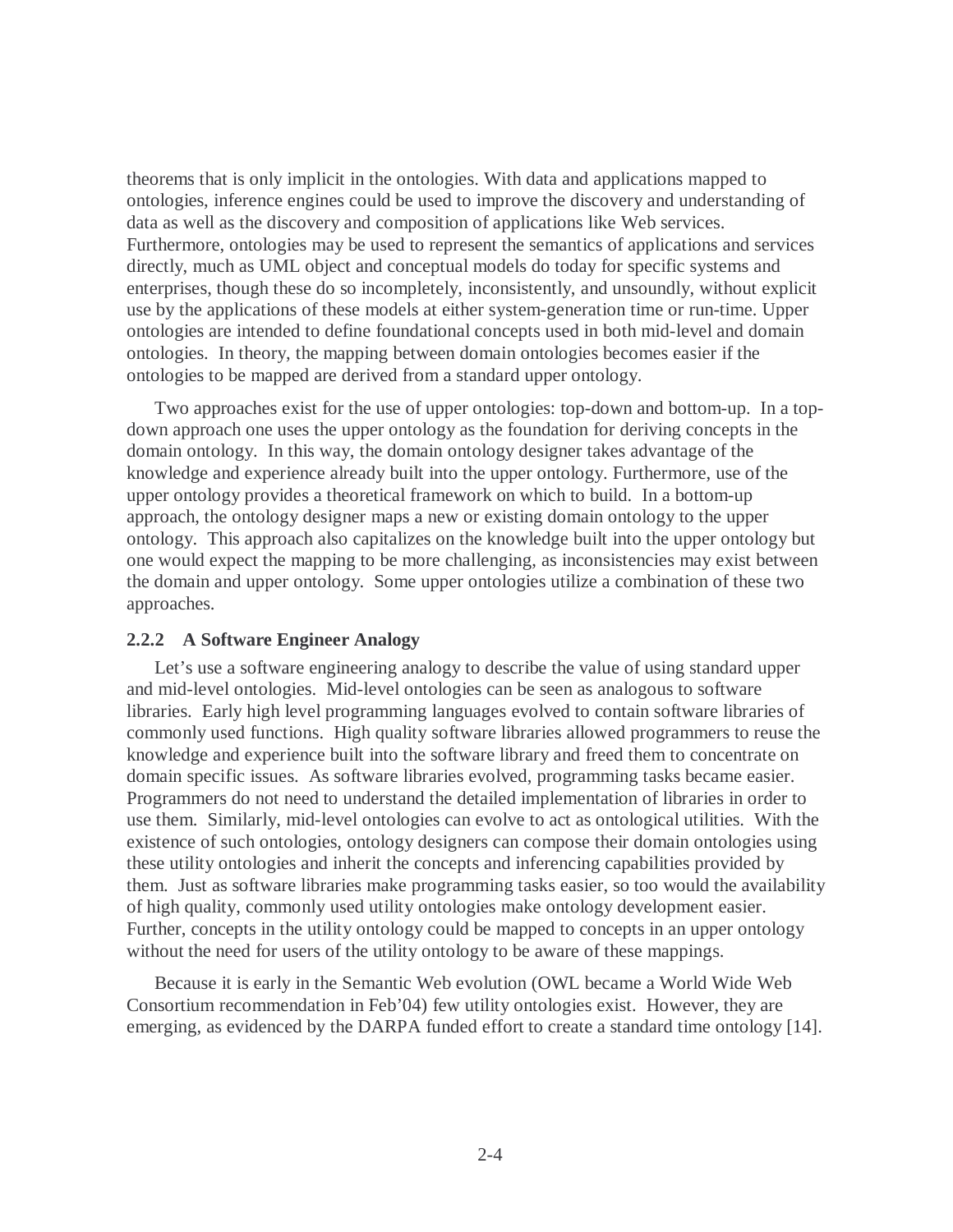# **3 Major Representation and Ontological Choices**

Two important dimensions that must be considered when evaluating an upper ontology are: 1) the expressivity of the knowledge representation language in which the upper ontology is encoded, and 2) the ontological choices, assumptions, and commitments that a given upper ontology makes. Although the latter is clearly the more important dimension (since it directly affects domain ontology semantic possibilities), the knowledge representation language the ontology is represented in may indeed limit the full expression of the ontology syntactically.

### **3.1 Knowledge Representation Language**

A given ontology is syntactically expressed in a particular logical or knowledge representation language. Although the choice of knowledge representation language is secondary to the actual ontological content, it is still important because it determines whether in fact the upper ontology can be utilized completely or just partially.

Typically, upper ontologies require expressiveness at the level of First Order Logic (FOL), but occasionally require more, i.e., second-order or higher. Second-order is required if the upper ontology quantifies over predicates (or relations or properties), though limited finite quantification over predicates (in the form of a list of predicates) can be supported in a first-order language, as KIF/Common Logic demonstrates [13]. Furthermore, an upper ontology may require a modal extension of FOL, depending on how modalities such as necessity/possibility and potential modalities such as temporal/spatial operators are expressed in the ontology. In general, modalities (necessity, belief, obligation, time, etc.) can be expressed either in the (meta level) logic/KR language or in the (object level) ontology, but in either case, ways to assert and refer to modal assertions will differ. These differences may be important to the expressions a domain ontology wants to make. Table 1 [14] displays the levels of representation necessary for an ontology. The top level is the logic/KR language level. This level determines what can be expressed at the ontology concept level, the second level. The ontology concept level is the level that characterizes the generic descriptions of the ontology, i.e., the ontology proper, which might be either the organizing structure for the ontology instance level, the intensional level which describes the properties that will hold specific individuals (the extension) at the ontology instance level, or itself a quantificational domain (if the logic/KR language is second-order) and hence instantiating higher-level descriptions – depending on one's particular perspective within the ontology community and toward the formalization.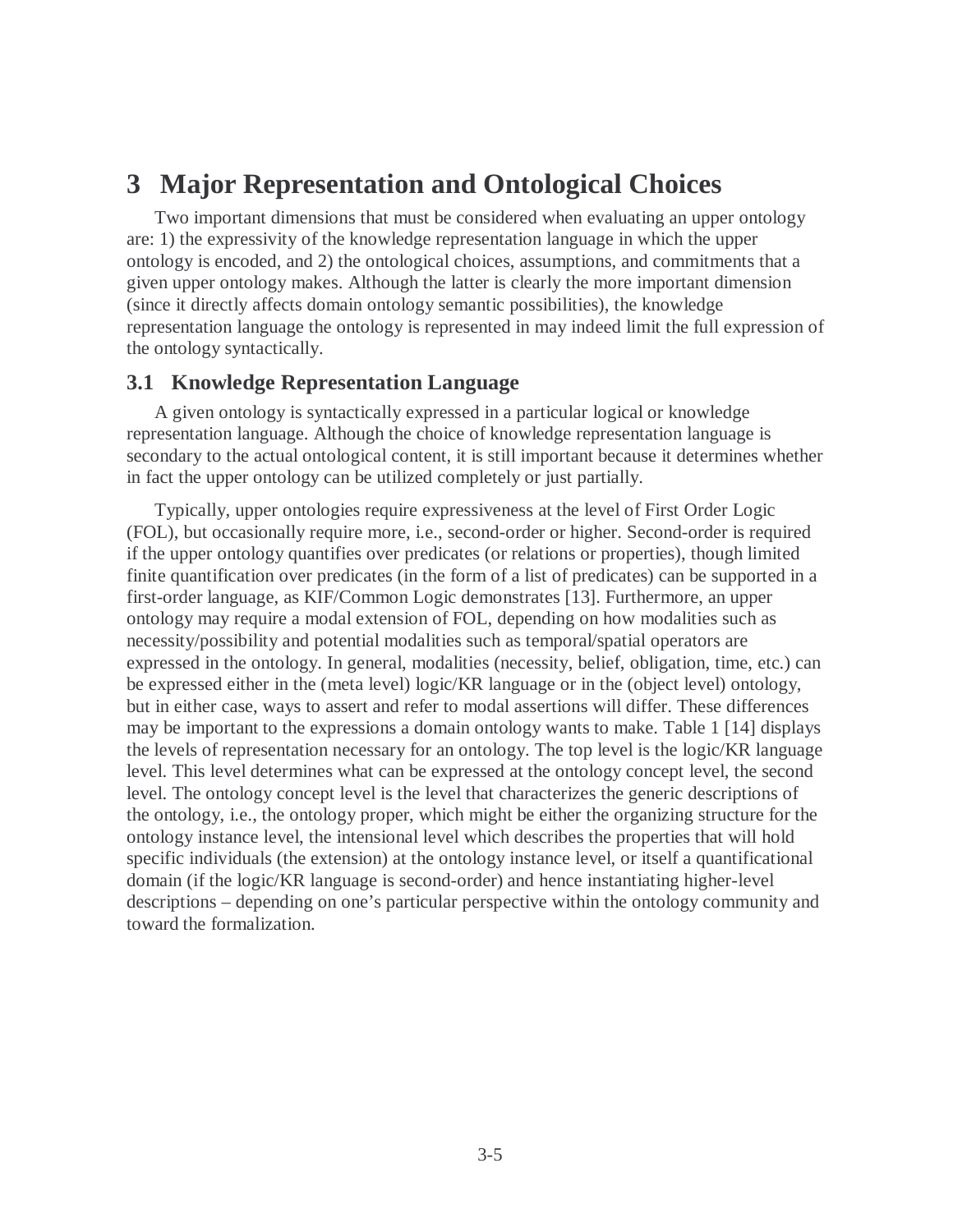|  |  | <b>Table 1. Ontology Levels</b> |  |
|--|--|---------------------------------|--|
|--|--|---------------------------------|--|

| <b>Level</b>                         | <b>Example Constructs</b>                        |
|--------------------------------------|--------------------------------------------------|
| <b>Knowledge Representation (KR)</b> | Class, Relation, Instance, Function, Attribute,  |
| <b>Language (Ontology Language):</b> | Property                                         |
| Meta Level to the Ontology Concept   |                                                  |
| Level                                |                                                  |
| <b>Ontology Concept (OC) Level:</b>  | Person, Location, Event, Medicine, Tractor,      |
| Object Level to the KR Language,     | Tank, Food, F-16, EPA-SuperFund-Site-            |
| Meta Level to the Instance Level     | AmeliorationProcedure, etc.                      |
| <b>Ontology Instance (OI) Level:</b> | Pfc. Andrew Q. Public, Harriet Beecher           |
| Object Level to the Ontology Concept | Stowe, Person243904, Location190, F-             |
| Level                                | 16C/D-Block-50/52-General Electric-F110-         |
|                                      | GE-100/129-SerNum28924195402, 68 <sup>th</sup> - |
|                                      | Street-Dump/Industrial-Enterprises-              |
|                                      | RosedaleMarylandEPA-ID-MDD980918387-             |
|                                      | AmeliorationProcedure503, etc.                   |

If the logic/KR language in which a given upper ontology is encoded is less expressive than the logic/language in which the upper ontology is expressed, semantic information loss will result. The resulting encoding of the upper ontology will contain only a subset of the original expression of the ontology. For example, if the original upper ontology is expressed in KIF/Common Logic [13] and then encoded in OWL [61], only a portion will be retained in OWL, which, being a description logic-based ontology language, tries to maximize machine tractable reasoning by minimally, but definitely, limiting expressivity. OWL Full, the most expressive "dialect" of OWL, may in fact be nearly equivalent in expressivity to FOL, but remains ultimately less expressive.

Finally, it should be noted that KR languages that are either not sufficiently formalized so that there is a clear notion of the formal semantics of the language, or are sufficiently formalized, but offer only indirect expression of upper ontology axioms, then portions of the upper ontology cannot be used by interpreting software. Portions of the upper ontology can only be annotated and interpreted solely by human beings.

## **3.2 Ontological Choices**

 Among the criteria it is useful to consider when evaluating upper ontologies are the ontological choices a given ontology makes. The WonderWeb Ontology Library Final Report [40] (see also [6]), for example, describes a number of such ontological choices: descriptive vs. revisionary, multiplicative vs. reductionist, universals vs. particulars vs. sets, endurants vs. perdurants, and more. Other choices include 3-dimensional (3D) vs. 4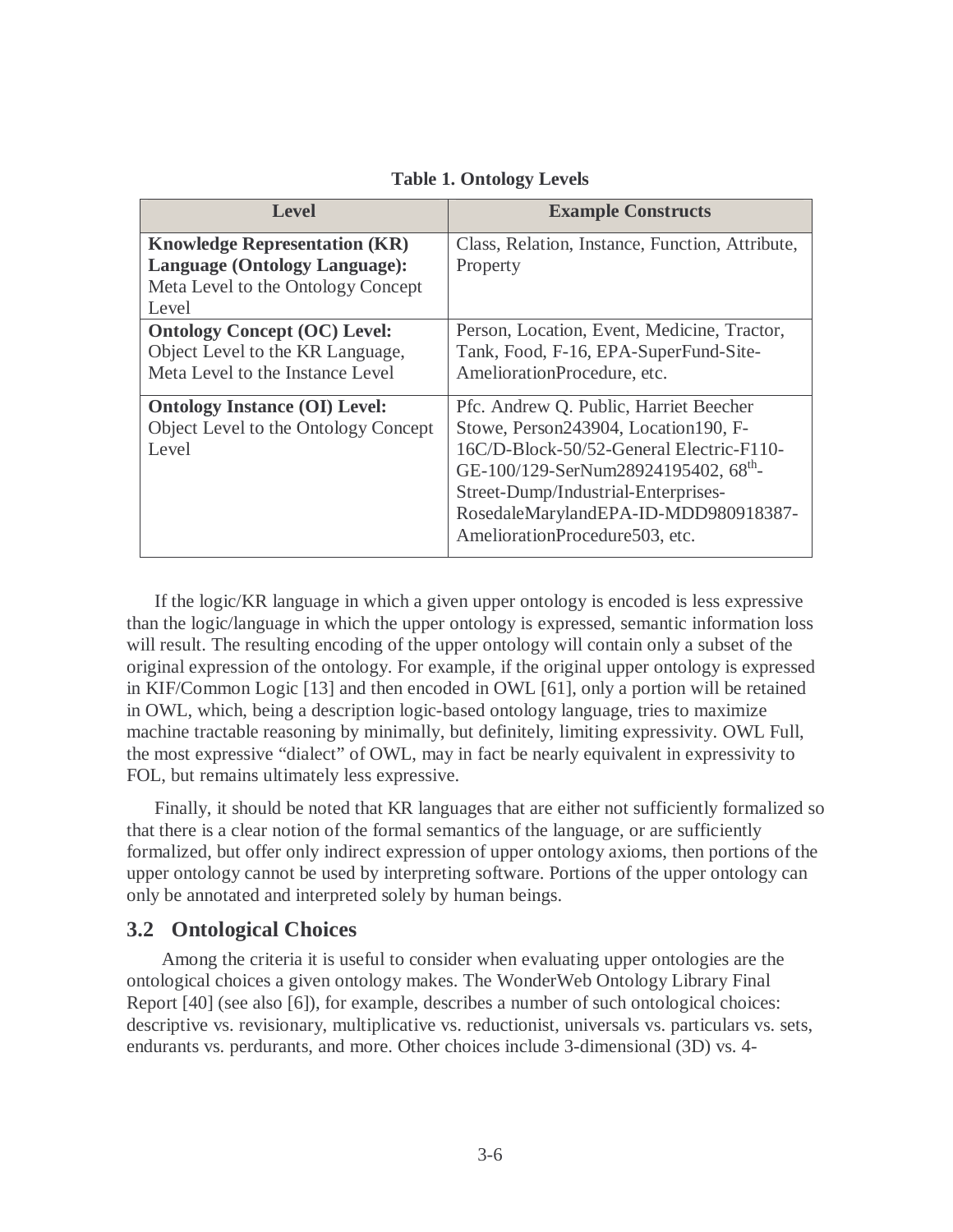dimensional (4D) [29], distinct notions of "part" and "whole", different notions about what constitutes a property (and attribute), how change should be represented, distinctions about granularity, vagueness, etc. Many of these choices are intricately linked, so, for example, discussions on endurants and perdurants invoke 3D and 4D views, and crucially elucidate the notion of persistence through time and change. In addition, multiplicative ontologies, because they tolerate a greater range of modeling complexity (model whatever is called for by reality), generally enable multiple objects with different identity criteria to co-occur/colocate in the same spacetime [40]. In the following, we discuss some of these choices.

#### **3.2.1 Descriptive vs. Revisionary**

*Descriptive* and *revisionary* ontologies [67], [49] are based on ontological stances or attitudes towards the effort of modeling ontologies, i.e., how one conceptualizes the world and what an ontological engineering product is or should be. A *descriptive* ontology tries to capture the more commonsensical and social notions based on natural language usage and human cognition, emphasizing the agent who conceives and deemphasizing scientific and philosophical considerations. A *revisionary* (sometimes called *prescriptive*) ontology, on the other hand, does emphasize (or even, strictly adheres to) the scientific and philosophical perspectives, choosing to base its constructs and modeling decisions on scientific theories and a philosophical stance that tries to capture the world as it really is (it *prescribes* the world), and not necessarily as a given historical agent conceives it to be. A revisionary ontology therefore says that its modeling constructs are about real things in the world as it is.

In practical terms, all of the constructs in a *revisionary* ontology will be space-time objects, i.e., necessarily having temporal properties; in a *descriptive* ontology, that will not be the case. In the latter, *entities* (sometimes called *endurants,* but perhaps better called *continuants*) such as "hammer" and "tank" that have only incidental temporal properties and *events* (processes, actions, activities, etc., sometimes called *perdurants,* but perhaps better called *occurrents*) such as "attacking" and "cashing a check" that have explicit temporal properties, are modeled with or without those temporal properties, respectively. Often in natural language there are two correlated forms/usages that express the distinction: the nominal and the verbal. A nominal (noun) "attack" is expressed as in "The attack on the enemy began at 600 hours." A verbal (verb) "attacked" is expressed as in "We attacked the enemy at 600 hours."

#### **3.2.2 Multiplicative vs. Reductionist**

 A multiplicative upper ontology is expressively profligate in that concepts can include anything that reality seems to require, and so any distinction that seems useful to make can be made in the ontology. Contrarily, a reductionist ontology reduces the number of concepts to the fewest primitives sufficient to derive the rest of complex reality.

In the WonderWeb Foundational Library, the Descriptive Ontology for Linguistic and Cognitive Engineering (DOLCE) and the Basic Formal Ontology (BFO) are multiplicative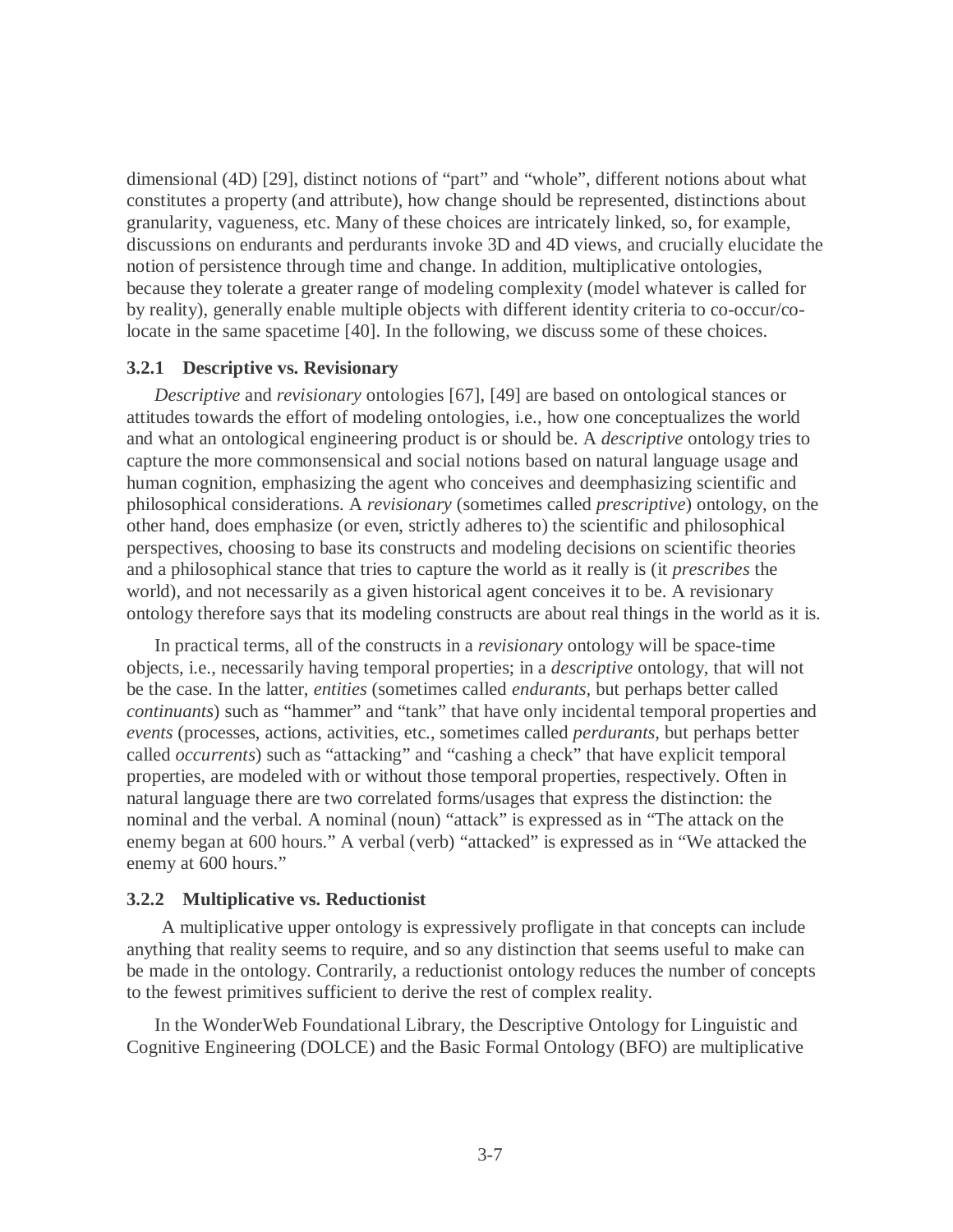and descriptive, whereas the Object-Centered High-Level Reference Ontology (OCHRE) is reductionist and revisionist. SUMO could be said to be both multiplicative in that it aims to cover at a general level any concept that reality requires, and reductionist in that it attempts to be minimal rather than profligate.

We note that many of these dichotomous ontology choices (*descriptive* vs. *revisionary*, *multiplicative* vs. *reductionist,* etc.) really have behind them a set of assumptions about how to view the world (e.g., strict realism with no notion of a different possibility) and what an engineering model of the world or parts of the world can achieve. Therefore, many of the ontology choices will tend to co-occur: e.g., *revisionist* and *reductionist* will generally go together.

#### **3.2.3 Universals, Particulars, Sets, Possible Worlds**

The distinction between *universals* (forms, ideas) and *particulars* (individuals) brings up a range of philosophical argument that we cannot address here. For our purposes, universals (whether based on realism, conceptualism, or nominalism) are general entities. Universals are often characterized as natural classes that abstract or generalize over similar particular things. Person, Location, Process, etc., are examples of universals, and would be represented at the Concept level in Table 1.

If you take a *realist* stance, universals are "entities of a general kind that exist independently of us and of our ways of thinking and speaking about the world" [28]. A *conceptualist* views universals as existing in human minds and primarily functioning as concepts that generalize and classify things. *Nominalists* view universals as largely a notion of our human language, the mode of expression of our thoughts. In an extreme view of realism, Platonism, universals independently exist (it's usually considered unproblematic that particulars exist in reality), and so in our discussion of upper ontologies here, universals would exist in a quantificational domain distinct from that of particulars. This could be the case, for example, if universals were represented at the Ontology Concept level, but the Knowledge Language level of Table 1 permitted second-order quantification, i.e., quantification over concepts (properties, predicates, classes, relations, etc.), rather than just over particulars (individuals, instances) at the Ontology Instance level.

A further distinction can be made: some instances (particulars or individuals) can themselves be considered universals [16]. The Semantic Web ontology language OWL in fact allows for this [61].

*Particulars*, or individuals or instances, are specific entities and taken to be instantiations of universals. Particulars exemplify properties (which are usually understood as universals), meaning they possess specific values such as Sam Jones being the father of Bill Jones, this apple in my hand being red, and that ball being on that table at 11 am EST, on April 19, 2004, in my house in Fairfax, Virginia, USA. Particulars are represented at the Instance level in Table 1. Instances of classes (concepts), *facts* (specific instantiated relations/properties,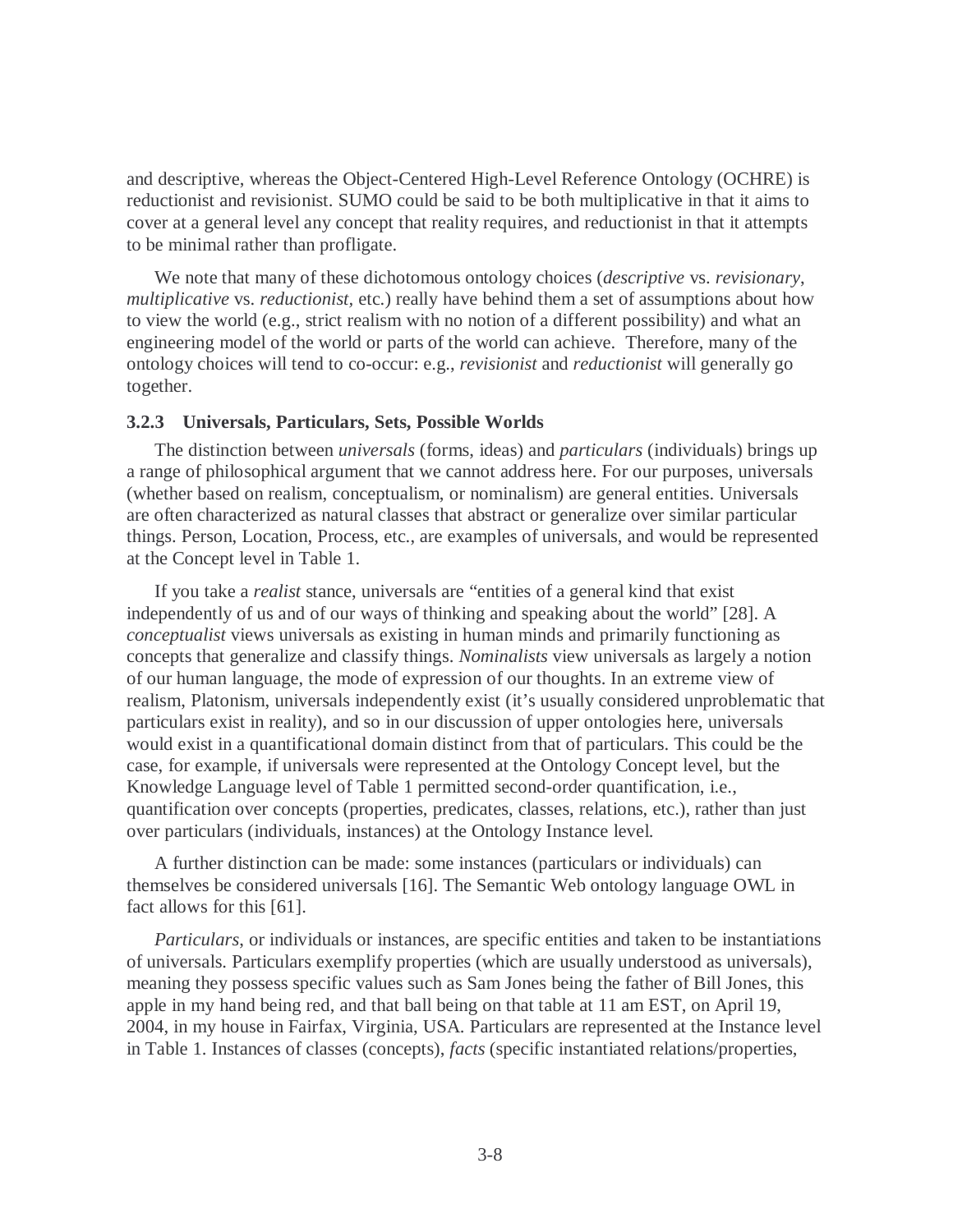e.g., Sam's fatherhood-ness to Bill, my apple's redness), and *events* (a fact that occurs at a specific time, a specific perdurant) [54] are typically taken to be particulars.

*Sets* are mathematical objects that are sometimes, but not always used to abstractly characterize the different ontological categories, i.e., the logical apparatus used to define and order the logico-mathematical notions of ontology. Model-theoretical semanticists use set theory, but formal ontologists object; see, e.g., [62], where *mereotopology* (discussed below) is argued to provide a better foundation for ontology. Nonetheless, a set does not typically constitute a separate ontological category in its own right – except insofar as it is used as a human artifact. So, for example, SUMO [68] defines a *set* as an ontological entity in its upper ontology because it does represent an entity that it used by other components of the SUMO upper ontology and potentially other lower, domain ontologies which use SUMO and make reference to sets directly, as ontological objects. A set in the first sense, i.e., as a defining mathematical notion, would typically be expressed at the meta-level, i.e., the Language level in Table 1, and thus is not itself an object for ontological modeling.

It is perhaps a bit confusing or disconcerting to find that the object *set* really exists at two levels, i.e., at the modeling content level (Concept level in Table 1) and also at its meta-level (Language Level). The confusion devolves at least partially on the distinction between *use/mention* [69], [70], i.e., natural language typically allows one to both use a word and to mention it. So in this sense, 'set' is both an ontological object at the Ontology-Concept modeling level, and the meta-level object at the Language level which helps to define the entire Ontology-Concept level below it.

An additional consideration – which we will not discuss in any detail here – is the notion of *possible worlds*, which is a way of formally characterizing the distinction between *descriptions* (intensions) and *individuals which possess the properties described by the descriptions* (extensions). In a sense, the Cyc context and *microtheory-*based systematic manner of segregating assertions into theories, two of which taken together and compared may contradict each other, can be considered an implementation of the notion of possible worlds. *Possible worlds semantics* is usually a notion that also involves modal logic.

#### **3.2.4 Endurants and Perdurants**

The distinction between *endurants* and *perdurants* is sometimes conflated with two different distinctions: 1) the distinction between *3D* and *4D* ontological objects, and 2) the distinction between *continuant* and *occurrent*, respectively*.* However, these conflations are problematic [29], [58], [16]. According to the usual definitions [4], an *endurant* is an entity which exists in full in every instant at which it exists at all; a *perdurant* "unfolds itself over time in successive temporal parts or phases." Both endurants and perdurants are taken to be *concrete particulars,* i.e., instances.[40] Obviously, the notion of identity- and essencedefining properties intersect with changeability. A perdurant is typically taken to be a *spacetime worm*, i.e., an object that persists (perdures) through spacetime by way of having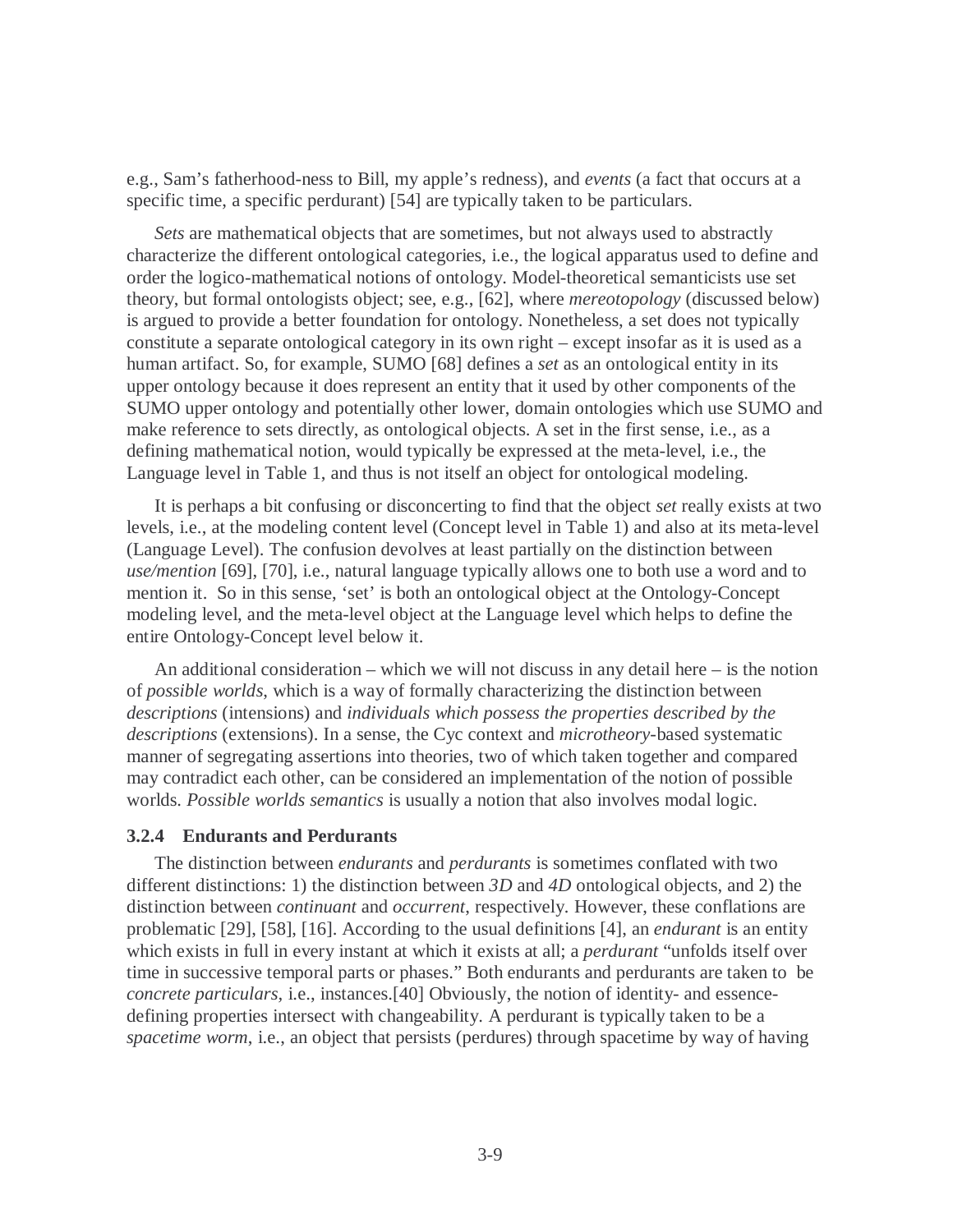different temporal parts at what would be different times (temporal non-locality), but a view of *instantaneous stages* is possible too [58]. An endurant goes through time (endures), with identity/essence-defining properties that perhaps depend on occurrent objects but are not essentially constituted by those occurrent objects. The crucial distinction between these constructs is that of the nature of the identifying essential properties of the object and its change or non-change, usually defined with respect to time. Related to the distinction is the notion of *temporal parts*, i.e, whether or not a given object has temporal parts and the nature of those parts. But it is not just that distinction that defines 3D and 4D views, since some 3D perspectives permit instantaneous objects to be the temporal parts of themselves [58]. For our purposes here, however, we will equate endurantism with the 3D view, and perdurantism with the 4D view.

A *partonomic* hierarchy, for example, is usually defined in terms of a special *partonomic* relation, the part-of relation. *Mereology* is the analysis of the part-of relation and the set of axioms that seem to constitute our notion of what a part is. In modern ontological axiomizations, mereology is combined with *topology* (connectedness among objects) to be *mereotopology* [59], [9] since *parthood* really does seem to require either point "touching", overlap, or transitivity of those (i.e., the 'southern edge of London' is part of London or connected to those regions which are part of southern London). Here we begin to get into notions of granularity and vagueness, and so we'll end our discussion.

### **3.3 Ontological Choices: Conclusion**

This discussion has tried to highlight issues that are important for differentiating prospective upper ontologies. Many of the upper ontologies that exist today, and nearly all of those that we discuss in our evaluation, address these issues – because they must. They must because, even with relatively superficial analyses of the distinctions that are important for modeling domains, these upper ontologies in general are sophisticated in their view of what constitutes modeling the world and the way it behaves, and what that really means.

|                         | <b>Choice</b> | <b>Details</b>                                                                                                                                                                                                                                                                               |
|-------------------------|---------------|----------------------------------------------------------------------------------------------------------------------------------------------------------------------------------------------------------------------------------------------------------------------------------------------|
| Descriptive<br>objects) |               | <b>Viewpoint:</b> Distinguishes between things (spatial objects) and events (temporal                                                                                                                                                                                                        |
|                         |               | <b>Example:</b> Distinguishes car from car repair. Car is a class of object abstracted away<br>from time. Car repair or car repairing is a class of object necessarily having a<br>temporal property, e.g., having a start and end time (even if those times are not<br>known or are vague). |
|                         |               | <b>Implications on Upper Ontology:</b> Ontology constructs can be added if there are<br>natural language or cognitive (human or social) reasons for adding them. Each<br>should correspond to something that seems to be required based on what is known                                     |

**Table 2. Ontological Choices Summary**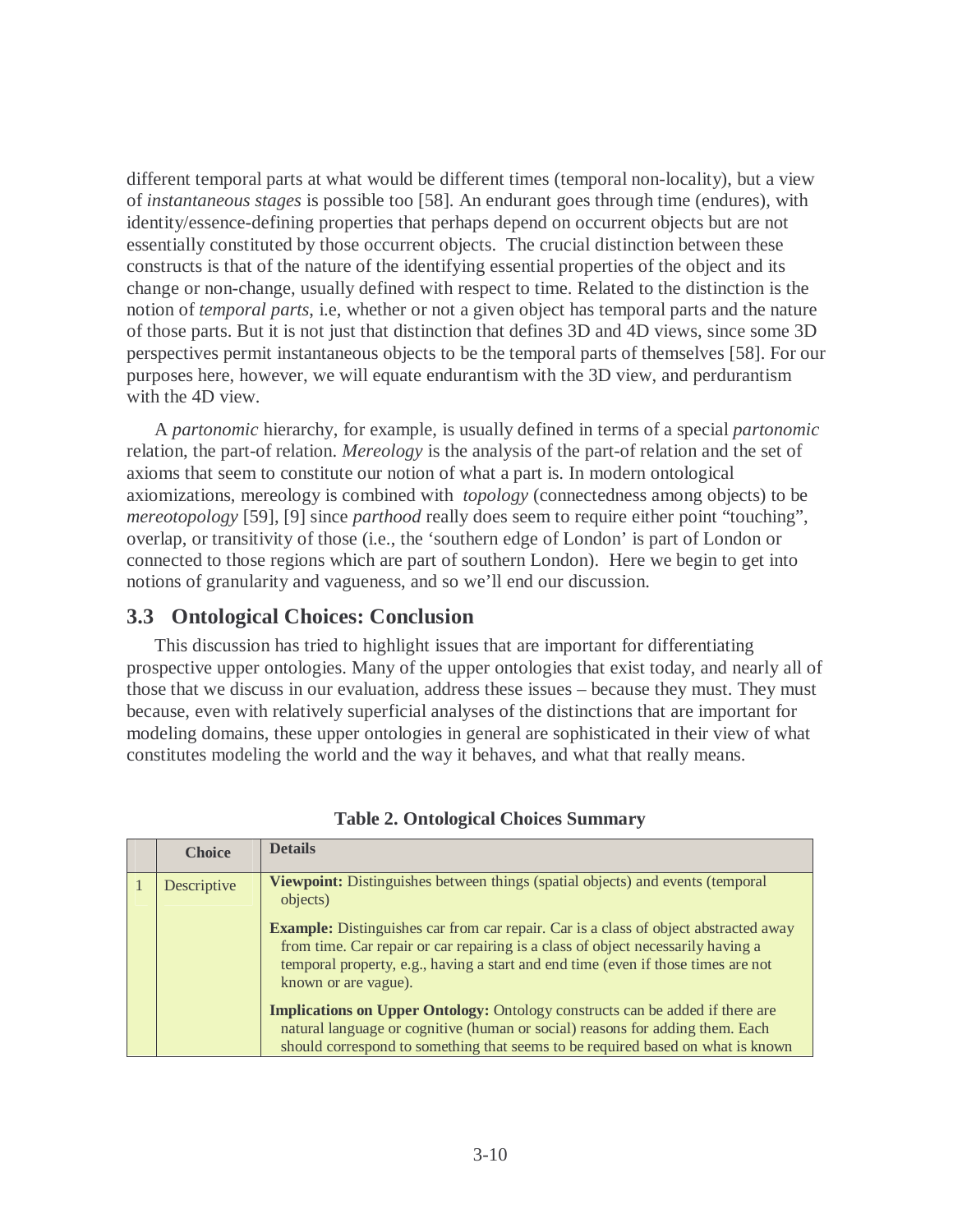|                | <b>Choice</b>  | <b>Details</b>                                                                                                                                                                                                                                                                                                                                                                                                                     |  |  |
|----------------|----------------|------------------------------------------------------------------------------------------------------------------------------------------------------------------------------------------------------------------------------------------------------------------------------------------------------------------------------------------------------------------------------------------------------------------------------------|--|--|
|                |                | or believed about natural language, human cognition, and social/cultural<br>phenomena.                                                                                                                                                                                                                                                                                                                                             |  |  |
|                |                | Implications on Domain Ontology: Objects (entities, relations, instances, etc.) in<br>the domain may stand in for (be <i>about</i> ) anything that humans conceive to be<br>important or useful in the world. They do not have to be things that exist<br>intrinsically in the world, i.e., devoid of human or social conceptualizing.                                                                                             |  |  |
| $\mathbf{1}$   | Revisionary    | Viewpoint: Everything extends in space and time                                                                                                                                                                                                                                                                                                                                                                                    |  |  |
|                |                | <b>Example:</b> Both car and car repair are spatial-temporal objects (thing-events).                                                                                                                                                                                                                                                                                                                                               |  |  |
|                |                | Implications on Upper Ontology: Ontology constructs cannot be added arbitrarily.<br>Each must correspond to something that really exists in the world, divorced from<br>any given human conceptualization of the world.                                                                                                                                                                                                            |  |  |
|                |                | Implications on Domain Ontology: Objects in the domain have to be things that<br>exist intrinsically in the world, i.e., devoid of human or social conceptualizing.                                                                                                                                                                                                                                                                |  |  |
| $\mathfrak{2}$ | Multiplicative | Viewpoint: Ontology concepts can include anything that reality seems to require, so<br>a profligate or very expressive stance                                                                                                                                                                                                                                                                                                      |  |  |
|                |                | <b>Example:</b> A vase and the clay it is composed of are separate objects, co-located in<br>some space and co-occurring in some time. Before the vase is created and after it is<br>broken, there is only clay: the vase does not exist.                                                                                                                                                                                          |  |  |
|                |                | A person and his/her body are distinct objects. A person ceases to be a person at<br>death or when some essential part is replaced, though the body may remain. For<br>example, should a person receive a brain transplant, the person is essentially<br>changed; this is not true if the person receives a heart transplant. Personality and<br>character are essential to a person and are mostly located in that person's brain |  |  |
|                |                | Implications on Upper Ontology: A constitution relation is specified, that says that<br>one object (a vase) is constituted of another or other objects (clay). This is not the<br>part-of relation, since neither the vase nor the clay is part of the other; each exists<br>simultaneously.                                                                                                                                       |  |  |
|                |                | Implications on Domain Ontology: Once the vase is broken, you can say that the<br>vase does not exist anymore [60]. A soldier instance ceases to be a soldier when<br>he/she is killed.                                                                                                                                                                                                                                            |  |  |
| 2              | Reductionist   | Viewpoint: Ontology concepts are reduced to a minimum, to include only the fewest<br>number of primitives sufficient to derive the rest of complex reality. Each space-<br>time location contains at most one object                                                                                                                                                                                                               |  |  |
|                |                | Example: A vase and the clay it is composed of are one and the same object. There<br>are just multiple views of that same object. Before the vase is created and after it is<br>broken, there is just the same vase-clay object: only the view of that same object<br>changes.                                                                                                                                                     |  |  |
|                |                | <b>Implications on Upper Ontology:</b> No <i>constitution</i> relation is specified. There can<br>only be a vase-clay object, and two views will have to be created that describe the                                                                                                                                                                                                                                              |  |  |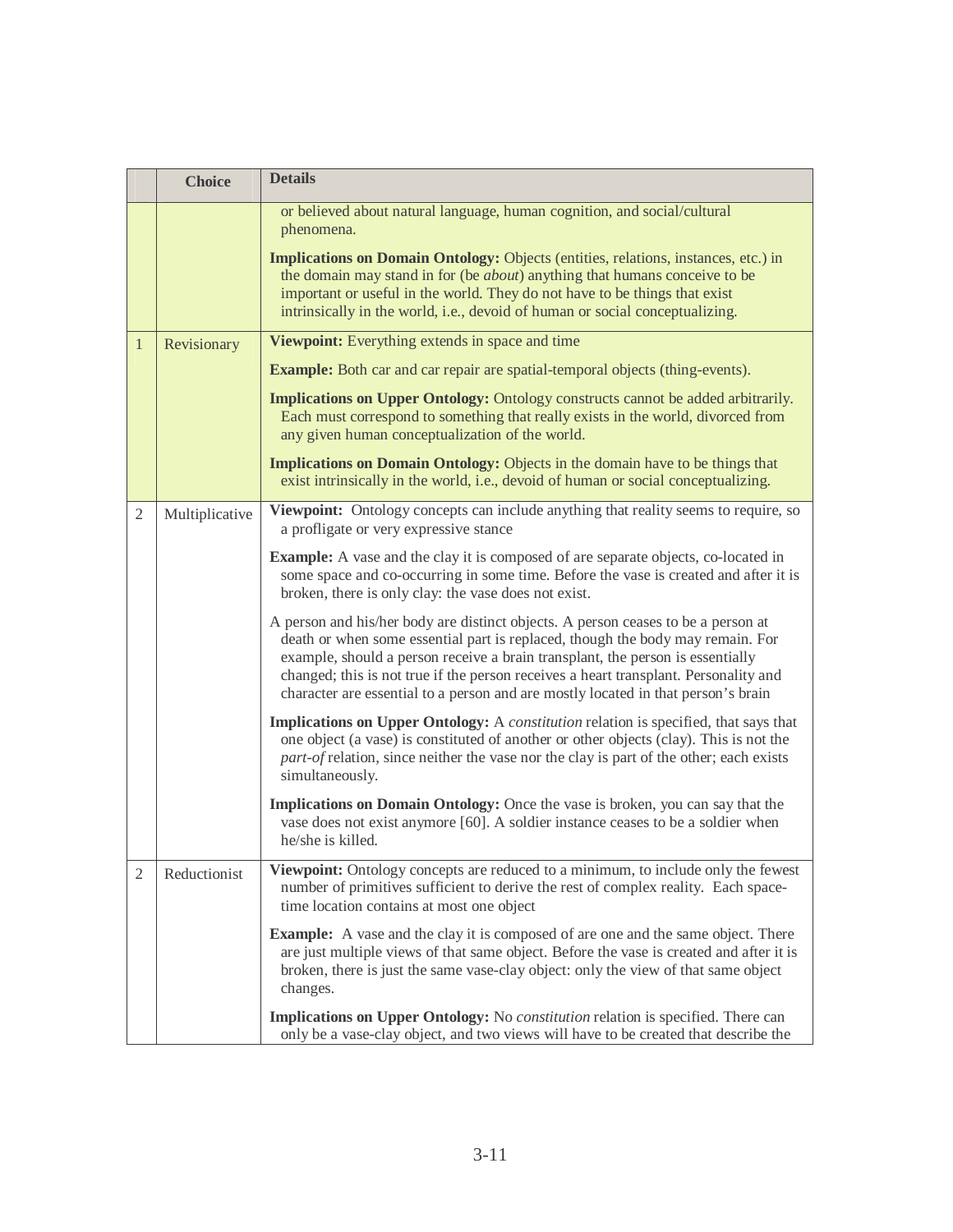|   | <b>Choice</b> | <b>Details</b>                                                                                                                                                                                                                                                                                                                                                                                                                                                                                                                                                                                                                        |  |  |
|---|---------------|---------------------------------------------------------------------------------------------------------------------------------------------------------------------------------------------------------------------------------------------------------------------------------------------------------------------------------------------------------------------------------------------------------------------------------------------------------------------------------------------------------------------------------------------------------------------------------------------------------------------------------------|--|--|
|   |               | two different ways of viewing the object                                                                                                                                                                                                                                                                                                                                                                                                                                                                                                                                                                                              |  |  |
|   |               | <b>Implications on Domain Ontology:</b> Once the vase-clay is broken, you can say that<br>the clay doesn't have a vase shape anymore [60]. A soldier person-body instance<br>does not cease to be a soldier person-body when the body is killed.                                                                                                                                                                                                                                                                                                                                                                                      |  |  |
| 3 | Universals    | Viewpoint: Entities that can be instantiated. Are properties defined at the universal<br>or generic level, with the same property being instantiated by distinct instances that<br>use this property? Or are properties specifically tied to and defined by instances<br>themselves? Sometimes universals are considered real; sometimes they are<br>considered categorizing objects only.                                                                                                                                                                                                                                            |  |  |
|   |               | <b>Example:</b> The color 'red'. If it is a universal property, then different apples will have<br>the exact same color, i.e., 'red'. If there is no universal property 'red', then two<br>particular apples have distinct particular colors, no matter how similar those colors<br>are.                                                                                                                                                                                                                                                                                                                                              |  |  |
|   |               | <b>Implications on Upper Ontology:</b> If universals exist in a particular upper ontology,<br>they probably exist as a means to classify the instances (particulars), and are not<br>themselves classified according to meta-properties. Generally, nearly every upper<br>ontology, as does nearly every ontology per se, has universals in the form of<br>classes that can be instantiated. Some ontology languages, such as OWL, allow<br>classes to be instances too, in which case an upper ontology that used that construct<br>would be distinct from an upper ontology that allowed only universals to have<br>instantiations. |  |  |
|   |               | For the purposes of this paper, we will assume that all upper ontologies have both<br>universals and particulars.                                                                                                                                                                                                                                                                                                                                                                                                                                                                                                                     |  |  |
|   |               | <b>Implications on Domain Ontology:</b> If an upper ontology includes classes as<br>instances, then a domain ontology could model a universal as both a class and an<br>instance, Example: An elephant is a class of mammal. But an elephant could also be<br>an instance of species.                                                                                                                                                                                                                                                                                                                                                 |  |  |
| 3 | Particulars   | Viewpoint: Entities that cannot be instantiated.                                                                                                                                                                                                                                                                                                                                                                                                                                                                                                                                                                                      |  |  |
|   |               | <b>Example:</b> The USS Enterprise.                                                                                                                                                                                                                                                                                                                                                                                                                                                                                                                                                                                                   |  |  |
|   |               | Implications on Upper Ontology: See the above discussion on universals.                                                                                                                                                                                                                                                                                                                                                                                                                                                                                                                                                               |  |  |
|   |               | Implications on Domain Ontology: See the above discussion on universals.                                                                                                                                                                                                                                                                                                                                                                                                                                                                                                                                                              |  |  |
| 4 | Endurants     | Viewpoint: Entities that are wholly and completely present at each of several<br>different times in their existence.                                                                                                                                                                                                                                                                                                                                                                                                                                                                                                                  |  |  |
|   | (3D)          | <b>Example:</b> A book                                                                                                                                                                                                                                                                                                                                                                                                                                                                                                                                                                                                                |  |  |
|   |               | <b>Implications on Upper Ontology:</b> First, we note that both endurants and perdurants<br>persist through time. It is just the nature of that persistence that is different in the<br>two views.                                                                                                                                                                                                                                                                                                                                                                                                                                    |  |  |
|   |               | If an upper ontology allows only endurants, it is difficult to see how change in the<br>properties of entities, especially change in the parts of an object, can be modeled –                                                                                                                                                                                                                                                                                                                                                                                                                                                         |  |  |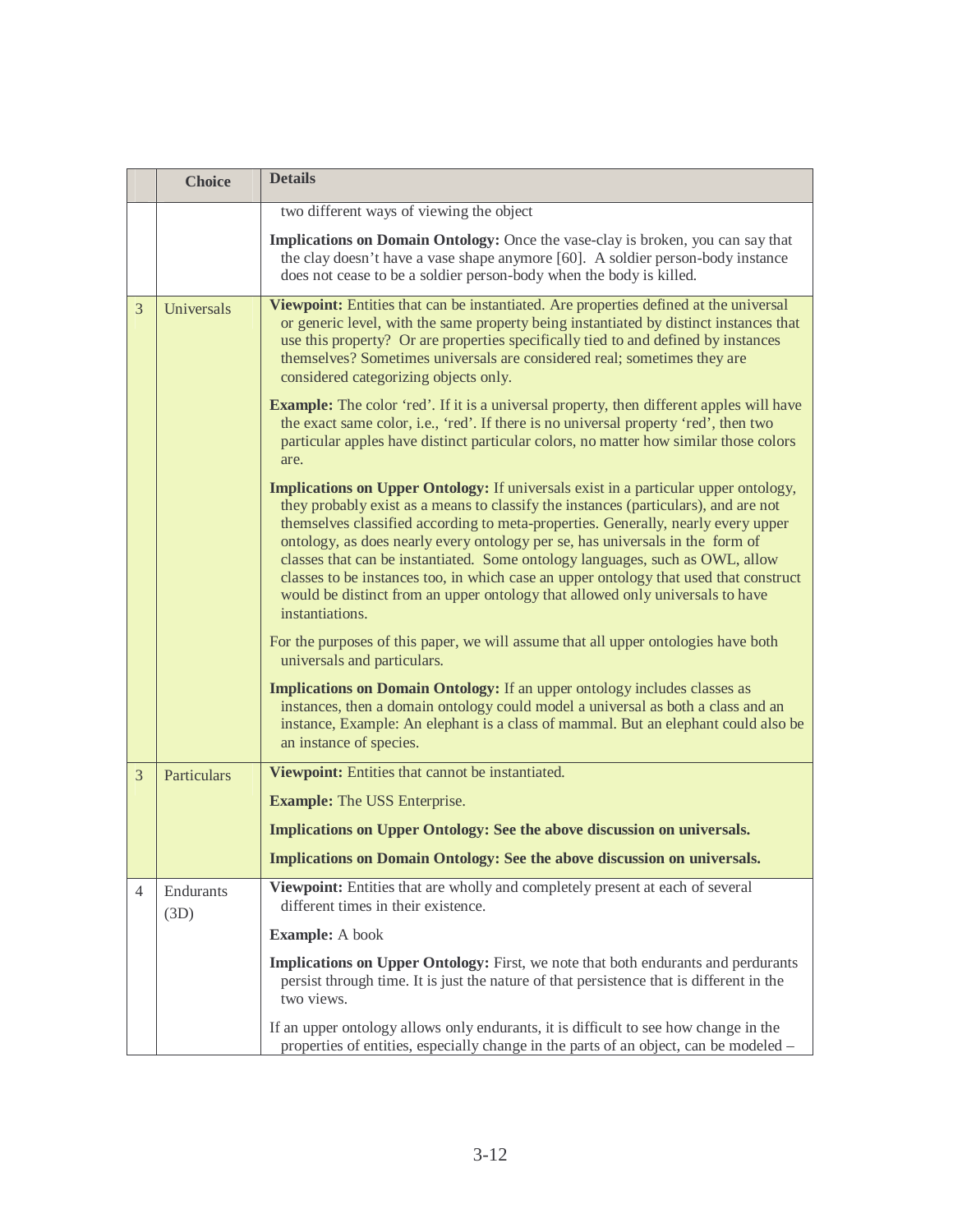|                | <b>Choice</b>      | <b>Details</b>                                                                                                                                                                                                                                                                                                                                                                                                                                                                                                                                                                                                                                                                                                                                                                                                               |  |  |
|----------------|--------------------|------------------------------------------------------------------------------------------------------------------------------------------------------------------------------------------------------------------------------------------------------------------------------------------------------------------------------------------------------------------------------------------------------------------------------------------------------------------------------------------------------------------------------------------------------------------------------------------------------------------------------------------------------------------------------------------------------------------------------------------------------------------------------------------------------------------------------|--|--|
|                |                    | at least directly. A book ages, the paper becomes yellowed, pages become dog-<br>eared, the typescript blurred. Yet the book at time 1 and the book at time 2 are<br>taken to be the identically same book, if they are endurants. Yet, if they are<br>identically the same, how can they have different properties? Book 1 and Book 2<br>have to be associated with distinct time intervals, and it is those entity-time interval<br>relations that have to be talked about.                                                                                                                                                                                                                                                                                                                                                |  |  |
|                |                    | <b>Implications on Domain Ontology:</b> A domain ontology that has only endurants has<br>to consider how the change in an object is to be modeled. A given soldier with both<br>arms and that same soldier without his right arm would be the same soldier. The<br>spatial parts of that soldier will have to be modeled with respect to some temporal<br>interval. So a given property that can change (having both arms) will be relative to<br>a time interval.                                                                                                                                                                                                                                                                                                                                                           |  |  |
| $\overline{4}$ | Perdurants<br>(4D) | Viewpoint: Entities that happen in time, they extend in time by accumulating<br>different temporal parts, so at any given time, only their temporal parts are present.                                                                                                                                                                                                                                                                                                                                                                                                                                                                                                                                                                                                                                                       |  |  |
|                |                    | <b>Example:</b> A book. Reading a book                                                                                                                                                                                                                                                                                                                                                                                                                                                                                                                                                                                                                                                                                                                                                                                       |  |  |
|                |                    | <b>Implications on Upper Ontology: "Reading a book", i.e., events or processes</b><br>(occurrents) obviously require persistence through time, and have temporal parts,<br>i.e., part of "reading a book" is first, "opening the book cover", then "reading the<br>first page", then each page until the last page is completed, then "closing the book"<br>cover". However, in a perdurant view, even objects such as "a book" (a continuant)<br>is a perdurant, because that book has distinct temporal parts at different times, i.e.,<br>at time 1, the book is new; at time 2, the book is old, having yellowed and dog-<br>eared pages, and blurred text. For a perdurant, all properties are asserted<br>timelessely. Change is modeled by the assertion of a property to one specific<br>temporal part of an object. |  |  |
|                |                    | Implications on Domain Ontology: The perdurant view of occurrents is<br>unproblematic, because we understand that events and processes have temporal<br>parts. However, the perdurant view of continuants (entities) causes some confusion.<br>The soldier of yesterday (with both arms) and the soldier of today (with one arm)<br>are the same entity, but they are just different temporal parts of that soldier. So an<br>instance is really seen to be an aggregate of its temporal parts.                                                                                                                                                                                                                                                                                                                              |  |  |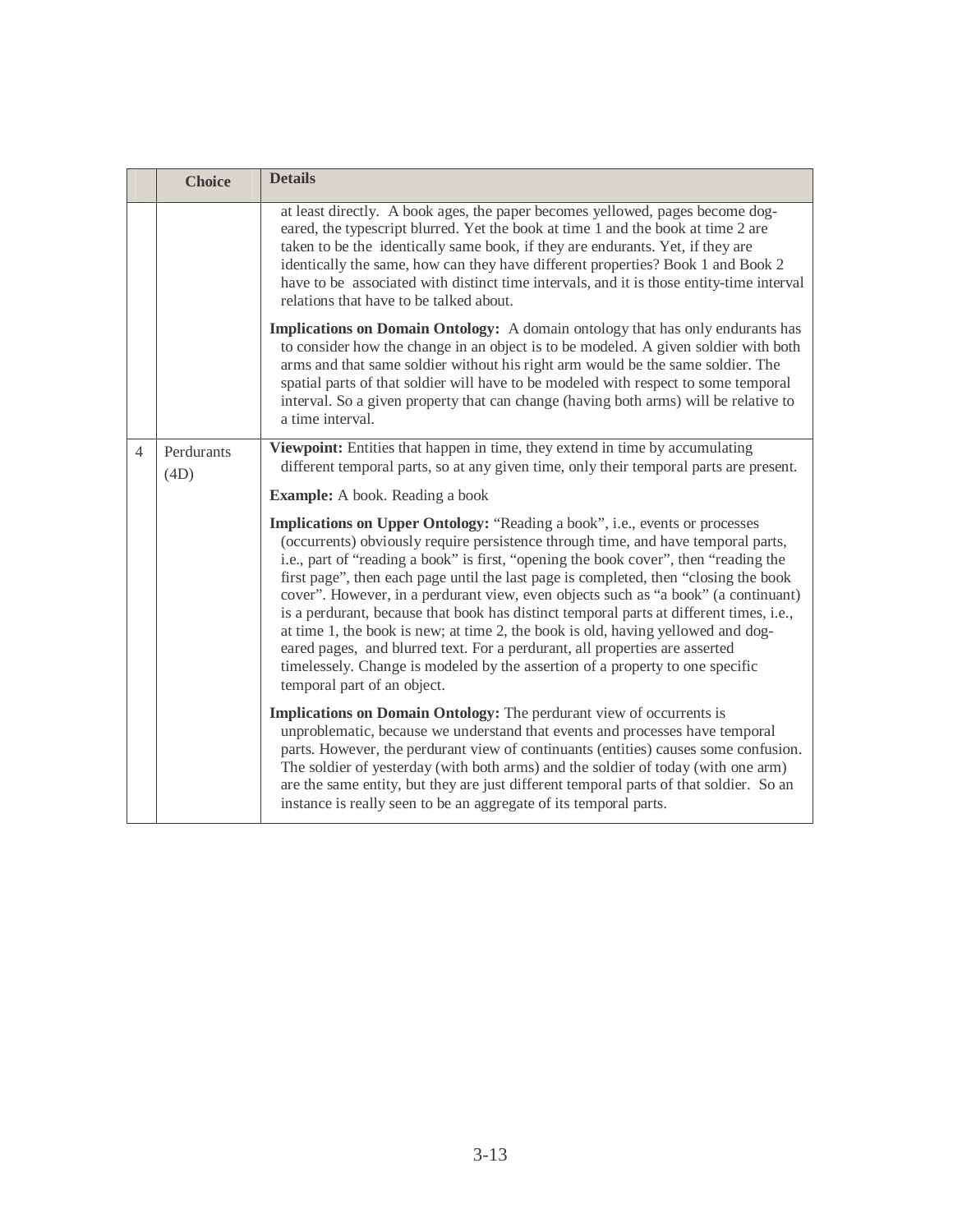# **4 Upper Ontology Initiatives**

There are a number of ongoing initiatives to define a standard upper ontology. Two initiatives focused on in this paper are the IEEE Standard Upper Ontology Working Group (SUO WG) [65] and WonderWeb [76]. IEEE SUO WG is a standards effort operated under the IEEE Standards Association and sponsored by the IEEE Computer Society Standards Activities Board. Its goal is to specify an upper ontology that will enable computers to use it for applications such as data interoperability, information search and retrieval, automated inferencing, and natural language processing. IEEE SUO WG is considering three candidate upper ontologies, namely Suggested Upper Merged Ontology (SUMO), Upper Cyc Ontology (UCO) and Information Flow Framework (IFF).

 WonderWeb is a project consortium of universities and Industry, working in cooperation with the DARPA DAML program and W3C. WonderWeb aims to define a library of foundational ontologies that cover a wide range of application domains. This library is intended to be used as a basis for the development of more detailed domain ontologies. Currently three modules, DOLCE, OCHRE, and BFO exist. In this paper, our focus is on DOLCE.

 This section provides further details on these upper ontologies and mentions other upper ontologies.

## **4.1 SUMO**

SUMO was initially developed by Ian Niles and Adam Pease at Teknowledge Corporation and is currently maintained by Adam Pease at Articulate Software. It is one of three starter documents under consideration by the IEEE SUO WG. SUMO was developed to facilitate data interoperability, information search and retrieval, automated inference, and natural language processing [45]. SUMO contains both cognitively specific categories as well as elements of realism [20]. The origin of SUMO was the merging of different existing upper ontologies,but the sources were starting points and the current version bears limited resemblance to any of the individual initial contributions. Ontologies that were merged included: John Sowa's upper level ontology, Russell and Norvig's upper level ontology, James Allen's temporal axioms, Casati and Varzi's formal theory of holes, Barry Smith's ontology of boundaries, Nicola Guarino's formal mereotopology and various formal representations of plans and processes including Core Plan Representation (CPR) and Process Specification Language (PSL) [46]. SUMO is written in Standard Upper Ontology Knowledge Interchange Format (SUO-KIF), which is a variation and simplification of the KIF format. SUMO is distributed under a free license from the IEEE. The SUMO-based domain ontologies are distributed as open source under GNU GPL.

 At present, SUMO consists of 1,000 concepts, including 4,000 assertions over 800 rules [45]. The structure of SUMO is illustrated in Figure 2. SUMO is modular and is divided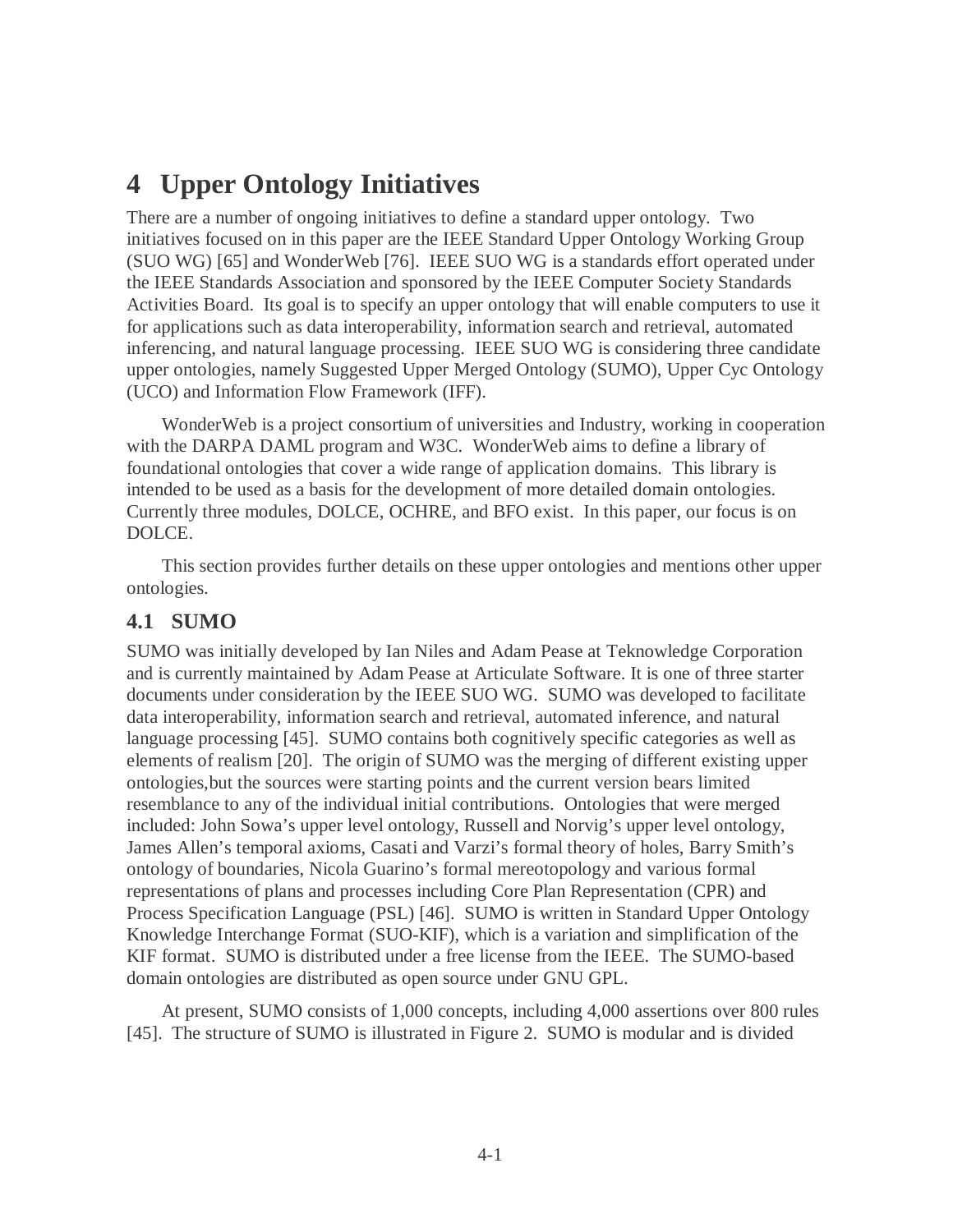into 11 separable modules with an indicated dependency structure. The mid- and domainlevel ontologies are also separate modules. The topmost concept in SUMO is "Entity". This is further split into physical and abstract entities. Physical entities are further divided into objects and processes [20]. Other general topics include: structural concepts (instance, subclass), general types of objects and processes, abstractions including set theory, attributes, and relations, numbers and measures, temporal concepts such as duration and parts and wholes [45].



**Figure 2. A subset of top level categories in SUMO [47]** 

 In SUMO, concrete entities are represented by Physicals, while abstract entities are represented as Abstracts. Given its development philosophy, SUMO is clearly multiplicative in nature. SUMO does not classify universals, and thus takes a particulars view.

 In addition to the SUMO core upper ontology, SUMO is also associated to lower level ontologies, including a Mid-level Ontology (MILO) and a set of domain ontologies, available at [81]. Domain ontologies relevant to this study include ontologies for the military, government, terrorism, and weapons of mass destruction. Together, these ontologies now total some 20,000 terms and 60,000 axioms. SUMO and MILO have also been linked by hand to all 100,000 synsets in WordNet 1.6 [80]. SUMO is being actively extended. The ontologies of Viruses and Engineering, for example, have been developed by groups that were not among the core SUMO developers.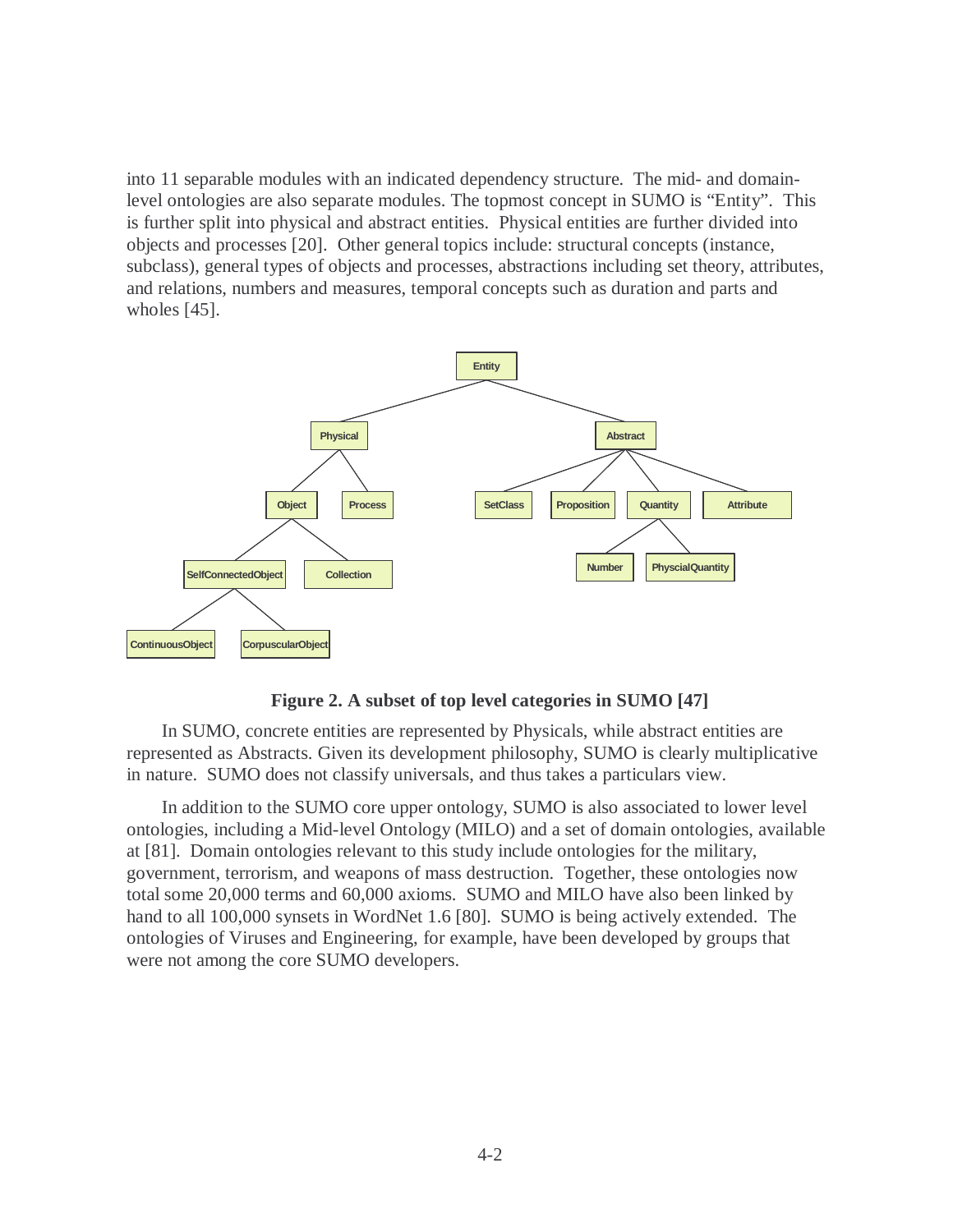## **4.2 Upper Cyc Ontology**

 The Upper Cyc Ontology (Upper Cyc) was initially developed at the Microelectronics and Computer Technology Corporation (MCC) beginning in 1984, under the leadership of Douglas Lenat, founder of Cycorp, Inc. Cycorp is continuing development of Upper Cyc. It was built as a commonsense knowledge base to support natural language processing, thus attempts to capture naïve concepts of the real world [6]. Upper Cyc is primarily represented in CycL, which closely resembles KIF in that it follows similar naming conventions [20]. The Cyc Ontology is proprietary and a part of the Cyc Knowledge Base, which may be licensed through Cycorp Inc. for commercial use. A subset of the Cyc Knowledge Base, OpenCyc, is also available under the GNU Library or Lesser Public License [52]. Under this license, the modules of OpenCyc, called microtheories, and any changes or additions to these modules, must remain public. However, anyone is free to create new proprietary microtheories that refer to, but do not copy, OpenCyc content. Another caveat is that unlike Cyc itself, OpenCyc currently does not have any rules, which are important in defining the meaning of the terms.

 The Cyc Ontology currently consists of over 100,000 atomic terms, with 5000 concepts and 50,000 axioms. It is modular, in the sense that it is divided into microtheories. Each microtheory contains a set of assertions and assumptions shared by all the assertions in the particular microtheory. One microtheory may inherit and extend another microtheory. The highest entity in the Cyc Ontology is "Thing", which is further partitioned into Individual, PartiallyIntangible and MathematicalOrComputationalThing. All instances of MathematicalOfComputationalThing are abstract entities that do not have temporal or spatial properties. Individual defines the set of individuals that are not a set or collection. However, individuals may have parts. This structure is illustrated in Figure 3.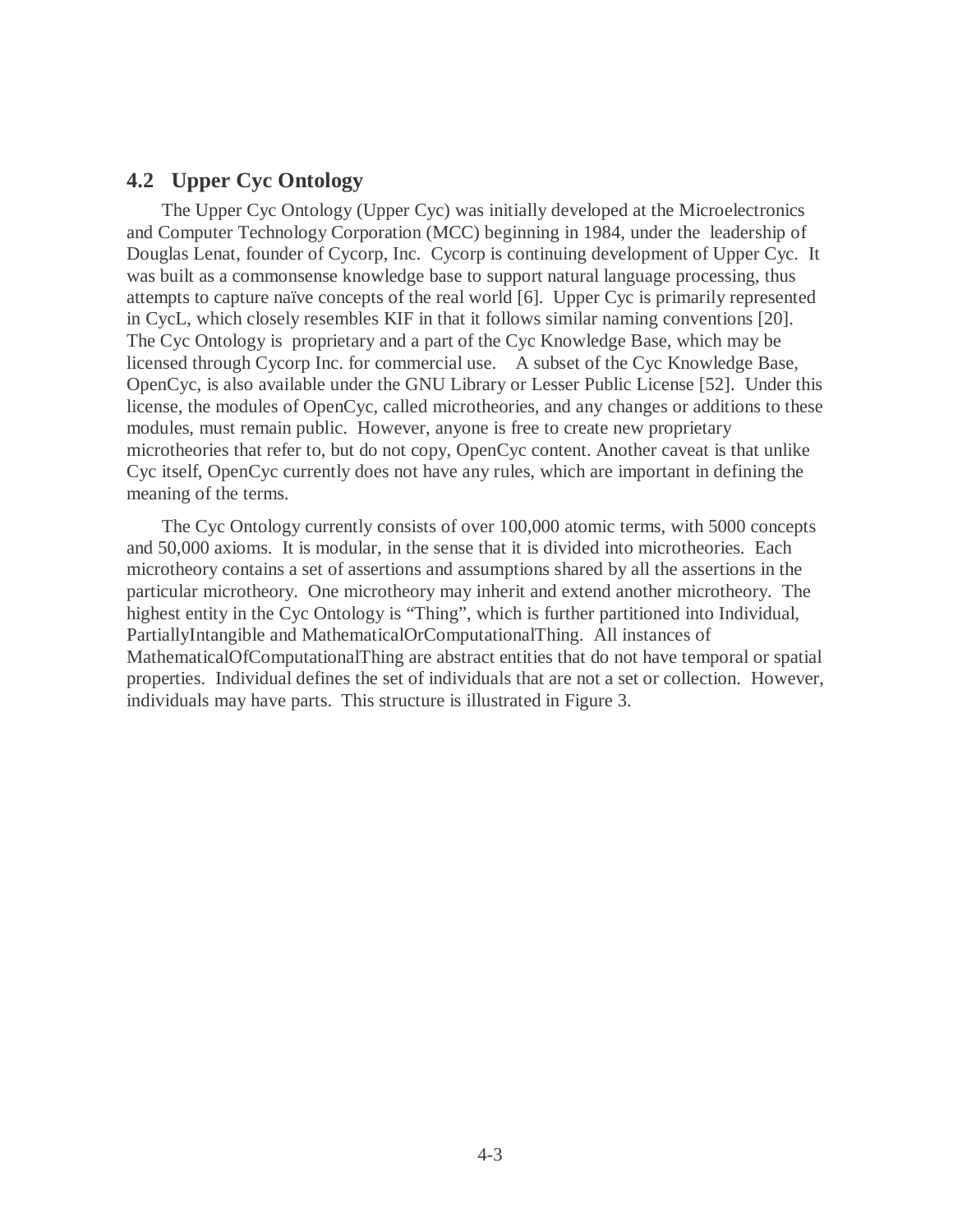

**Figure 3. A subset of top level categories in Upper Cyc Ontology [34]** 

 The Upper Cyc Ontology takes a multiplicative view, but weaker than DOLCE. Upper Cyc adopts a 3D view, thus classifies both Endurant, as SomethingExisting, as well as Perdurant, as SituationTemporal. Upper Cyc admits both particulars and universals. Abstract entities in Upper Cyc are classified as SetOrCollection, while Individuals, TemporalThing, SpatialThing are concrete entities.

### **4.3 Information Flow Framework**

 The Standard Upper Ontology IFF was authored by Bob Kent and is currently being developed under the IEEE SUO Working Group. IFF provides a framework for sharing ontologies, manipulating ontologies as objects, relating ontologies through morphisms, partitioning ontologies, composing ontologies via fusions, noting dependencies between ontologies, and declaring the use of other ontologies [37]. It takes the building block approach to ontology construction and management, using category theory and Information Flow Theory [37] to support ontology modularity.

 Since IFF is primarily a meta-ontology, to be used for ontology-ontology integration, and is still in early stages of development, it has no apparent representation that may be immediately applicable to this paper's focus on upper ontologies. Therefore, IFF will not be evaluated and discussed in the remainder of this paper.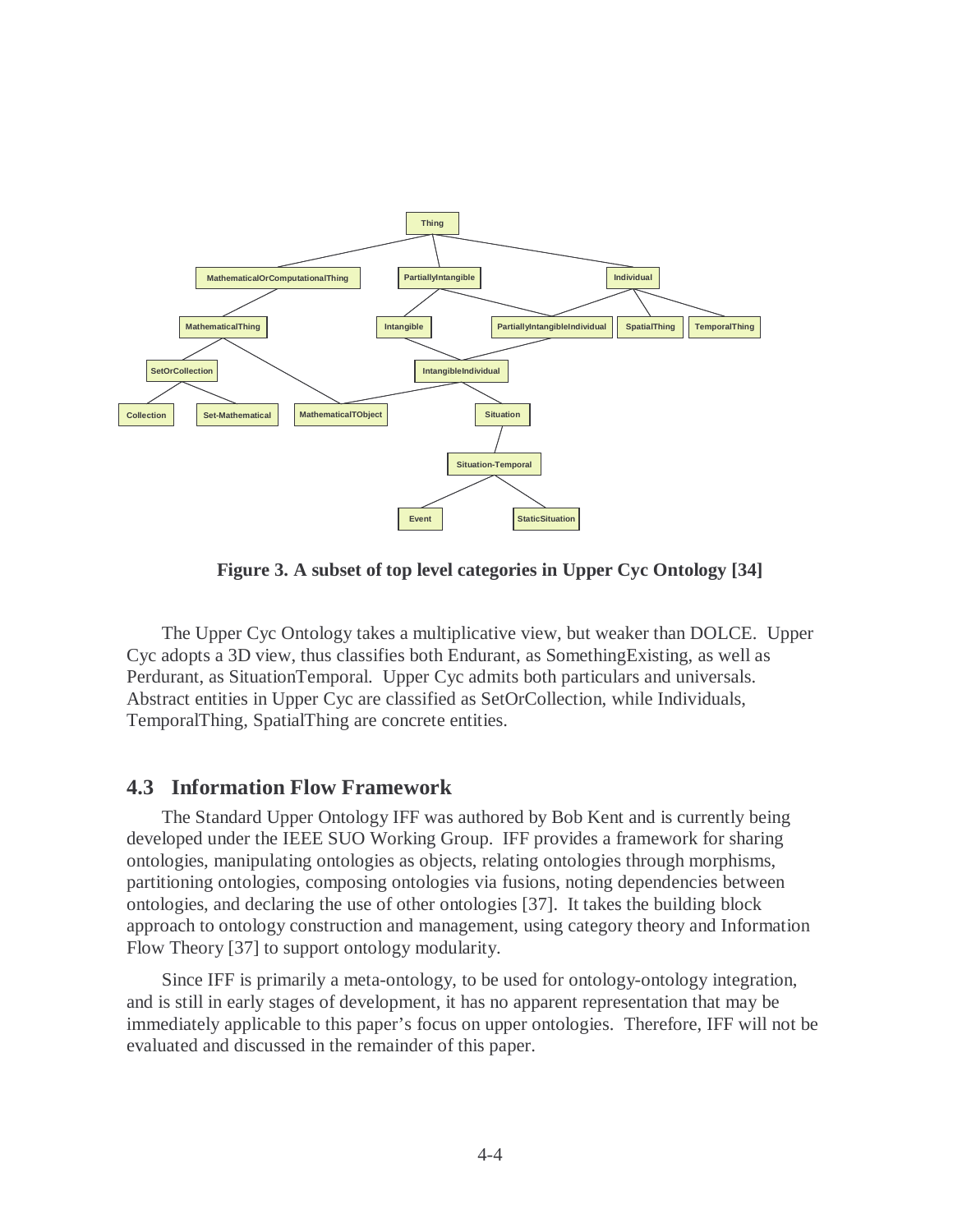### **4.4 DOLCE**

 DOLCE is being developed by researchers associated with the Laboratory for Applied Ontology under the WonderWeb project [20]. It is proposed as the first module within a library of foundational ontologies, serving as a reference module for the library. DOLCE itself is a single ontology and is not divided into modules. Its intended use is to compare and make explicit relationships and assumptions underlying future modules of this library. A variant of the full form of DOLCE is currently available in KIF. A simplified version of DOLCE, which does not consider modality, temporal indexing, and relation composition, is available in the Web Ontology Language (OWL). DOLCE is free, with no apparent licensing restrictions [20].

 DOLCE is based on principles specified in the OntoClean methodology [26]. Among other distinctions, the most fundamental division in DOLCE is between perdurants, entities that unfold in time, and endurants, entities that are present all at once in time. Endurants are further specified as those that have spatiotemporal properties, PhysicalEndurant, and those that do not, NonphysicalEndurant. Perdurants are further divided into events and states, classified according to their temporal characteristics. A subset of the structure of DOLCE is illustrated in Figure 4.



**Figure 4. A subset of top level categories in DOLCE [41]** 

As illustrated in Figure 4, DOLCE represents both Endurant and Perdurant, thus takes a 3D view. It does not classify universals, and thus is an ontology of Particulars. Abstract entities are represented by Abstract Qualities or Abstract. Endurant, Perdurant, Temporal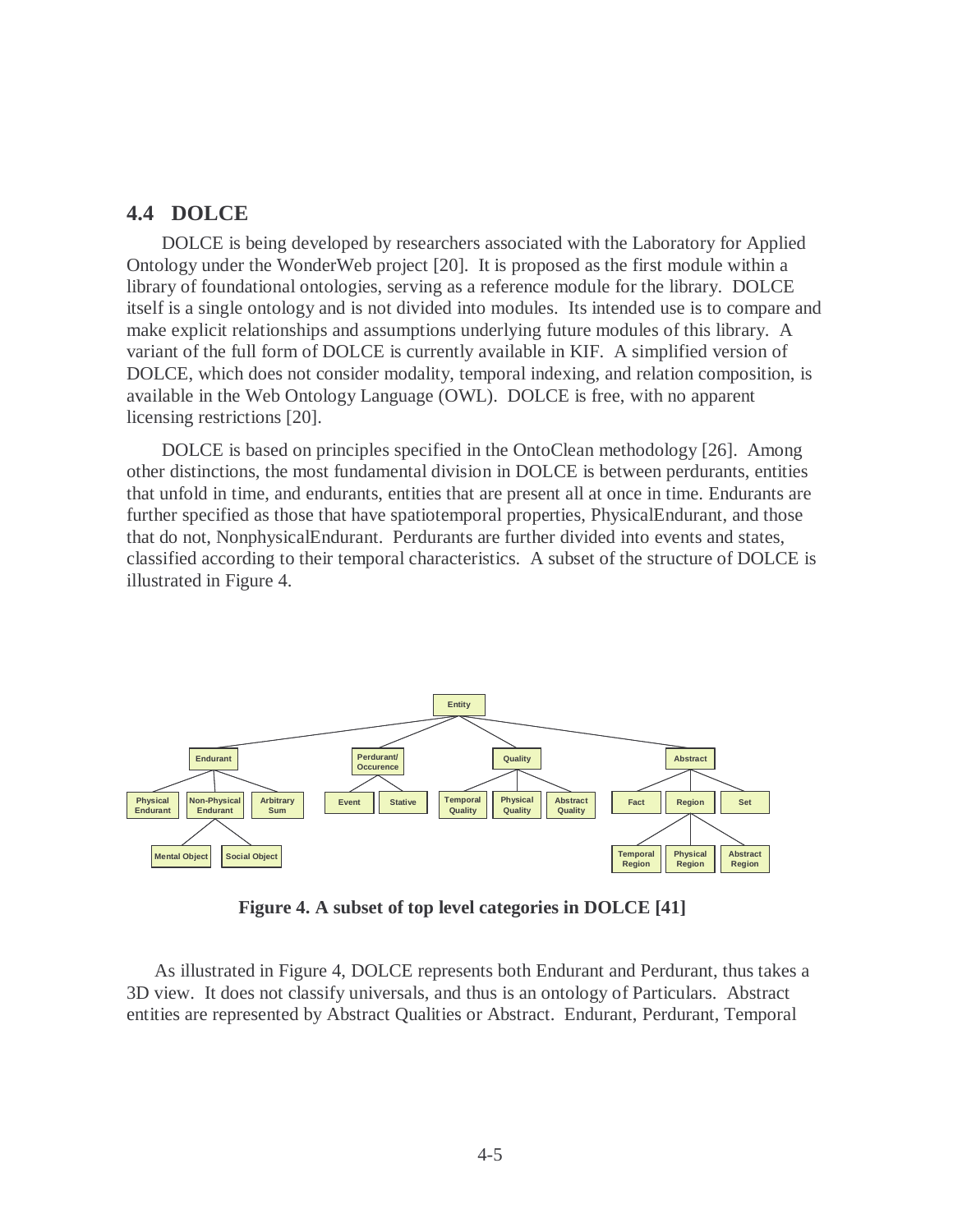Qualities, Physcial Qualities are concrete entities. DOLCE adopts a descriptive and multiplicative approach and thus accepts co-localized entities.

## **4.5 Other Upper Ontologies**

 Other upper ontologies not part of SUO WG or Wonder Web, but deserve a mention, include: Basic Formal Ontology (BFO) [3], General Ontology Language [22], Sowa's Top level ontology [64], Penman Upper Model [4], Object-Centered High Level Reference Ontology (OCHRE) [57], and Bunge-Wand-Weber (BWW) [78].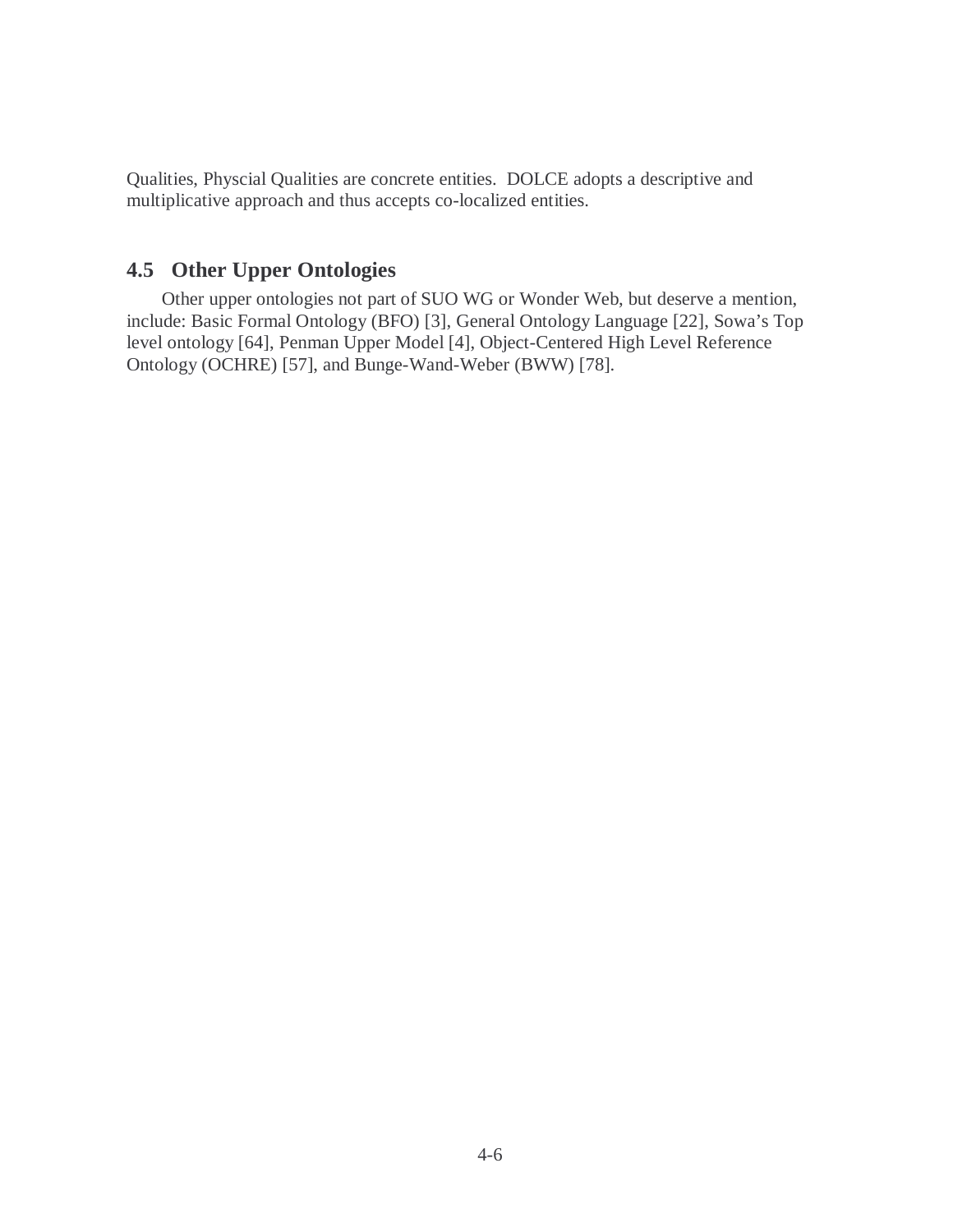# **5 Ontological Choices: Military and Government Perspective**

In recent years there have been a growing number of military and government applications using ontologies. In general, military applications outpace other government applications, but this state of affairs is changing with the advent of eGov [48]. Recently, the Defense Advanced Research Projects Agency (DARPA) has focused two ontology-related programs, High Performance Knowledge Bases (HPKB) [11] and Rapid Knowledge Formation (RKF) [55], on problems relevant to the military: geopolitical crisis management, biological weapons acquisition [55], automated target recognition [38], so-called "battlespace management" problems [36] including understanding and planning issues such as situation awareness (what is the current situation?), course of action analysis and critiquing (what should be done, given the current situation?), and strategic "center of gravity" determination ("those characteristics, capabilities, or localities from which a military force derives its freedom of action, physical strength, or will to fight" [17]; derived from [10]; see [71]). In addition, data fusion, related to situation awareness, has had a strong focus [72], [42], [7]. Data fusion is "the process of combining data [from multiple sources] to refine state estimates and predictions" [66]. Finally, coalition interoperability has been addressed [8].

As discussed above, there are many ontological choices that an upper ontology makes. With respect to military and government applications, we will focus on a specific application domain, where ontologies have been developed recently to address a specific problem: *situation awareness*, as in [39], [42], [7], and especially [43], and try to gauge these ontological choices. Although there have been some studies that try to gauge the kind of modeling effort required to map lower-level military domains to an established upper ontology, these are indeed few [1], and probably not consequential for our evaluation.

The situation awareness model of [43] crucially uses the Joint Directors of Laboratories (JDL) data fusion levels [66] of Table 3, and focuses on level two, *situation assessment*  (highlighted in bold in the table), which is what situation awareness is called in the data fusion community. Levels 2 and 3 are entities and networks of relations among entities gleaned from Levels 0 and 1, where sensors of various types obtain information about objects (hypothesized entities). The ontology developed to address situation awareness requires a notion of change over time for objects on the battlefield. One example involves tanks and their movement across a terrain and their relationships to other, enemy tanks that are approaching them. These objects possess a number of properties that change over time, which is how the change in those objects are determined. [43] describes a number of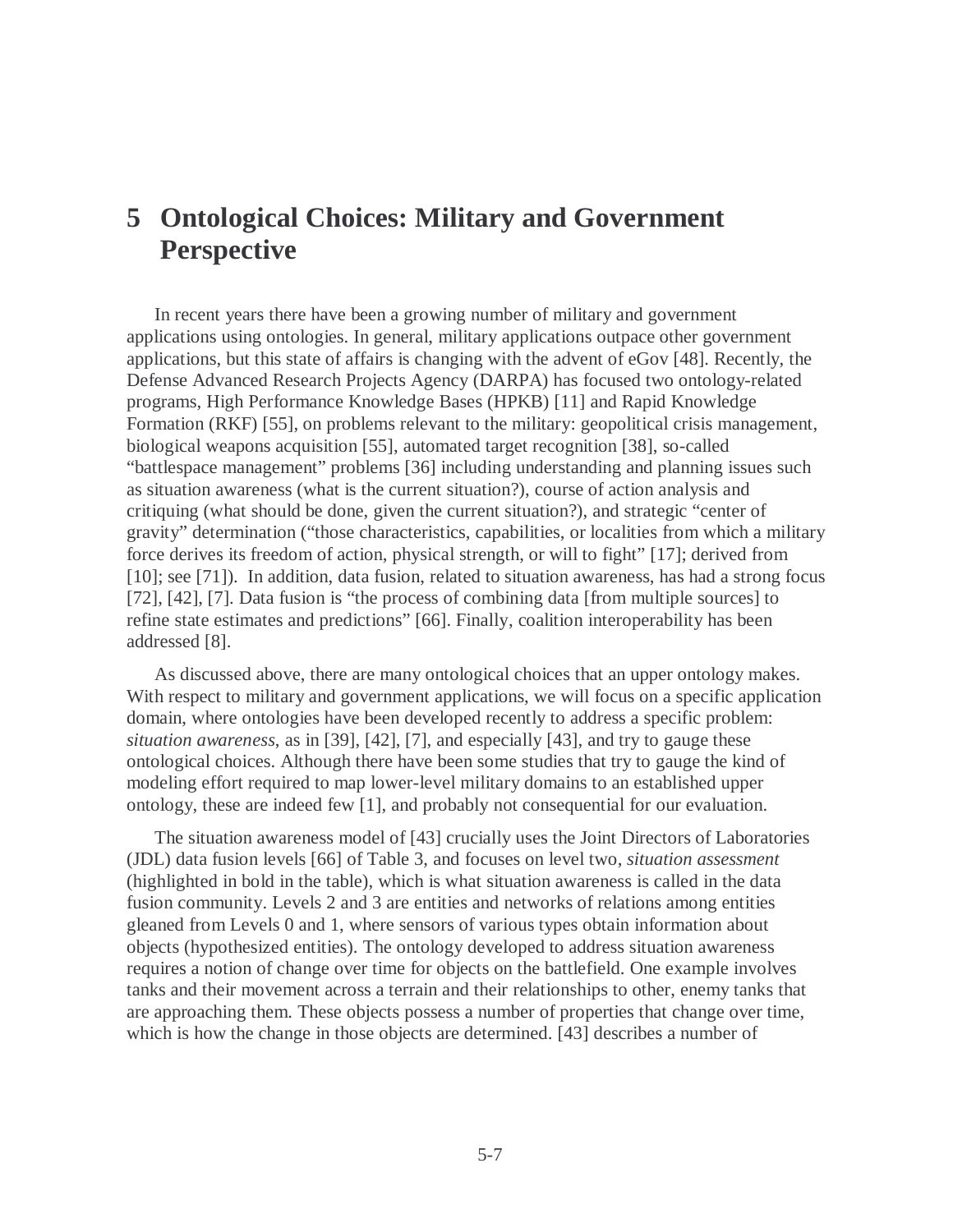modeling decisions that needed to be made, to capture this notion of change in properties of objects, as derived from dynamic sensor (sensing or perception-registering and reporting devices such as radar, satellite, and other visual or sound-detecting devices) data.

| <b>Fusion Level</b> |                          | <b>Association</b><br><b>Process</b> | <b>Estimation</b>                   | <b>Entity Estimation</b>                      |
|---------------------|--------------------------|--------------------------------------|-------------------------------------|-----------------------------------------------|
| L.0                 | Sub-Object<br>Assessment | Assignment                           | Detection<br>Attribution            | <b>Single Physical</b><br>Object              |
| L.1                 | Object<br>Assessment     |                                      |                                     |                                               |
| L2                  | Situation<br>Assessment  | Aggregation                          | <b>Relation Plan</b><br>Interaction | <b>Aggregation Effect</b><br>(Situation given |
| L.3                 | Impact<br>Assessment     |                                      |                                     | Plans)                                        |
| L.4                 | Process<br>Refinement    | Planning                             | (Control)                           | (Action)                                      |

**Table 3. JDL Five Levels of Data Fusion** 

The situation assessment ontology developed in [43] requires objects to evolve over time (Figure 5). *Attributes* are characteristics of objects and possess specific *property values* that are updated whenever there is a new *event notice*, which contains information about real world events observed by a specific sensor at a specific time. Note that property values here are close to so-called (non-repeatable) atomic *property instances* or *tropes* in the terminology of [57] and OCHRE, one of the WonderWeb foundational ontologies [40], and seem to indicate the 4D (perdurant) *stage* theory of [58].

Alternative models of [43] that were evaluated but found wanting included a so-called *snapshot* class for any object of a situation, having a time property with a unique timestamp value assigned to the object, for an aggregation of *attribute values* and *relations* (i.e., those true at the given time for the object), each considered separately. This model came in two varieties: one based on temporal instants (points) and one based on temporal intervals. The final alternative considered the *attribute* and the *relation* as both utilizing a common *property value*, which itself is associated with a specific *time interval*. As noted, however, in the final design, the notion of time interval was eliminated, in favor of an *event notice*, itself taking place in time. Hence, the event onset itself (reported by the sensor) delineates the time for the change in property value, signified by an event notice.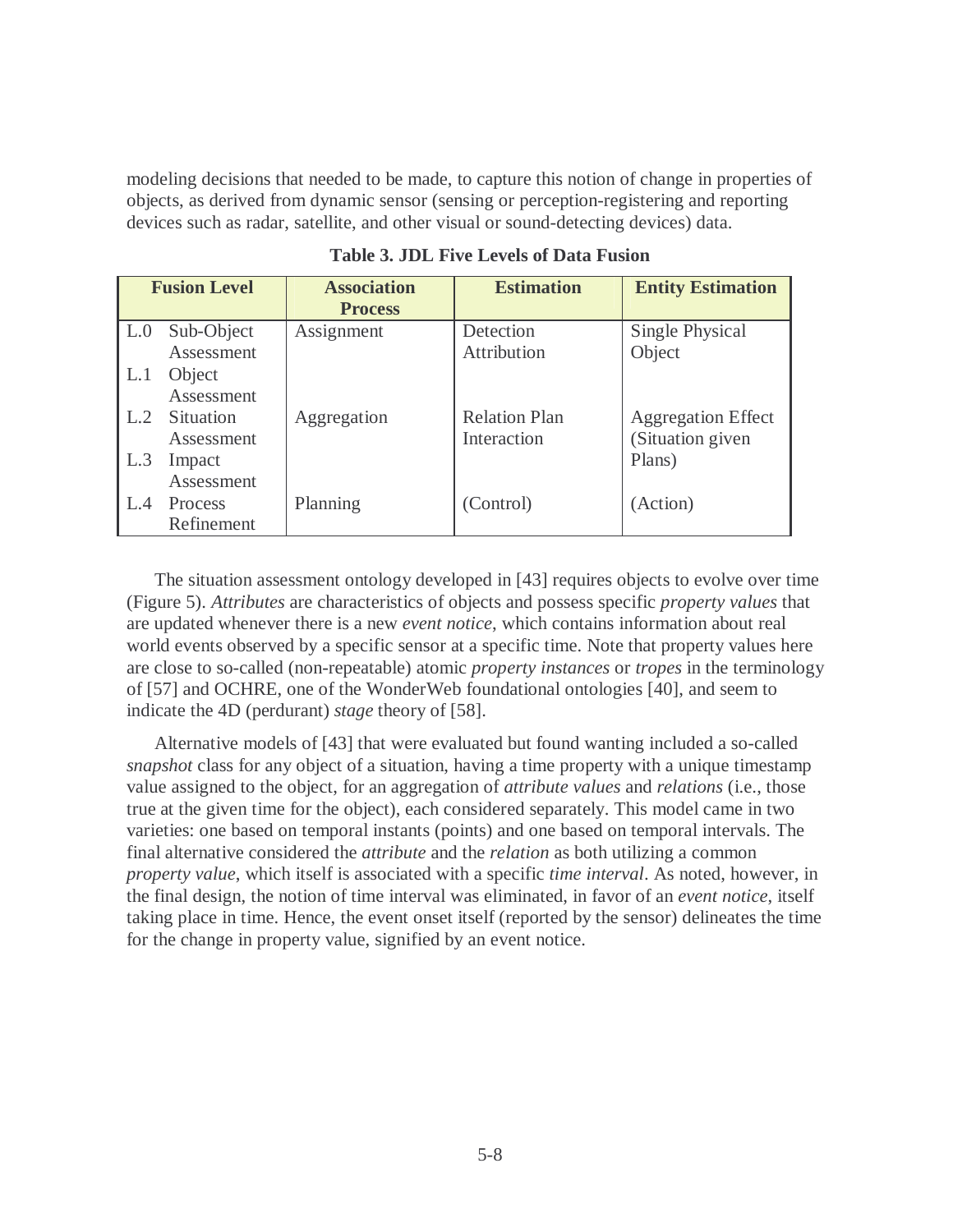

**Figure 5. PropertyValues Delineated by EventNotices [43]** 

Although our analysis is preliminary, and so possible conclusions are incomplete, the above discussion of the ontological modeling alternatives for the military case of situation awareness seems to indicate that a 4D (perdurant) upper ontology would be useful for at least some fairly complicated domain ontologies. Because the upper ontologies such as SUMO, Cyc, DOLCE, and OCHRE all support some notion of perdurant, it is not clear to us that this apparent domain ontology requirement can't be provided by any one of the upper ontologies, and hence that *perdurantism* constitutes a distinguishing criterion we can use to adjudicate among the upper ontologies.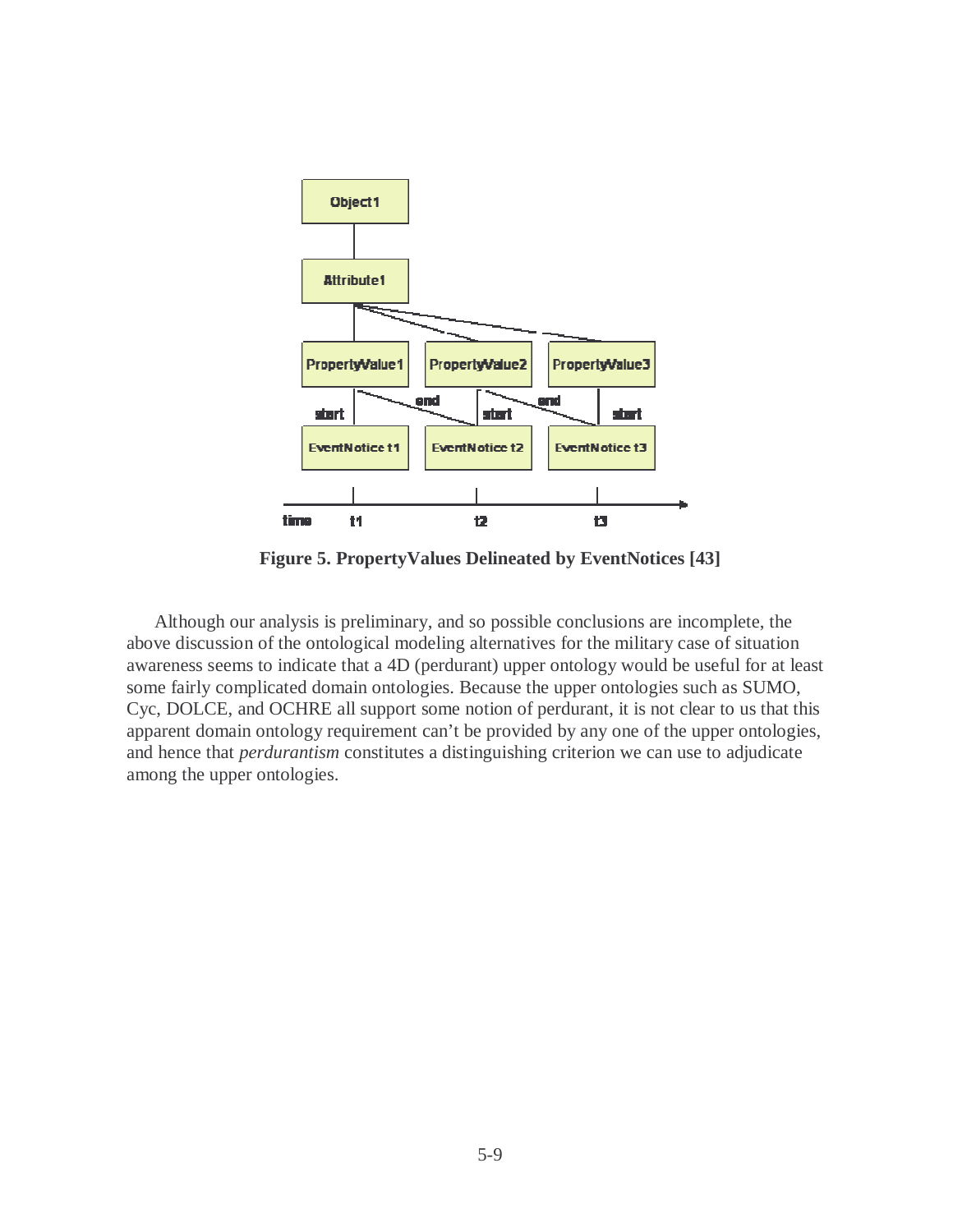# **6 Upper Ontology Evaluation**

Our evaluation examines three upper ontologies, SUMO, Upper Cyc, and DOLCE, from a U.S. Government or U.S. Military (hereafter referred to as Government) perspective. We begin this section by defining our evaluation criteria and providing our opinion on their preferred values based upon our collective experience in this domain. The criteria and assumptions are discussed priority order, followed by our ontology evaluation. Our evaluation includes a discussion of the purpose for which the ontology was built, which has implications on its applicability, and an assessment, using the evaluation criteria.

### **6.1 Assessment Criteria**

#### **6.1.1 Licensing**

An open license is crucial in a Government domain. While in the commercial sector, proprietary formats may be acceptable and necessary to maintain competitive edge, the Government requires open standards to facilitate interoperability and information sharing across Government organizations, as well as with coalition partners. This has direct implications on the acceptable licensing for upper ontologies.

Upper ontologies may be made available for use and extension freely with no restrictions, freely under certain licensing terms, or licensed for some associated cost. Furthermore, there may exist certain conditions, based on the intended use of the upper ontology that may limit use of the upper ontology. For example, the commercial sector may follow a different license agreement than the academic or Federal Government sector. Licenses may apply certain restrictions if the upper ontology is used as is, and other restrictions when the upper ontology is being modified or extended. Finally, upper ontology providers may dictate certain terms and licenses for ontologies that are built on top of or make use of their upper ontology. These terms and conditions are considered in assessing the openness of the upper ontology candidates.

#### **6.1.2 Structure**

Another important consideration in choosing the right upper ontology is structure. Structure should allow extensibility and flexibility. All the subject ontologies are intended to be used as libraries, where developers may contribute modules, associating their module with a given upper ontology. However, most upper ontologies are being developed as independent efforts, with limited prospects for interoperating with other upper ontologies. We evaluate structure based on the current structural state of the upper ontology as well as future prospects for extensibility. We assume that modularity facilitates extensibility, and is therefore the preferred approach in Government domains.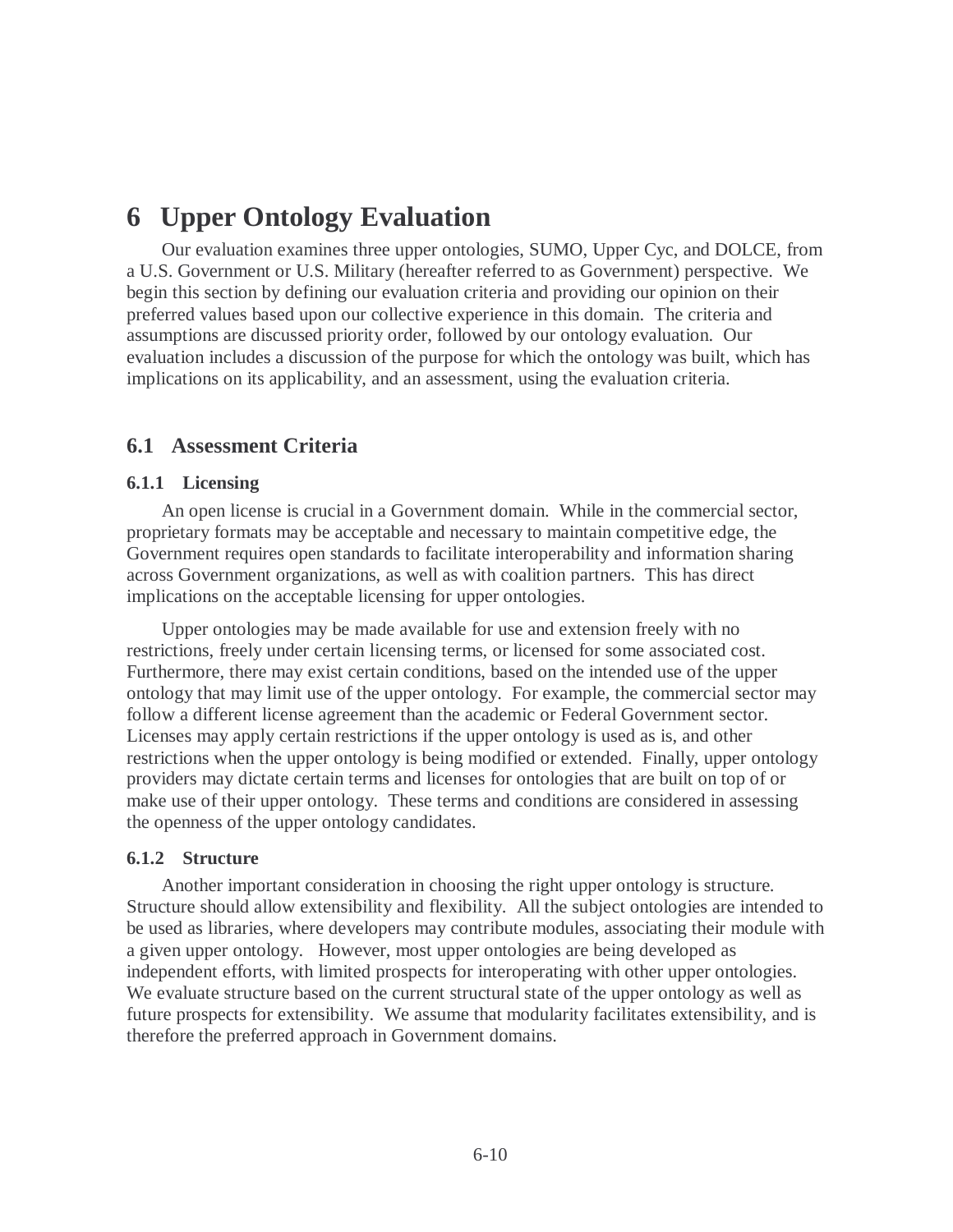### **6.1.3 Maturity**

A third basic requirement for upper ontology use is maturity. A technology applied in a Government domain should be sufficiently mature that it provides a certain level of reliability. This is especially important where immaturity could have severe consequences, as is the case in a military environment. Maturity is not as important in other sectors, such as academia, where cutting edge technology is actually the norm and drives research forward.

Maturity, however, is a qualitative measure. In order to evaluate the upper ontologies, we need to associate quantitative measurements that may serve as good indicators of maturity. For the purposes of this evaluation, we define indicators of maturity as date of origin, development state, and level of adoption.

### **6.1.4 Miscellaneous**

Other considerations that are important from a Government perspective, but are not evaluated, include granularity and security. While concepts of time and space are generally important, fine granularity is required for Government applications. Due to the nature of military applications, precision of time and location are essential and the lack of precision can result in drastic consequences. Likewise, security is an essential component of any technology. The ability to adequately express policy at varying levels of granularity is vital. Further experimentation is required to make an assessment of how well the candidate upper ontologies meet these requirements.

## **6.2 Candidate standard upper ontology assessments**

## **6.2.1 SUMO**

SUMO, initially developed in 2001, appears to have encouraging adoption prospects. It has been mapped to a number of domain ontologies, including government, financial, transportation, and geography. There also appears to be extensive documentation [45] and support provided by the developers of SUMO. Furthermore, SUMO has been mapped to other upper level ontologies and WordNet, a lexical database. SUMO appears to be relatively mature, i.e. it is not actively being developed, but rather is in maintenance mode. SUMO is relatively small as it is intended to be a lightweight ontology that a single person can easily understand. Although size in terms of number of concepts or axioms is not as important as are other aspects, it is noted that SUMO is intermediate in size between the smaller DOLCE and the larger Upper Cyc.

SUMO was intended to be used for enabling data interoperability, information search and retrieval, automated inference, and natural language processing. There is some indication that it is being applied as intended. Currently, SUMO has been applied to problems, such as information extraction, document retrieval, and semantic interoperability [33]. From a Government perspective, semantic interoperability is a key function.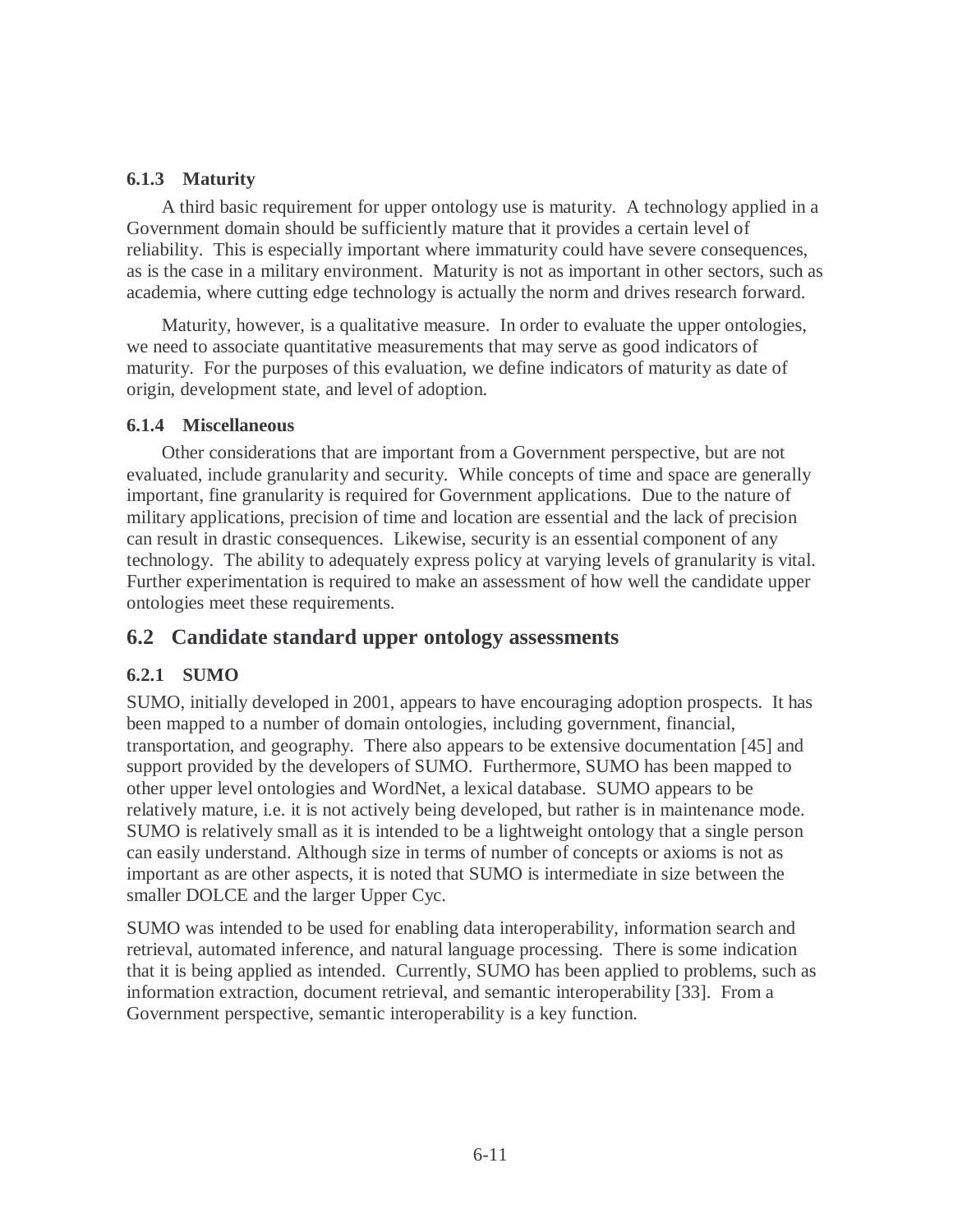One unique aspect of SUMO is that its developers have also released a mid-level ontology, MILO [68], which is closely integrated with SUMO but has more concrete concepts. Furthermore, as mentioned earlier, a number of domain ontologies exist for SUMO. This coupling of an upper and mid-level ontology and potentially reusable domain ontologies should make it easier for domain ontology developers to adopt SUMO. To further enhance the practicality of SUMO, it has an associated open source ontology management and inference system [79], providing a capability to create, test, modify, and inference on ontologies associated with SUMO.

SUMO has an open license and provides no restrictions on ontology products that may reference SUMO. The licensing terms facilitate open use and sharing across Government organizations. Such an approach to openness, as adopted by SUMO as well as its associated ontology management system, is very promising.

#### **6.2.2 Upper Cyc Ontology**

Relatively speaking, the Upper Cyc Ontology is the largest and oldest ontology, originating in 1984 and containing over 6,000 concepts with over 60,000 assertions. However, the publicly available OpenCyc is much smaller and newer. From an adoption perspective, there are a few cited examples that show use of Upper Cyc within the Government. For example, two DARPA projects, High Performance Knowledge Base [73] and Rapid Knowledge Formation [31], have applied the Cyc Knowledge Base.

The Cyc Knowledge Base is intended to be a repository of common sense knowledge which has implications on the structure and contents of Upper Cyc. Upper Cyc appears to contain both elements of realism as well as cognitively specific concepts. While it may support data integration, it appears to be primarily aimed at supporting Artificial Intelligence applications, including speech understanding, auto-routing, summarizing, and annotating [52].

Upper Cyc has licensing limitations. While there does exist a version of the Cyc Knowledge Base that has open license terms based on the GNU license (OpenCyc), portions of the Cyc Knowledge Base are proprietary and have an associated cost. Furthermore, OpenCyc has limitations, such as it does not contain rules.

Structurally, Upper Cyc is flexible in that it, and its associated Cyc Knowledge Base, is divided into microtheories which can be extended. However, while a single microtheory should follow a common set of assumptions, there may be contradictions between microtheories.

The Upper Cyc Ontology seems to be quite tightly coupled with the Cyc Knowledge Base, making it harder to use the Upper Cyc Ontology as a standalone upper ontology or within the framework of an ontology library. A consequence of this coupling is tighter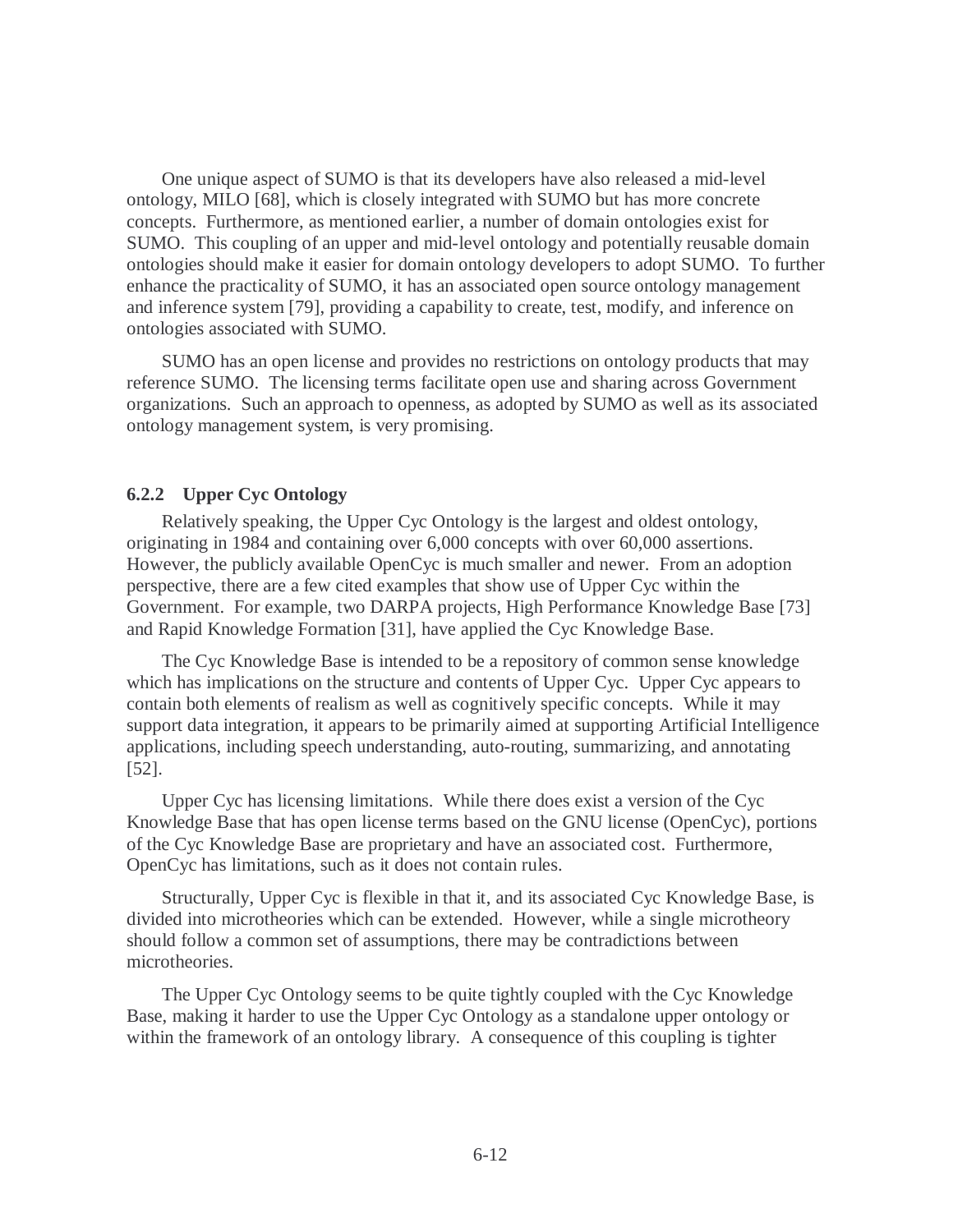restrictions being placed on the use of Upper Cyc. It is unclear what implications this has on the use of Upper Cyc in the context of the military. Further investigation of what is available in each form of the upper ontology is necessary to assess how this impacts usability by the military.

#### **6.2.3 DOLCE**

DOLCE is not intended to be a single standard upper ontology, as is the case with SUMO and Upper Cyc. Instead, it serves as the topmost reference ontology of a library of foundational ontologies. Therefore, the context in which DOLCE is modular is quite different than that of SUMO and Upper Cyc. While SUMO and Upper Cyc are themselves modularized, DOLCE is intended as a single module within a larger set of foundational ontologies. This provides strong prospects for interoperability with other foundational ontologies. Furthermore, DOLCE is developed based on the principles outlined by the OntoClean [26] methodology, giving it formal structure.

DOLCE is the first module of a library of foundational ontologies. While the approach taken by the developers of DOLCE appears promising for long-term applicability and extensibility, it raises the question of how useful DOLCE is in the short term, since the library is not fully developed. Besides DOLCE, two other modules exist within the foundational ontology library, OCHRE and BFO. Further investigation is needed to assess the use of this library for Government purposes.

Finally, as with SUMO and Upper Cyc, DOLCE appears to be quite open and freely available to the public. There is no associated license with DOLCE, thus providing no restrictions to the use and extension of DOLCE.

A summary of our evaluation is provided in Table 4.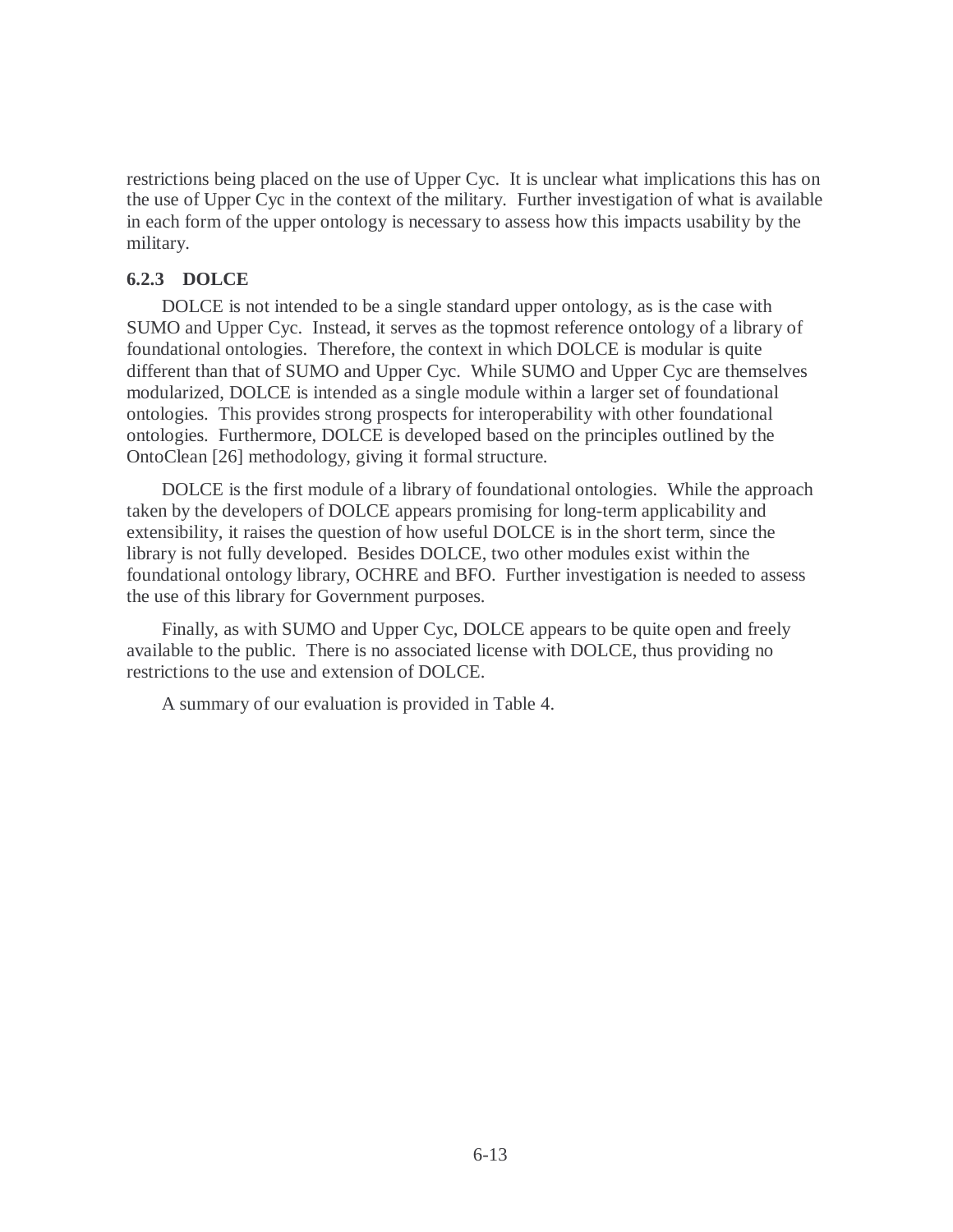|                   | <b>SUMO</b>                | <b>Upper Cyc</b>               | <b>DOLCE</b>                  |
|-------------------|----------------------------|--------------------------------|-------------------------------|
| <b>Licensing</b>  | Free to use with no        | Subset free to use (Open Cyc), | Free to use with no licensing |
| (open)            | licensing terms or         | most portions proprietary.     | terms or conditions.          |
| license)          | conditions.                |                                |                               |
|                   |                            |                                |                               |
|                   | Domain ontologies use      |                                |                               |
|                   | <b>GNU</b> License.        |                                |                               |
|                   |                            |                                |                               |
| <b>Structure</b>  | Modularity explicit        | Divided into microtheories –   | Intended use within a modular |
| (modular)         |                            | facilitates modular design.    | library of foundational       |
|                   |                            |                                |                               |
|                   |                            |                                | ontologies, but not currently |
|                   |                            |                                | divided into modules.         |
|                   |                            |                                |                               |
| <b>Maturity</b>   | Currently in maintenance   | Continuing development and     | One of three modules in the   |
| <i>(evidence)</i> | mode. Has been mapped      | maintenance. Cyc KB has        | Wonder Web foundational       |
|                   | to MILO and used to        | incorporated a number of       |                               |
| of use)           |                            |                                | ontology library. Currently,  |
|                   | develop domain ontologies. | domain ontologies.             | DOLCE has been mapped to      |
|                   |                            |                                | <b>OCHRE.</b>                 |

## **Table 4. Evaluation Summary**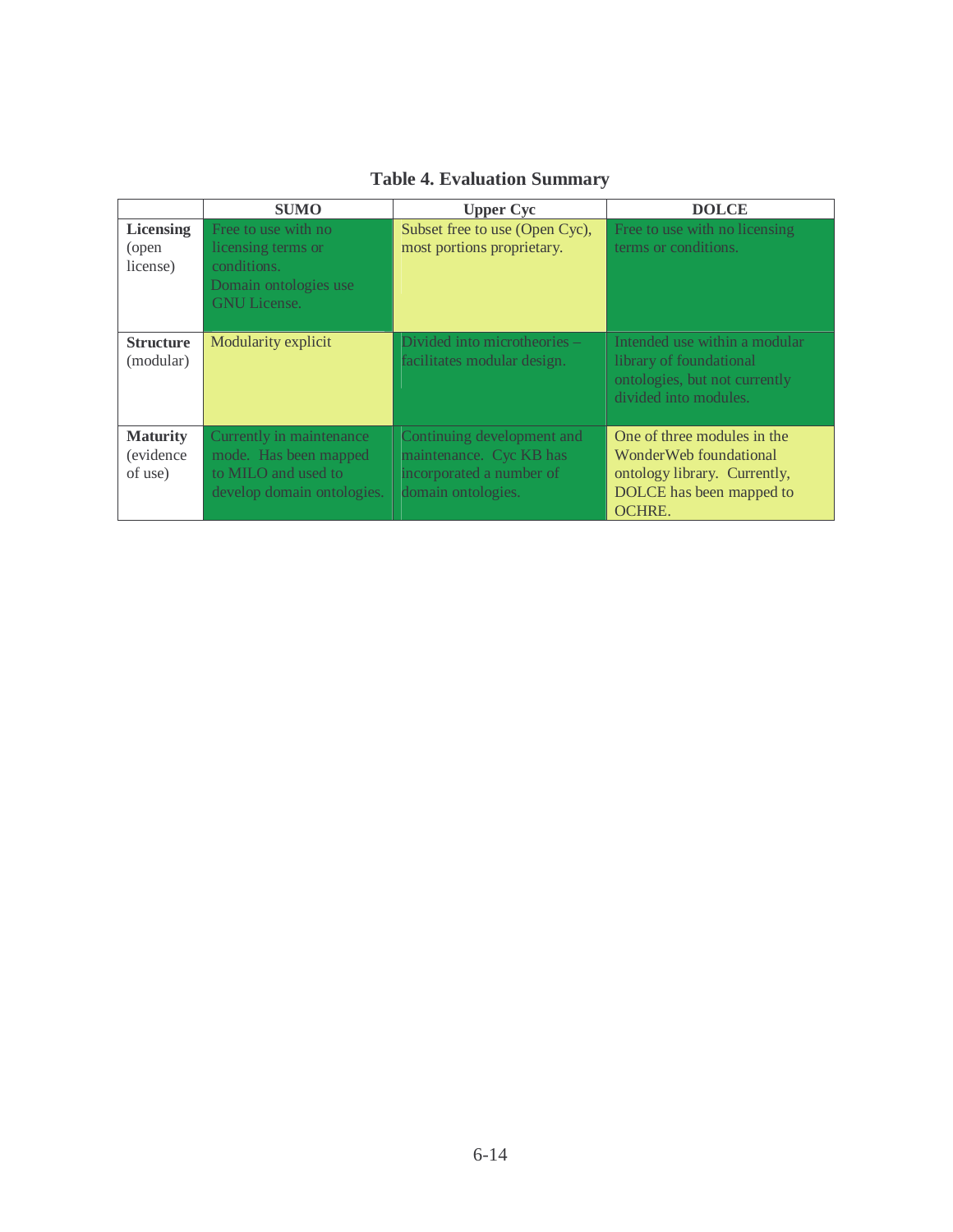# **7 Conclusions**

Evaluating key upper ontology initiatives led us to five conclusions. First, to be valuable to the Government, a standard upper ontology must have an open license. Openness is critical in these domains where trends are toward greater sharing and sharing partners may be dynamic, especially when one considers current coalition military operations. We found that two of the three ontologies we evaluated met this criterion.

Our second conclusion is that it is difficult to use an upper ontology as intended today. By 'as intended' we refer to mapping a domain ontology to an upper ontology to reuse or refine concepts that exist in the upper ontology. There is no agreed upon standard upper ontology and few proven implementations. Further, the differing theoretical approaches taken by the candidate standard upper ontologies we examined are evidence that there is no consensus on which approach is better. In fact, there may never be a single correct answer. Rather, which theoretical approach is best may be situational. Also, as we saw in section 3, ontological choices are made in the development of upper ontologies that have implications for their use in domain ontologies. These implications are not clear and there is little guidance available within the ontologies to help a domain ontology designer discern the impact of using a particular upper ontology concept within their domain. In fact, we contend that even experienced knowledge engineers would find it difficult to use upper ontologies because this is a new paradigm for knowledge engineering. Tools and methodologies to provide guidance to domain ontology designers would be very helpful, even if the guidance was captured as annotations within the upper ontology.

Our third conclusion is that upper ontology approaches are maturing. As discussed in section 5, some ontologies are relatively mature, while others are early in the development lifecycle. There is growing interest in the potential use of upper ontologies in the Semantic Web. Two initiatives, IEEE SUO [65] and WonderWeb [76], have objectives that include developing foundational ontologies for use in a wide range of applications. We also see a trend toward making these upper ontologies easier to use. For example, the Mid-level ontology (MILO) was developed as a bridge between the abstract contents of SUMO and domain ontology details.

Our fourth conclusion is that, at a minimum, ontology developers should consider upper ontologies as they design their mid-level and domain ontologies. As IEEE SUO and WonderWeb progress toward upper ontology standards, one should consider upper ontologies as they design their mid-level and domain ontologies. Because upper ontologies are evolving, the "best" one today may not remain the "best" in the future. However, upper ontologies do provide a theoretical foundation and give clues on concepts people may wish to consider in their ontology development, even if they don't actually map their domain concepts to an upper ontology.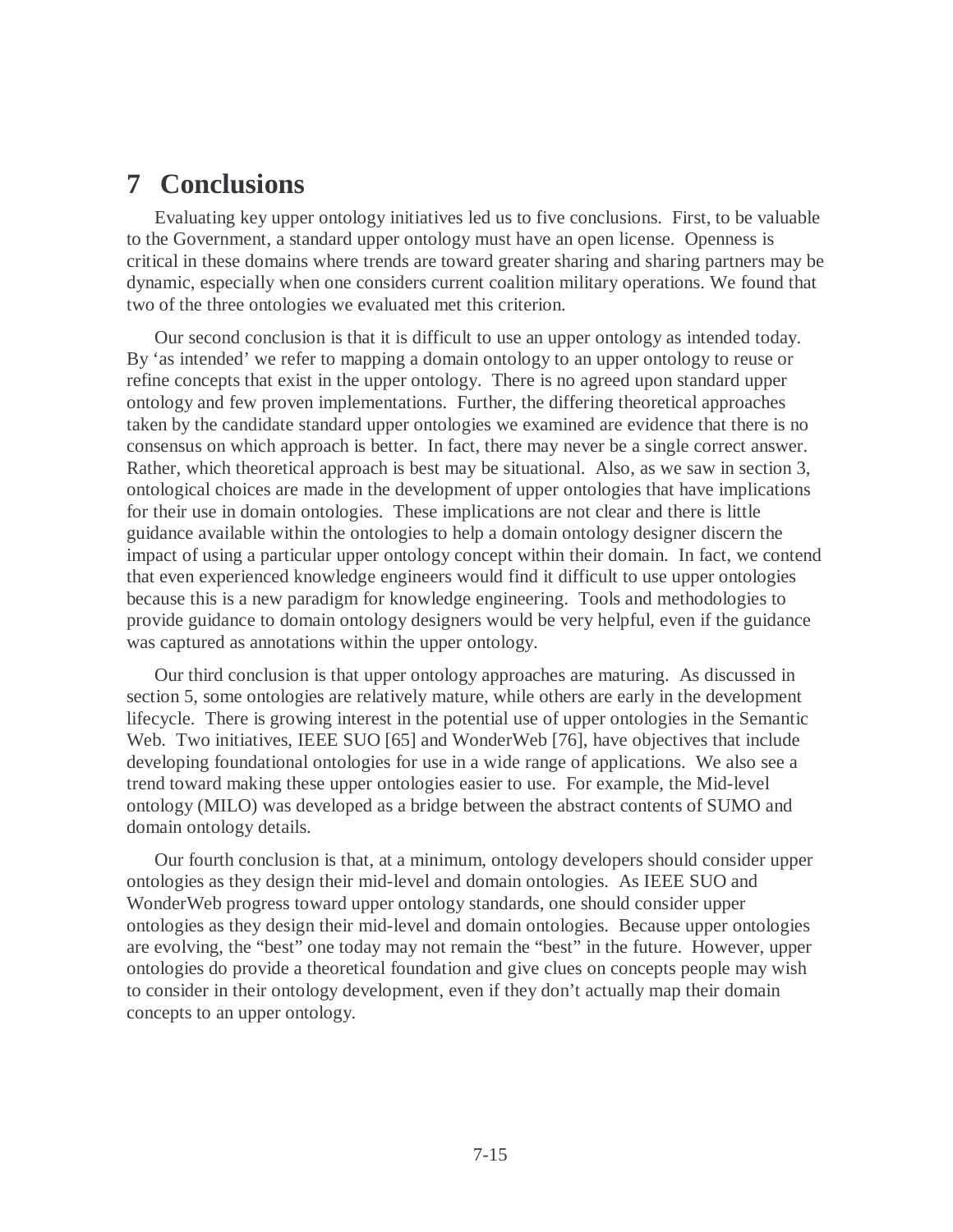While there is an analysis cost in selecting an upper ontology as theoretical framework, there is a greater cost in not doing so, especially when one is dealing with relatively abstract concepts. Considering the contents of an upper ontology as one designs a domain ontology allows one to build upon the knowledge and experience already captured in an upper ontology. Upper ontologies are built by experts with backgrounds in formal ontology and formal semantics who have spent much time analyzing and then elaborating concepts that make upper level distinctions. Therefore, in general, one would expect that the upper ontology embodies greater expertise regarding the general concepts it contains than exists in a typical domain ontology. Also, modeling a domain ontology after an upper ontology by leveraging or extending concepts already defined in it would reduce the potential for duplication of effort in the domain ontology and would increase the likelihood of a semantically richer domain ontology. Where inter-ontology mapping is desired, use of a common upper ontology could simplify the mapping process. One fear is that without the use of a standard upper ontology, we could create conceptual stovepipes at the semantic level.

Which upper ontology is best to use as even a conceptual model is situational and may change over time as upper ontologies mature and experience is gained with their use. However, the risk of a suboptimal selection is mitigated by the fact that future upper ontologies are likely to be founded on current candidate standard upper ontologies.

Although there is no single best upper ontology, our current bias is to use DOLCE as a conceptual framework for mid-level and domain ontologies. This is not only because DOLCE is modular and has an open license, since both SUMO and OpenCyc are modular and open. But DOLCE is in general better informed by formal ontological analysis and formal semantics and builds on ontological engineering practices begun in Cyc and continued in SUMO. Finally, we see the approach of developing a library of foundational ontologies in which independent ontology developers could contribute their modules within such a common library as promising.

Our final conclusion is that utility ontologies would be valuable in a Government domain. There are many concepts common across military domains (time, location, mission, etc.). If utility ontologies were created and posted in a publicly accessible location, this could save ontology designers time and money and could lead to an emerging "best of breed" library of utility of ontologies. (See our software engineering analogy in section 2.2.2.) Utility ontologies could be especially important in Government domains where the growing culture of information sharing makes flexible data interoperability between applications key.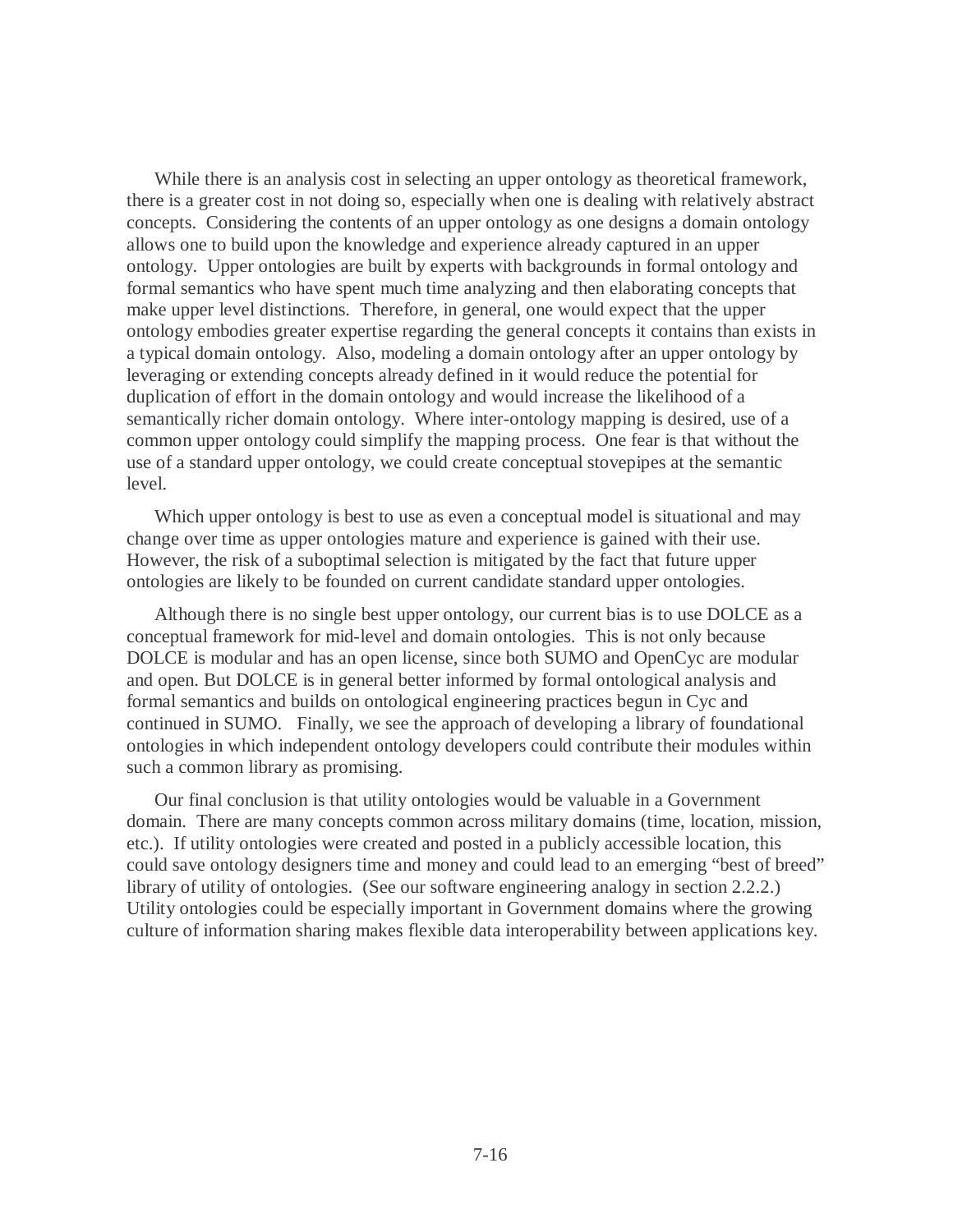# **8 Predictions**

This evaluation led us to four predictions relevant to upper ontologies. Our predictions are summarized in this section.

First, we predict that ontological modularity will become even more important over the next five years. Any complicated information modeling effort will require concept decomposition. This in effect creates "upper" concepts that can be abstracted into an upper model. These upper models could be abstracted further until they map to mid-level ontologies or super-domain ontologies. The mid-level ontologies may be mapped to an upper ontology but this mapping may in fact be transparent to the mid-level ontology user. These upper models or super-domain ontologies could then be used across a set of related domains. For example, one could have a mid-level ontology that captures key concepts common across a large domain such as military command and control. Using a common definition of these key concepts could help evolve the mid-level ontology toward "utility" status as described in our software engineering analogy (see section 2.2.2). Figure 6 depicts a notional ontological layering.



#### **Figure 6. Notional Layering**

Our second prediction is that over the next five years there will be more development of super-domain or mid-level ontologies for distinct large domains. Sample domains include the U.S. Military (command and control, operations, intelligence, logistics, etc.), biology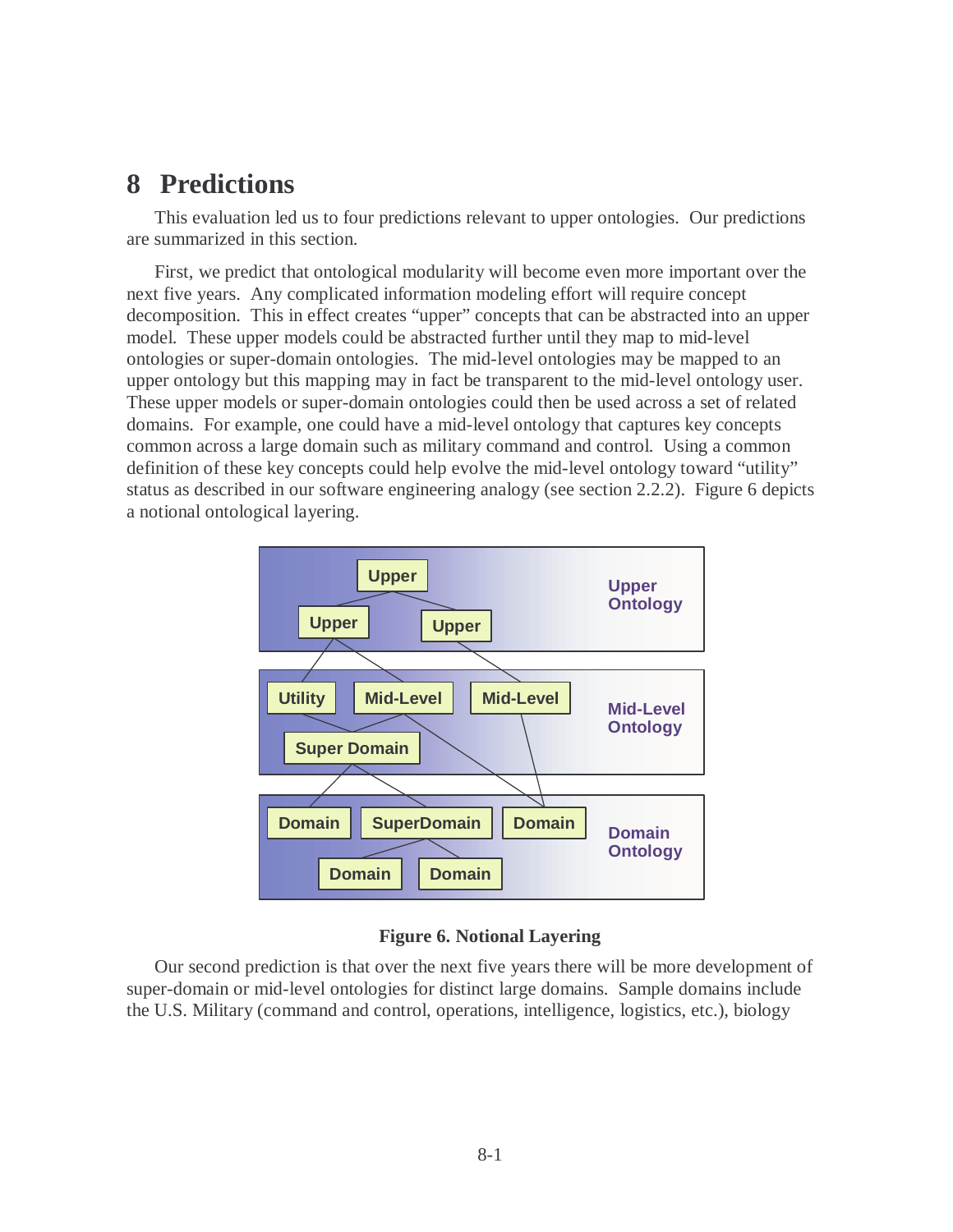(processes, experiments, functions, etc.), and finance. This prediction is clearly related to the previous one.

Our third prediction is that over time there will be more support for use of utility ontologies through the development of a more automated ontology infrastructure. This infrastructure will ease the process of registering, discovering, and reusing ontologies, as well as mapping between them. We hope ontology best practices will also be easily accessible to make it easier for ontology designers and application developers to make sound choices in the use of ontologies.

Finally, we predict that the formal analysis occurring at the upper ontology level will migrate down to lower level ontologies. This analysis migration should lead to spreading improvement in areas such as ontology completeness and consistency.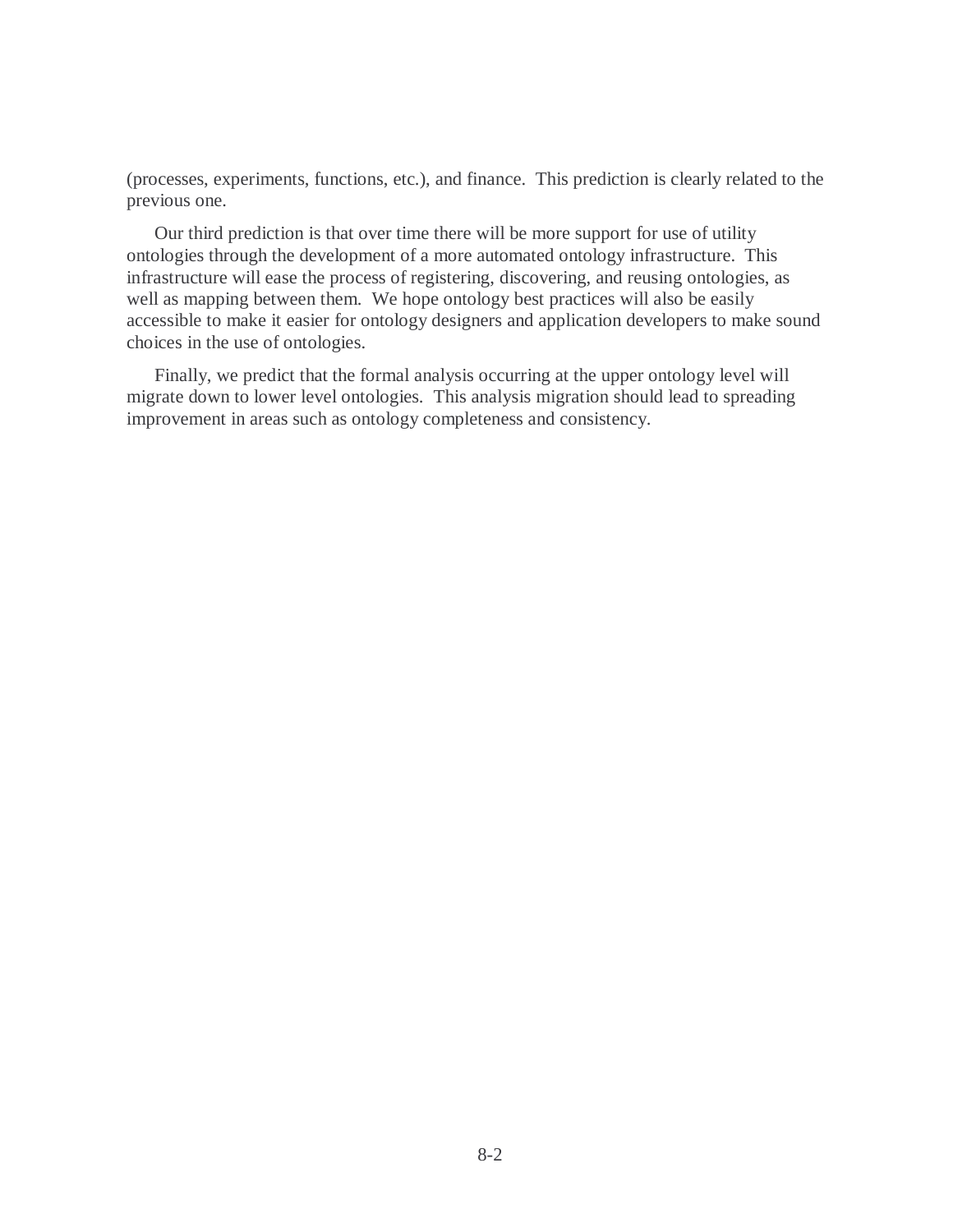# **9 Future Direction**

This paper describes a preliminary evaluation of candidate standard upper ontologies from the perspective of use in the Government. A logical next step is to take a more scientific approach and perform a more formal evaluation. Resources permitting, we would like to design an experiment to more formally evaluate candidate upper ontologies using ontologies from a Government domain.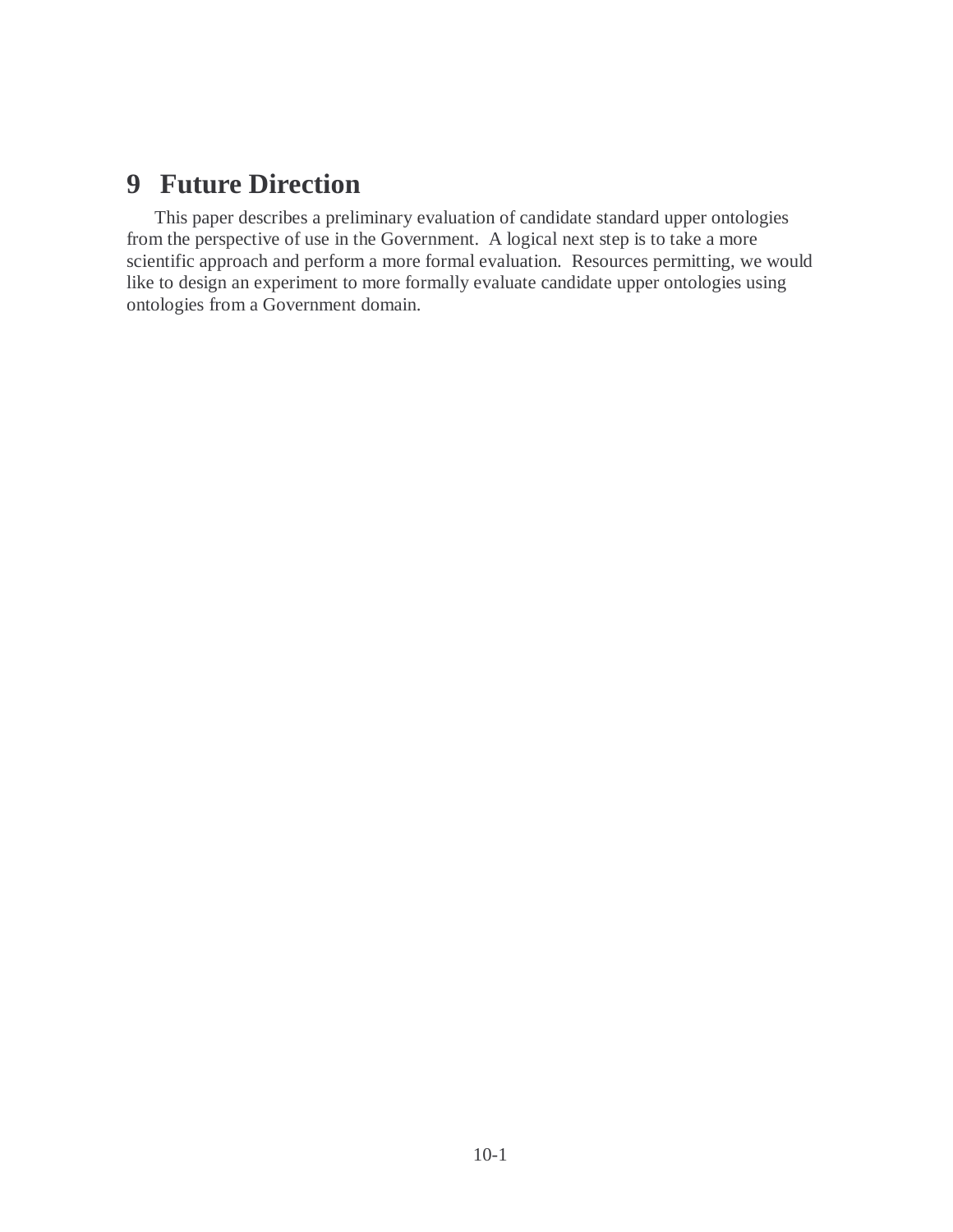# **10 References**

- [1] Aitken, S. 1998. Extending the HPKB-Upper-Level Ontology: Experiences And Observations. Workshop on the Applications of Ontologies and Problem-Solving Methods, Gómez-Pérez, A. and Benjamins, V.R. eds, European Conference on Artificial Intelligence 1998, Brighton, August 24-25, pp. 11-15. http://www.aiai.ed.ac.uk/~stuart/Papers/ecai-ws.pdf.
- [2] Barwise, J.; Seligman, J.. 1997. Information Flow: The Logic of Distributed Systems. Cambridge University Press, Cambridge, UK.
- [3] Basic Formal Ontology and Medical Ontology, Draft 0.00006, July 13, 2003, http://ontology.buffalo.edu/bfo/BFO.htm
- [4] John A. Bateman, Robert Kasper, Johanna D. Moore, and Richard Whitney. *The PENMAN Upper Model: A General Organization of knowledge for Natural Language Processing*. Technical report, USC/Information Sciences Institute, Marina del Rey, CA 90292, March 1990
- [5] Bittner, T.; Smith, B; 2003. Endurants and Perdurants in Directly Depicting Ontologies. Draft. http://ontology.buffalo.edu/smith/articles/EPDDO.pdf.
- [6] Borgo, S., Gangemi, A., Guarino, N., Masolo, C., Oltramari, A. WonderWeb Deliverable D15 Ontology RoadMap, December 31, 2002
- [7] Boury-Brisset, A-C. 2003. Ontology-based Approach for Information Fusion. http://www.infofusion.buffalo.edu/conferences\_and\_workshops/ontology\_wkshop\_2/ont ws2 working materials/BouryBrissetOntologyandFusion.PDF.
- [8] Carey, S. A.; Kleiner, M.S.; Hieb, M.R.; Brown. R. 2003. Standardizing Battle Management: Facilitating Coalition Interoperability.
- [9] Casati, R; and Achille C. Varzi. 1999. Parts and Places: The Structures of Spatial Representation. Cambridge, MA: MIT Press.
- [10]Clausewitz, C.V. 1832. On War. Translated and edited by M. Howard and P. Paret. Princeton, NJ: Princeton University Press, 1976.
- [11]Cohen, Paul R.; Robert Schrag; Eric Jones; Adam Pease; Albert Lin; Barbara Starr, David Easter; David Gunning; and Murray Burke. 1998. The DARPA High Performance Knowledge Bases Project. Artificial Intelligence Magazine. Vol. 19, No. 4, pp. 25-49. http://reliant.teknowledge.com/HPKB/Publications/AImag.pdf..
- [12]Colomb, Robert M., Use of Upper Ontologies for Interoperation of Information Systems: A Tutorial, Technical Report 20/02 ISIB-CNR, Padova, Italy, November 2002.
- [13]Common Logic, http://cl.tamu.edu/.
- [14]DARPA Agent Markup Language, http://www.daml.org/
- [15]DARPA Rapid Knowledge Formation, http://apps.rgp.ufl.edu/research/fyi/back\_issues/v27n06/fyi054.cfm
- [16]Degen, W.; Heller, B.; Herre, H.; Smith, B. 2001. GOL: A General Ontological Language. In Guarino, Welty, Smith, FOIS 2001, pp. 34-46.
- [17]Department of the Army 2001. Field Manual 3-0, Operations. Washington, D.C.: U.S. Gov. Printing Office.
- [18]Descriptive Ontology for Linguistic and Cognitive Engineering Website http://www.loacnr.it/DOLCE.html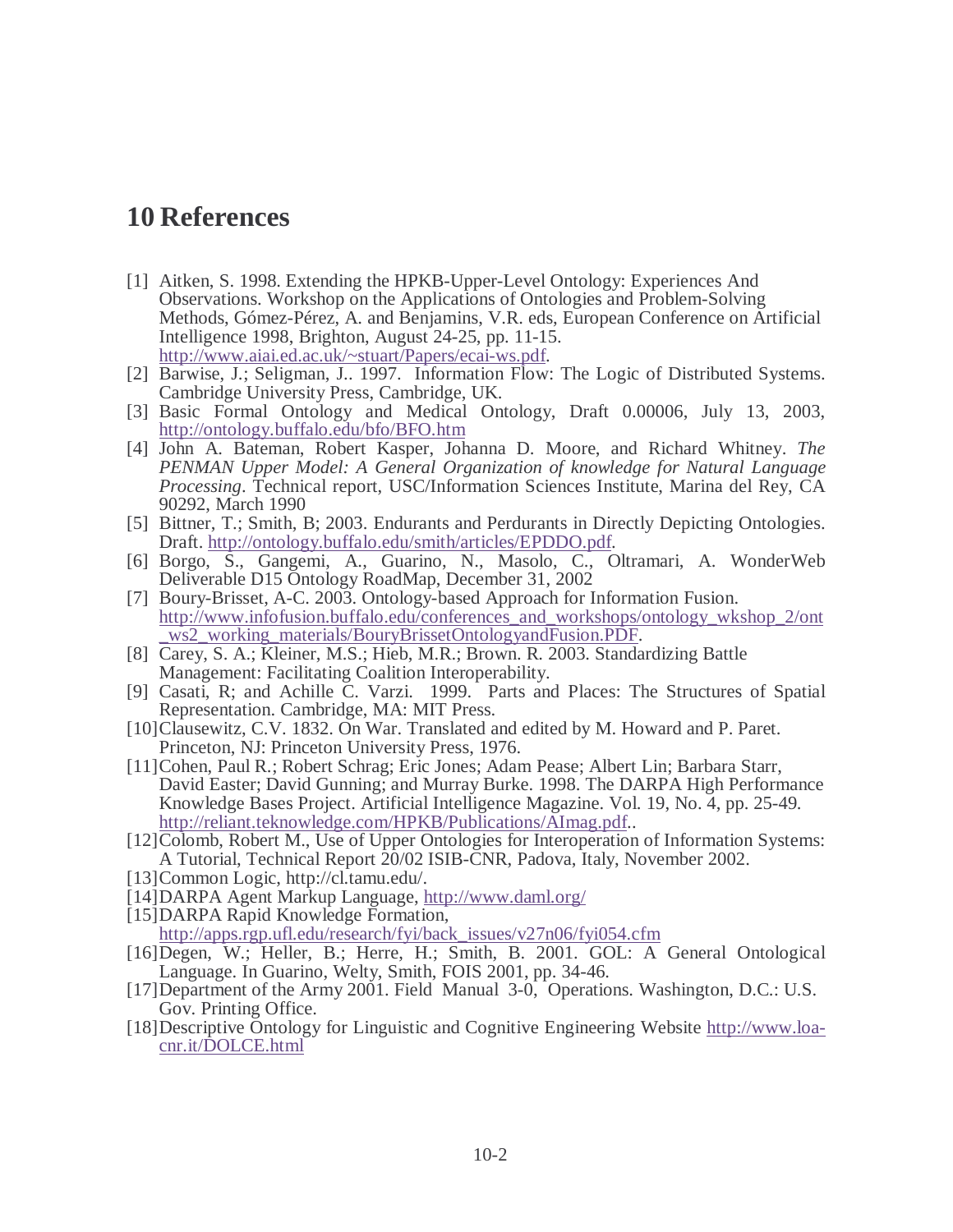[19]Evaluations of Candidate Common Upper Ontologies, http://suo.ieee.org/SUO/Evaluations/.

- [20]Farrar, S., Bateman, J. General Ontology Baseline, Deliverable D1, I1-[OntoSpace]; Workpackage 1, March 24, 2004.
- [21]Gangemi, A., Guarino, N., Masolo, Oltramari, A. 2003. Sweetening WordNet with DOLCE. Artificial Intelligence Magazine, special issue on Ontologies, American Association for Artificial Intelligence, Chris Welty, ed., Fall, 2003, pp. 13-24.
- [22]General Ontology Language, http://www.ontology.uni-leipzig.de/Objectives.html
- [23]Gomez-Perez, Asuncion; Oscar Corcho, Mariano Fernandez-Lopez. 2003. Ontological Engineering: With Examples from the Areas of Knowledge Management, E-Commerce and Semantic Web (Advanced Information and Knowledge Processing), Springer-Verlag, November 2003.
- [24]Guarino, N, ed. 1998. Formal Ontology in Information Systems. Amsterdam.: IOS Press. Proceedings of the First International Conference (FOIS'98), June 6-8, Trento, Italy.
- [25]Guarino, N. 2000. "Ontological categories vs. phenomenological categories", discussion thread on IEEE Standard Upper Ontology list, http://suo.ieee.org/email/msg00370.html, July 26, 2000.
- [26]Guarino, N., Welty, C. Evaluating Ontological Decisions with Ontoclean. Communictions of the ACM, February 2002, Vol. 45, No. 2
- [27]Guarino, N.; C. Welty; B. Smith, ed. 2001. The Proceedings of the  $2<sup>nd</sup>$  International Conference on Formal Ontology in Information Systems (FOIS-01), October 16-19, 2001, Ogunquit, Maine. ACM Press Book Series, Sheridan Publishing, Inc. http://www.fois.org/fois-2001/index.html. http://www.ontology.unileipzig.de/Publications/Paper-FOIS-Herre-2001.pdf.
- [28]Hamlyn, D.W. 1989. Metaphysics. Cambridge: Cambridge University Press.
- [29]Hayes, P; Lehmann, F.; Welty, C. 2002. Endurantism and Perdurantism: An Ongoing Debate. IEEE SUO email exchange, compiled and edited by Adam Pease. http://www.ontologyportal.org/pubs/dialog-3d-4d.html.
- [30] Higginbotham, James; Pianesi, Fabio; Varzi, Achille, eds. 2000. Speaking of Events. Oxford University Press.
- [31]http://apps.rgp.ufl.edu/research/fyi/back\_issues/v27n06/fyi054.cfm
- [32]http://ontology.buffalo.edu/smith/articles/ontologies.htm.
- [33] http://suo.ieee.org/SUO/Evaluations/.
- [34]http://www.cyc.com/cycdoc/vocab/upperont-diagram.html.
- [35]Information Flow Framework Website, http://suo.ieee.org/IFF/
- [36]Jones, Eric K.; Tenney, Robert R.; Moore, Kendra B.; Douglas and, Joel S.; Lublin, Leonard. 2002. Battlespace Challenge Problems: Evaluation of High Performance Knowledge Bases (HPKB) Tools for Battlefield Awareness and Planning. Alphatech Inc Burlington Ma. http://www.stormingmedia.us/43/4360/A436004.html.
- [37]Kent, R. Semantic Integration in the IFF
- [38]Kokar, M. M. and Wang, J. An Example of Using Ontologies and Symbolic Information in Automatic Target Recognition. In Sensor Fusion: Architectures, Algorithms and Applications VI, pp. 40-50, Vol. 4731m Proc. SPIE, 2002.
- [39]Kokar, M. M.; J. A. Tomasik; and J. Weyman. Formalizing Classes of Information Fusion Systems. Information Fusion: An International Journal on Multi-Sensor, Multi-Source Information Fusion (in print), 2004.
- [40]Loux, Michael J. 2002. Metaphysics: A Contemporary Introduction. 2<sup>nd</sup> addition.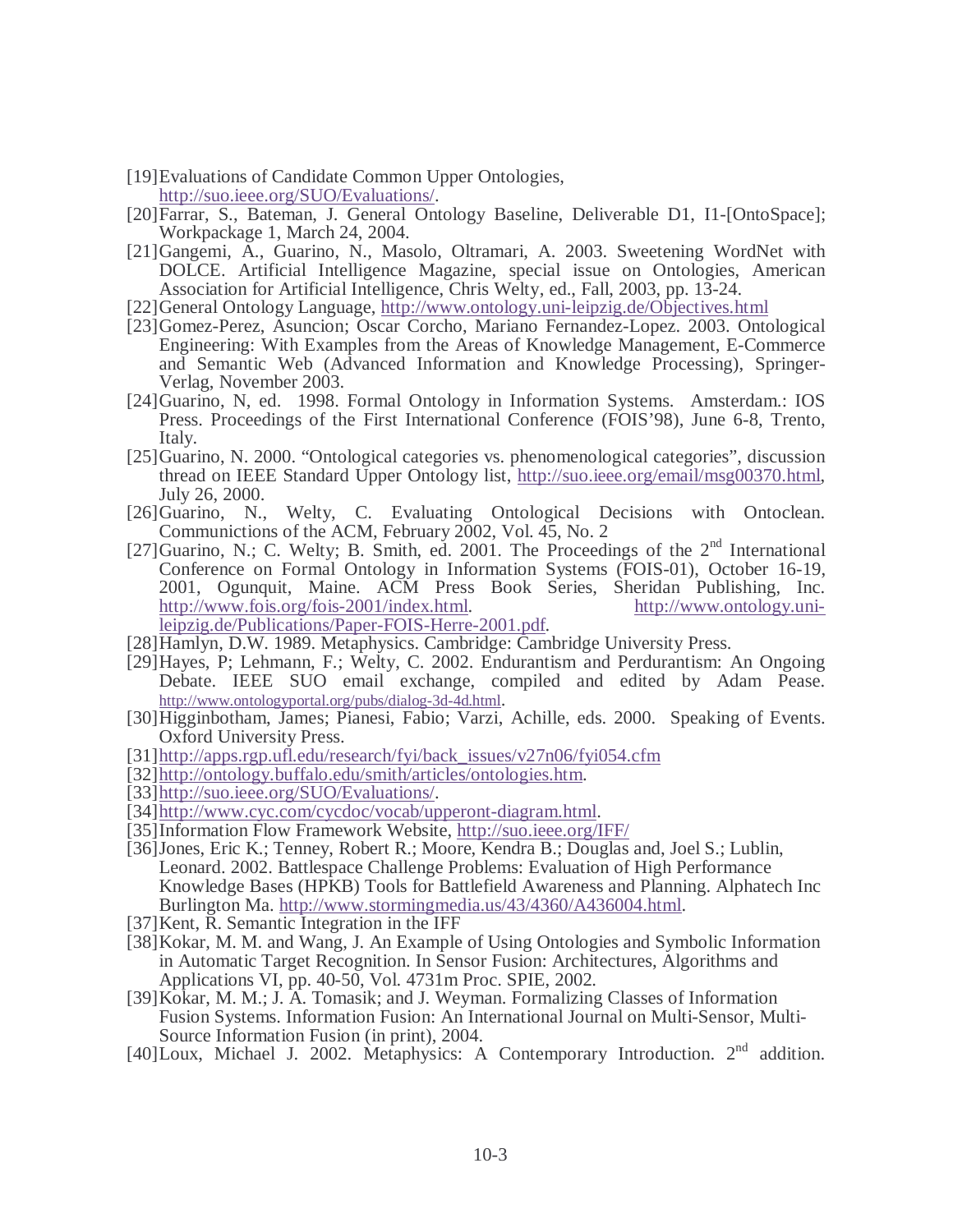London and New York: Routledge.

- [41]Masolo, C., Borgo, S., Gangemi, A., Guarino, N., Oltramari, A. WonderWeb Deliverable D18 Ontology Library (final), December 31, 2003
- [42]Matheus, C. J.; K. P. Baclawski; and M. M. Kokar. Derivation of Ontological Relations Using Formal Methods in a Situation Awareness Scenario. In Multisensor, Multisource Information Fusion: Architectures, Algorithms, and Applications 2003, pages 298–309. SPIE, 2003.
- [43]Matheus, C. J.; M. M. Kokar; and K. Baclawski. A Core Ontology for Situation Awareness. In Proceedings of the Sixth International Conference on Information Fusion, pages 545 –552, 2003.
- [44]Meixner, Uwe. 1997. Axiomatic Formal Ontology. Dordrecht, Boston, London: Kluwer Academic Publishers.
- [45]Nichols, D., Terry, A. User's Guide to Teknowledge Ontologies, December 3, 2003
- [46]Niles, I., & Pease, A., (2001), Origins of the IEEE Standard Upper Ontology, in Working Notes of the IJCAI-2001 Workshop on the IEEE Standard Upper Ontology.
- [47]Niles, I., Pease, A. Towards a Standard Upper Ontology. In Proceedings of the 2nd International Conference on Formal Ontology in Information Systems (FOIS-2001), Chris Welty and Barry Smith, eds, Ogunquit, Maine, October 17-19, 2001.
- [48]Obrst, L. 2003. Ontologies for Semantically Interoperable Systems*.* Proceedings of the Twelfth ACM International Conference on Information and Knowledge Management (CIKM 2003), Ophir Frieder, Joachim Hammer, Sajda Quershi, and Len Seligman, eds. New Orleans, LA, November 3-8, New York: ACM, pp. 366-369.
- [49]Obrst, L., H. Liu, R. Wray. 2003. Ontologies for Corporate Web Applications. Artificial Intelligence Magazine, special issue on Ontologies, American Association for Artificial Intelligence, Chris Welty, ed., Fall, 2003, pp. 49-62.
- [50]OntoMap: Portal for Upper-level Ontologies, Kiryakov, A., Simov, K., Dimitrov, M., Proceedings of the International Conference on Formal Ontology in Information Systems – Volume 2001, pp. 47-58.
- [51]OpenCyc Selected Vocabulary and Upper Ontology, http://www.cyc.com/cycdoc/vocab/upperont-diagram.html.
- [52]OpenCyc Website, http://www.opencyc.org/
- [53]Phytila, Chris. An Analysis of the SUMO and Description in Unified Modeling Language, April 2002
- [54]Pianesi, Fabio; Varzi, Achille. 2000. Events and Event Talk: An Introduction. Ch. 1 of Higgenbotham et al, 2000, pp. 3-48.
- [55]Rapid Knowledge Formation Challenge Problems, Information, Extraction, Transformation (IET), Inc. http://www.iet.com/Projects/RKF/.
- [56]Reed, S., Lenat, D., Mapping Ontologies into Cyc, 2002
- [57]Schneider, Luc (2003). Designing Foundational Ontologies. The Object-Centered Highlevel Reference Ontology OCHRE as a Case Study. In: *ER 2003 -- 22nd International Conference on Conceptual Modeling*
- [58]Sider, T. 2002. Four-Dimensionalism: An Ontology of Persistence and Time. Oxford: Oxford University Press.
- [59]Smith, B. 1996. Mereotopology: A Theory of Parts and Boundaries. Data and Knowledge Engineering, 20 (1996), pp. 287-303.
- [60]Smith, Barry. 2004. Ontology: Philosophical and Computational (DRAFT). http://ontology.buffalo.edu/smith/articles/ontologies.htm.
- [61]Smith, M. K.; Welty, C; McGuinness, D. L. 2004. OWL Web Ontology Language